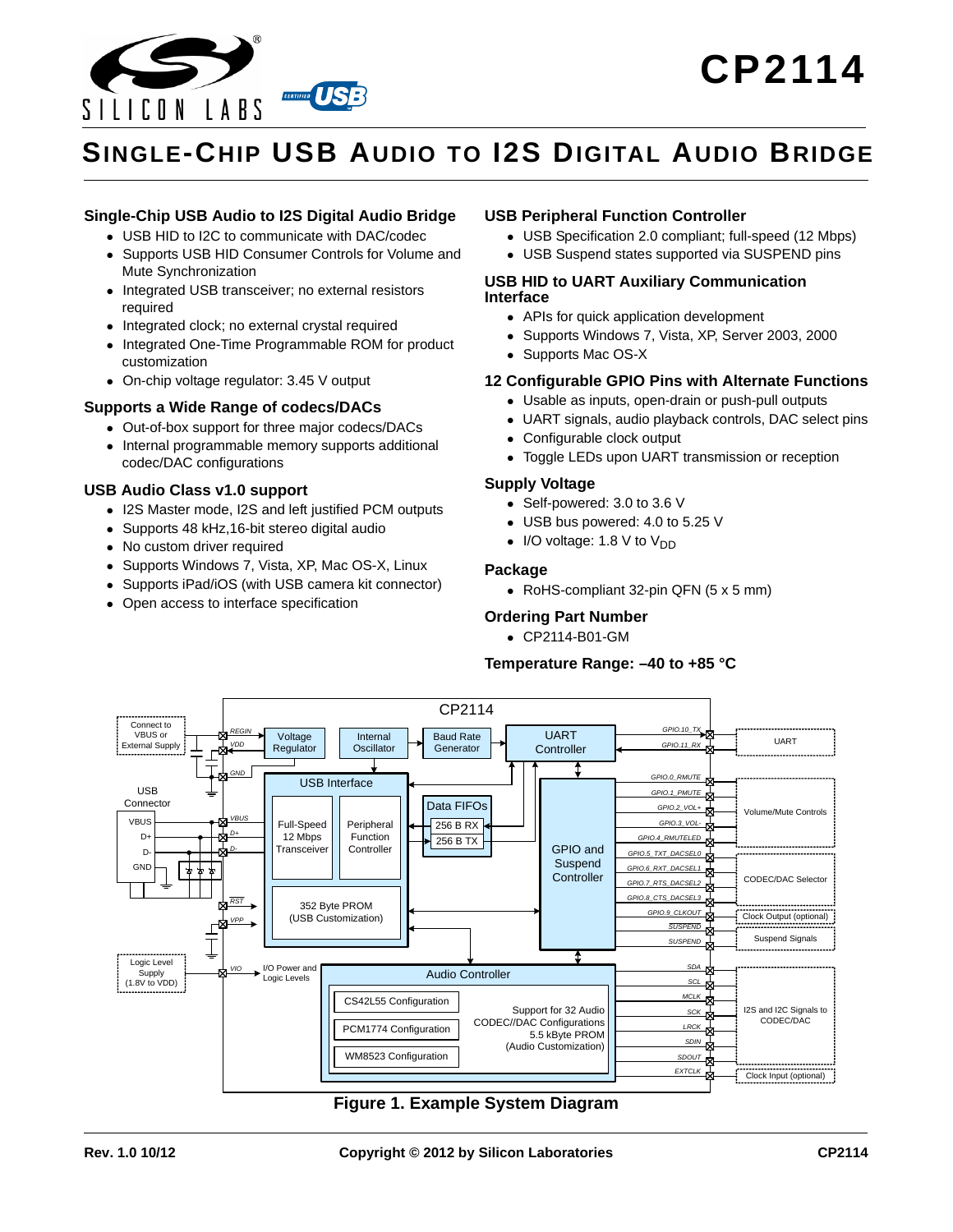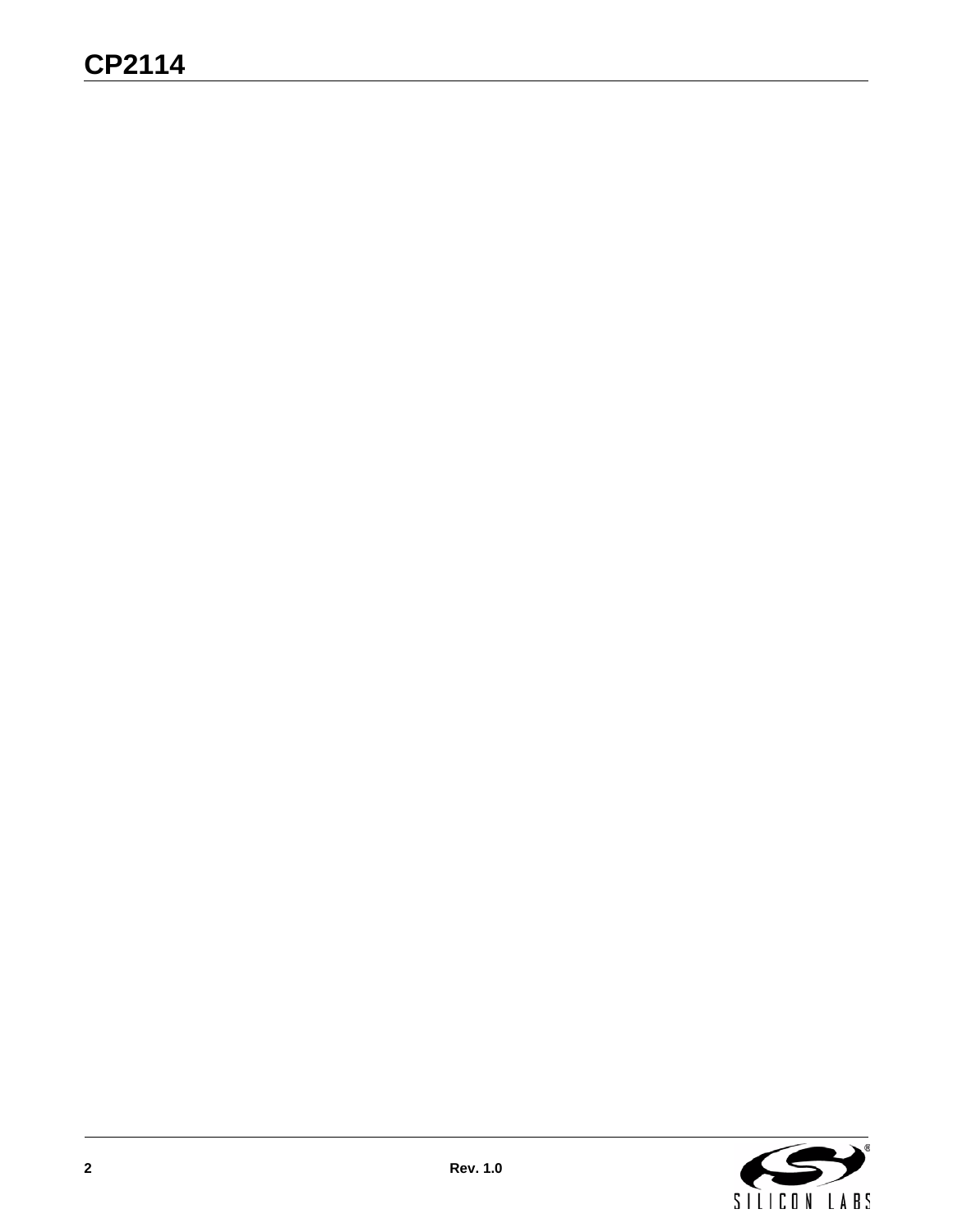# **TABLE OF CONTENTS**

# **Section Page**

| 5.1. One-Time Programmable ROM Configuration Programming 18     |  |
|-----------------------------------------------------------------|--|
|                                                                 |  |
|                                                                 |  |
|                                                                 |  |
|                                                                 |  |
|                                                                 |  |
|                                                                 |  |
| 7. Asynchronous Serial Data Bus (UART) Interfaces 23            |  |
|                                                                 |  |
|                                                                 |  |
|                                                                 |  |
| 8.3. GPIO.5-6—UART Transmit and Receive Toggle 26               |  |
| 8.4. GPIO.7-8-Hardware Flow Control (RTS and CTS) 27            |  |
|                                                                 |  |
|                                                                 |  |
|                                                                 |  |
|                                                                 |  |
|                                                                 |  |
| 11. CP2114 Interface Specification and Windows Interface DLL 42 |  |
|                                                                 |  |
|                                                                 |  |
|                                                                 |  |

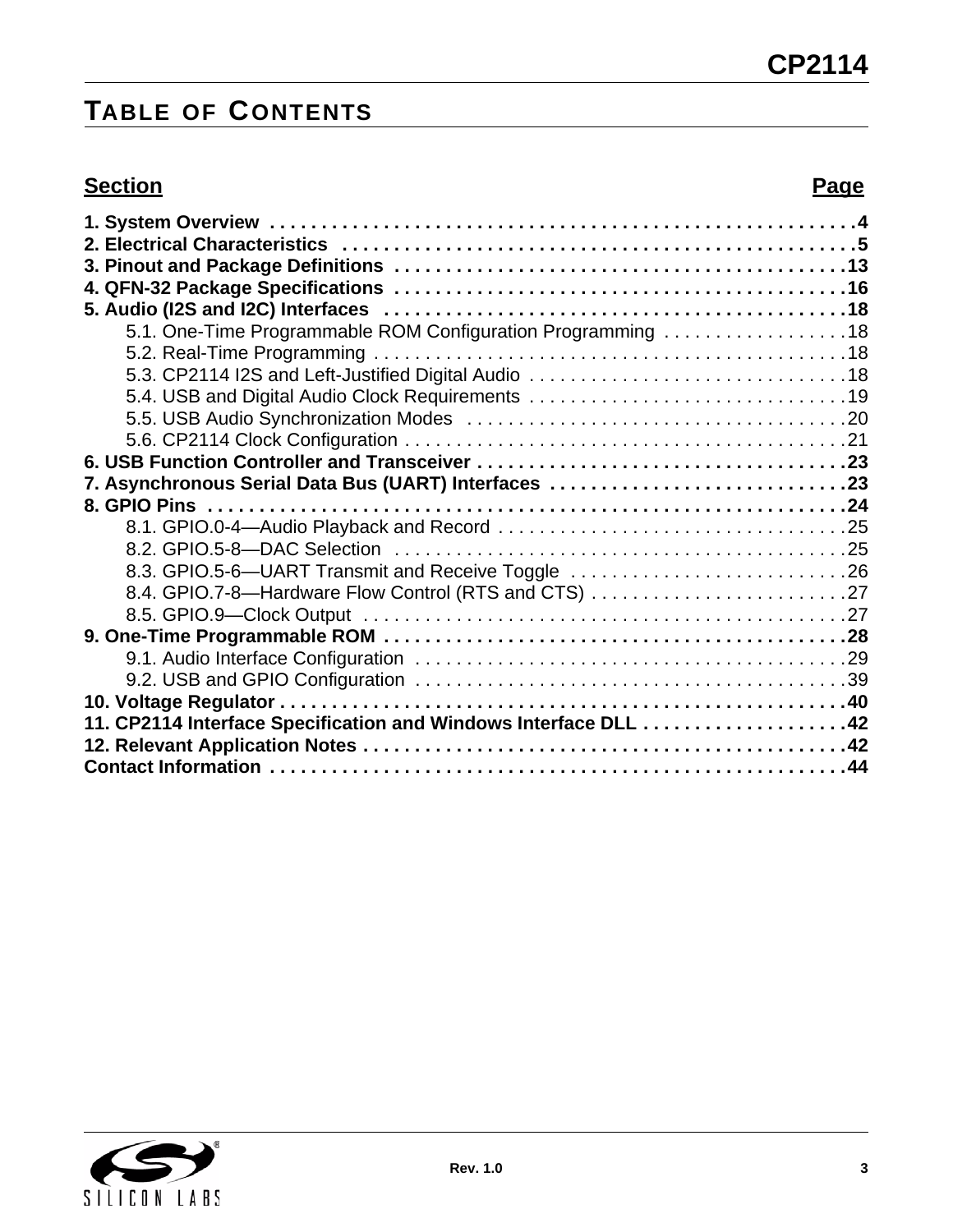# **1. System Overview**

All major commercial operating systems (Windows, Linux, Mac, iOS) support the standard USB Audio Device class. Codecs and DACs typically have only an I2S (Inter-IC Sound) digital interface, and thus cannot connect directly to a host system. In addition, when a DAC is powered on, it typically needs to be configured by the host via an I2C (inter-integrated-circuit) digital interface, with a non-standard protocol. Finally, in order to support push button volume and mute synchronization with the host system, the target USB device must support the standard USB-HID Consumer Control interface. Thus, adding USB digital audio to an embedded system or as dongle or appliance typically involves complex USB protocol programming as well as I2S and I2C programming capability, prototyping, integration and testing. The CP2114 USB Audio Bridge is specifically designed to overcome all these issues and commoditize USB Audio and DAC configuration for turn-key product development.

**Note:** Use with an iPad requires a camera kit connector to get USB from the Apple 30-pin connector. USB Audio is not supported on the iPhone.

The CP2114 includes a USB 2.0 full-speed function controller, USB transceiver, oscillator, one-time programmable read-only memory (ROM), I2S (audio) interface, I2C (control) interface, and UART interface in a compact 5 x 5 mm QFN-32 package (sometimes called "MLF" or "MLP"). The one-time programmable ROM on the device may be used to customize both product information (including USB fields such as Vendor ID, Product ID, Strings, etc...) and external DAC configuration strings. By default, the CP2114 provides the following features

- Enumerates to the host as a Standard USB Audio Device and HID Consumer Control supporting:
	- USB Digital Audio Out (Audio Playback Device)
	- USB Digital Audio In (Microphone/Recording Device)
	- HID Consumer Control handling standard volume and mute functionality
- Pre-configured support for 3 commercial DACs
	- Handles all I2C configuration of the DAC automatically at boot
	- Handles all volume and mute traffic converting from USB to I2C messages to the DAC
- **EXECTED FORM IN STARK IS EXECTED FOR A THE STARK IS EXECTED FOR ISLAMS** THE Tested for USB plug & play and audio quality on all major operating systems
- UART interface using standard USB HID device class which is natively supported by most operating systems
	- No custom driver installation needed
	- Windows and MAC DLLs provided and interface specification is available for development on any operating system
	- Implements transmit (TX), receive (RX), hardware flow control (CTS, RTS)
	- Baud rate support from 300 to 1 Mbps, support for 5-8 data bits, 5 parity options, 3 types of stop bits
	- Note: The CP2114 devices will not enumerate as a standard HID mouse or keyboard.
- 12 GPIO signals which support alternate functions
	- Volume control, UART transmit and receive, UART hardware flow control, UART transmit/receive toggle, configurable clock output, and DAC selection
	- Support for I/O interface voltages down to 1.8 V is provided via a  $V_{1O}$  pin.

An evaluation kit for the CP2114 (Part Number: CP2114EK) is available. It includes a CP2114-based USB-to-Audio motherboard, a USB cable, and full documentation. Additional kits with daughter cards are available as well:

- CP2114-CS42L55 evaluation kit (Part Number: CP2114-CS42L55EK) includes:
	- CP2114 USB-to-I2S Digital Audio motherboard
	- Cirrus Logic CS42L55 Codec daughter card (includes a 3.5mm male-to-male audio cable)
- CP2114-WM8523 evaluation kit (Part Number: CP2114-WM8523EK)
	- CP2114 USB-to-I2S Digital Audio motherboard
	- Wolfson Microelectronics WM8523 DAC daughter card
- CP2114-PCM1774 evaluation kit (Part Number: CP2114-PCM1774EK)
	- CP2114 USB-to-I2S Digital Audio motherboard
	- Texas Instruments PCM1774 DAC daughter card

All kits with daughter cards include a USB cable, ear bud headphones, and full documentation.

[Contact a Silicon Labs sales representatives or go to w](http://www.silabs.com)ww.silabs.com to order a CP2114 Evaluation Kit.

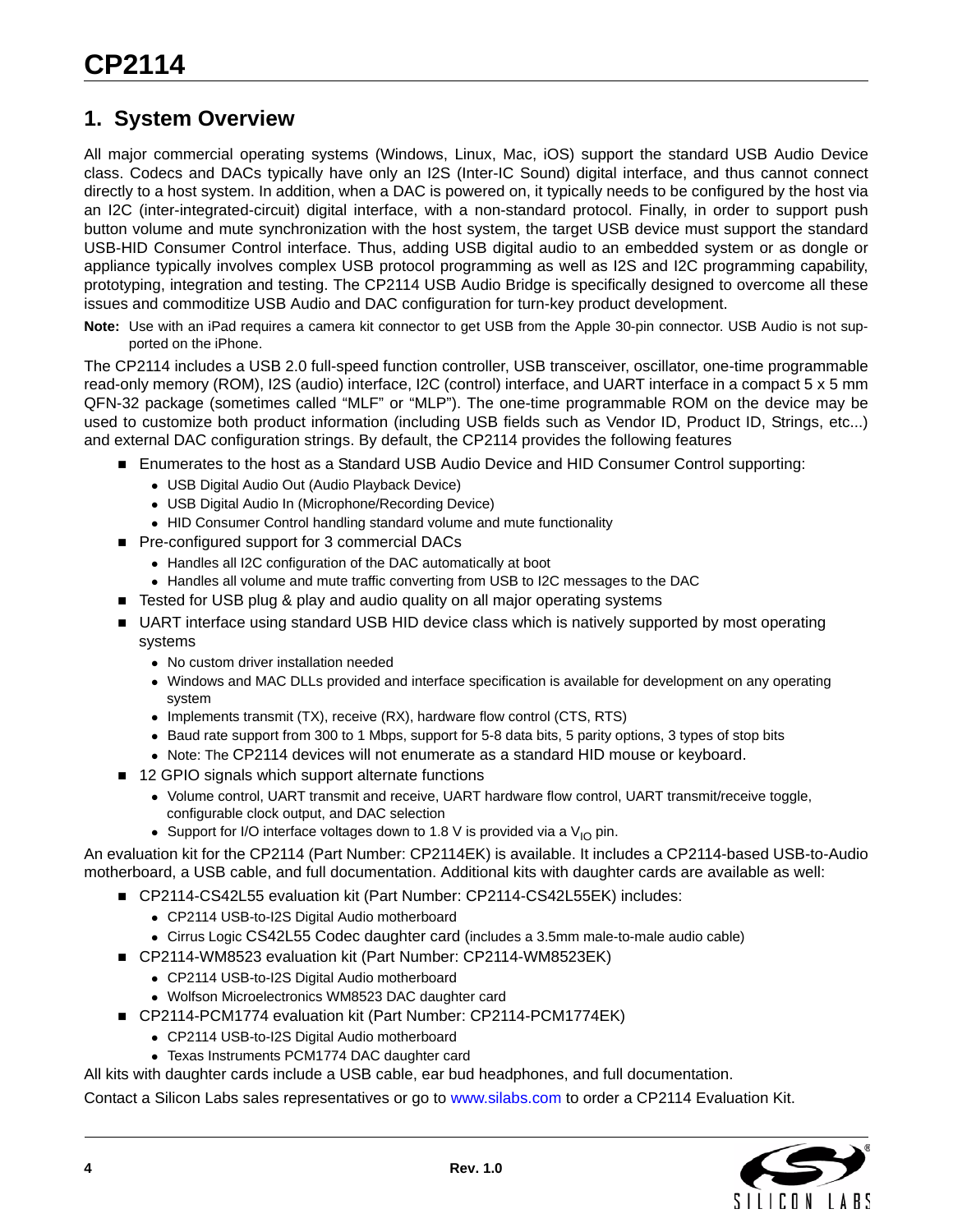# <span id="page-4-0"></span>**2. Electrical Characteristics**

#### **Table 1. Global DC Electrical Characteristics**

 $V_{DD}$  = 3.0 to 3.6 V, -40 to +85 °C unless otherwise specified.

| <b>Parameter</b>                                                                                                                                   | <b>Condition</b>                                                                                                       | Min   | <b>Typ</b> | <b>Max</b> | Unit   |
|----------------------------------------------------------------------------------------------------------------------------------------------------|------------------------------------------------------------------------------------------------------------------------|-------|------------|------------|--------|
| Digital Supply Voltage (V <sub>DD</sub> )                                                                                                          |                                                                                                                        | 3.0   |            | 3.6        | $\vee$ |
| Digital Port I/O Supply Voltage $(V_{1O})$                                                                                                         |                                                                                                                        | 1.8   |            | $V_{DD}$   | $\vee$ |
| <b>Digital Supply Current</b><br>(USB Active Mode) <sup>1</sup>                                                                                    | <b>Bus Powered Mode</b><br>Self Powered Mode with<br>Regulator enabled<br>Self Powered Mode with<br>Regulator disabled |       | 18         | 28         | mA     |
| <b>Digital Supply Current</b><br>(USB Suspend Mode) <sup>1</sup>                                                                                   | <b>Bus Powered Mode</b><br>Self Powered Mode with<br>Regulator enabled                                                 |       | 750        | 940        | μA     |
|                                                                                                                                                    | Self Powered Mode with<br>Regulator disabled                                                                           |       | 0.99       | 1.2        | mA     |
| Supply Current - USB Pull-up <sup>2</sup>                                                                                                          |                                                                                                                        |       | 200        | 228        | μA     |
| <b>Specified Operating Temperature</b><br>Range                                                                                                    |                                                                                                                        | $-40$ |            | +85        | °C     |
| Notes:<br>1. If the device is connected to the USB bus, the USB Pull-up Current should be added to the supply current for total<br>supply current. |                                                                                                                        |       |            |            |        |

**2.** The USB Pull-up supply current values are calculated values based on USB specifications.

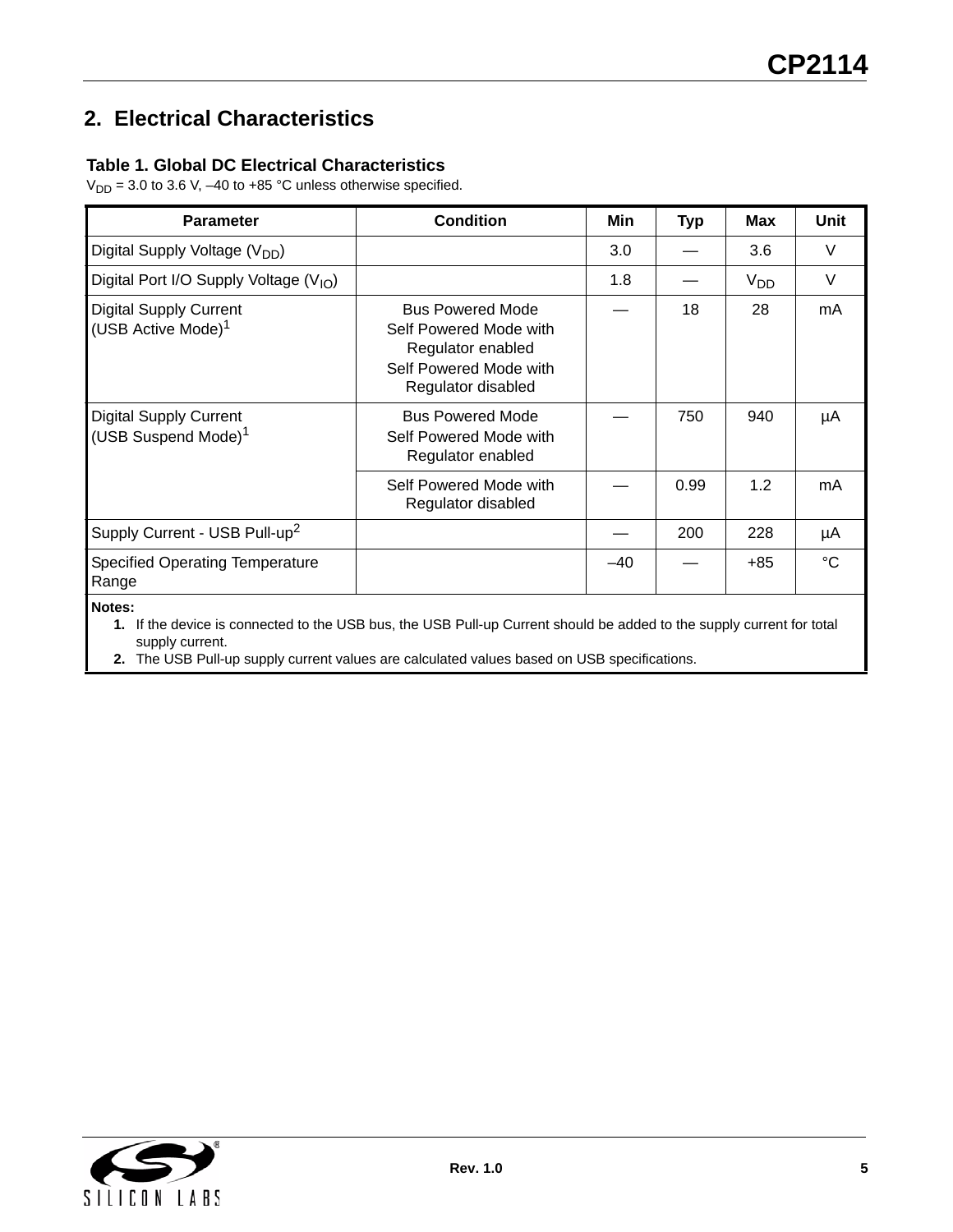#### **Table 2. I2S, I2C, UART and Suspend I/O DC Electrical Characteristics**

 $V_{DD}$  = 3.0 to 3.6 V,  $V_{IO}$  = 1.8 V to  $V_{DD}$ , -40 to +85 °C unless otherwise specified.

| <b>Parameters</b>                      | <b>Condition</b>                 | Min                 | <b>Typ</b>     | <b>Max</b> | <b>Unit</b> |
|----------------------------------------|----------------------------------|---------------------|----------------|------------|-------------|
| Output High Voltage (V <sub>OH</sub> ) | $I_{OH} = -10 \mu A$             | $V_{10} - 0.1$      |                |            |             |
|                                        | $I_{OH} = -3$ mA                 | $V_{10} - 0.2$      |                |            | V           |
|                                        | $I_{OH} = -10$ mA                |                     | $V_{10} - 0.4$ |            |             |
| Output Low Voltage $(V_{OI})$          | $I_{\Omega I} = 10 \mu A$        |                     |                | 0.1        |             |
|                                        | $I_{\text{OI}} = 8.5 \text{ mA}$ |                     |                | 0.4        | V           |
|                                        | $I_{\text{OI}} = 25 \text{ mA}$  |                     | 0.6            |            |             |
| Input High Voltage (V <sub>IH</sub> )  |                                  | $0.7 \times V_{10}$ |                |            | V           |
| Input Low Voltage $(V_{II})$           |                                  |                     |                | 0.6        | V           |
| Input Leakage Current                  | Weak Pull-Up Off                 |                     |                | 1          | μA          |
|                                        | Weak Pull-Up On, $V_{1O} = 0 V$  |                     | 25             | 50         |             |
| Maximum Input Voltage                  | Open drain, logic high (1)       |                     |                | 5.8        | V           |

#### <span id="page-5-0"></span>**Table 3. Reset Electrical Characteristics**

–40 to +85 °C unless otherwise specified.

| <b>Parameter</b>                                   | <b>Condition</b> | Min                  | <b>Typ</b> | Max | Units |
|----------------------------------------------------|------------------|----------------------|------------|-----|-------|
| RST Input High Voltage                             |                  | $0.75 \times V_{10}$ |            |     |       |
| <b>RST Input Low Voltage</b>                       |                  |                      |            | 0.6 |       |
| Minimum RST Low Time to<br>Generate a System Reset |                  | 15                   |            |     | μs    |

# <span id="page-5-1"></span>**Table 4. Voltage Regulator Electrical Specifications**

–40 to +85 °C unless otherwise specified.

| <b>Parameter</b>                                                                                             | <b>Condition</b>                 | Min | <b>Typ</b> | Max  | Unit |  |
|--------------------------------------------------------------------------------------------------------------|----------------------------------|-----|------------|------|------|--|
| Input Voltage Range                                                                                          |                                  | 3.0 |            | 5.25 | V    |  |
| Output Voltage                                                                                               | Output Current = 1 to 100 $mA^*$ | 3.3 | 3.45       | 3.6  | V    |  |
| <b>VBUS Detection Input Threshold</b>                                                                        |                                  | 2.5 |            |      |      |  |
| <b>Bias Current</b>                                                                                          |                                  |     |            | 120  | μA   |  |
| <b>Note:</b> The maximum regulator supply current is 100 mA. This includes the supply current of the CP2114. |                                  |     |            |      |      |  |

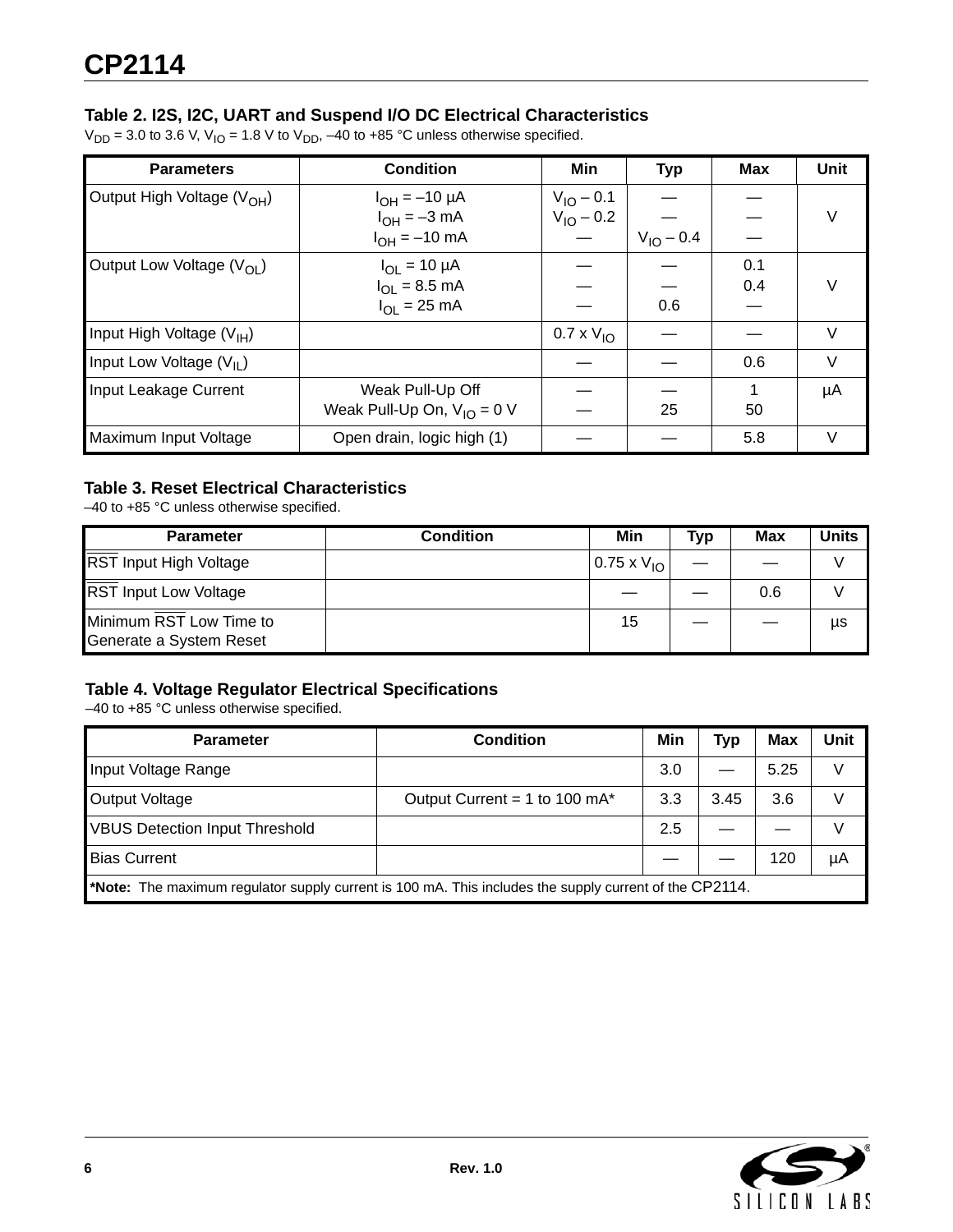#### <span id="page-6-0"></span>**Table 5. GPIO Output Specifications**

–40 to +85 °C unless otherwise specified.

| <b>Parameter</b>           | <b>Condition</b> | Min                         | <b>Typ</b>       | <b>Max</b>                           | Unit |
|----------------------------|------------------|-----------------------------|------------------|--------------------------------------|------|
| <b>GPIO.9 Clock Output</b> |                  | $t_{\text{OUT}}$ x<br>0.985 | <sup>T</sup> OUT | $\mathsf{r}_\mathsf{OUT}$ x<br>1.015 | Hz   |
| <b>TX Toggle Rate</b>      |                  |                             | 20               |                                      | Hz   |
| RX Toggle Rate             |                  |                             | 20               |                                      | Hz   |

#### **Table 6. One Time Programming Specifications**

 $V_{DD}$  = 3.3 to 3.6 V, -40 to +85 °C unless otherwise specified.

| <b>Parameter</b>                                                 | <b>Condition</b> | Min | Typ | Max             | Unit |
|------------------------------------------------------------------|------------------|-----|-----|-----------------|------|
| Digital Port I/O Supply Voltage<br>$(V_{1O})$ during programming |                  | 3.3 |     | <sup>v</sup> dd |      |
| Capacitor on V <sub>PP</sub> for programming                     |                  |     | 4.7 |                 | uŀ   |

#### **Table 7. System Clock Specifications**

 $V_{DD}$  = 3.3 to 3.6 V, –40 to +85 °C unless otherwise specified.

| <b>Parameter</b>                                                                                                                                                                                                                     | <b>Condition</b>                          | Min    | <b>Typ</b> | Max    | Unit       |  |
|--------------------------------------------------------------------------------------------------------------------------------------------------------------------------------------------------------------------------------------|-------------------------------------------|--------|------------|--------|------------|--|
| <b>Internal Oscillator</b>                                                                                                                                                                                                           | $SF = 0$ (Register: System_Props, bit: 1) |        | 48         |        | <b>MHz</b> |  |
|                                                                                                                                                                                                                                      | $SF = 1$ (Register: System_Props, bit: 1) |        | 49.152     |        | <b>MHz</b> |  |
| <b>External CMOS clock input</b>                                                                                                                                                                                                     | $SF = 0$ (Register: System_Props, bit: 1) | 47.880 | 48         | 48.120 | <b>MHz</b> |  |
| frequency                                                                                                                                                                                                                            | $SF = 1$ (Register: System_Props, bit: 1) |        | 49.152     |        | <b>MHz</b> |  |
| Depending on the requirements of the external DAC, the system clock frequency will be either 48.0 or 49.152 MHz. See<br>Section 5.6 for more information.<br>The USB specification requires a clock accuracy of $\pm 0.25\%$ .<br>2. |                                           |        |            |        |            |  |

#### **Table 8. I2S Digital Audio Interface Specifications**

 $V_{DD}$  = 3.3 to 3.6 V, -40 to +85 °C unless otherwise specified.

| <b>Parameter</b>                                | <b>Condition</b>                                                      | Min | <b>Typ</b> | Max | <b>Unit</b> |  |
|-------------------------------------------------|-----------------------------------------------------------------------|-----|------------|-----|-------------|--|
| Resolution (analog output)                      |                                                                       |     | 16         |     | <b>bits</b> |  |
| Resolution (analog input)                       |                                                                       |     | 15         |     | <b>bits</b> |  |
| <b>MCLK</b> frequency                           | $(SYSCLK = 48 MHz)$                                                   |     | 12         |     | <b>MHz</b>  |  |
|                                                 | $(SYSCLK = 49.152 MHz)$                                               |     | 12.288     |     | <b>MHz</b>  |  |
| <b>LRCK</b> frequency                           |                                                                       |     | 48         |     | <b>kHz</b>  |  |
| <b>SCK frequency</b>                            | $(SYSCLK = 48 MHz)$                                                   |     | 3.429      |     | <b>MHz</b>  |  |
|                                                 | $(SYSCLK = 49.152 MHz)$                                               |     | 3.511      |     | <b>MHz</b>  |  |
| <b>MCLK/LRCK</b> jitter                         | $SCS = 0$ (external Si500S clock)<br>(Register: System_Props, bit: 2) |     | 20         |     | ps RMS*     |  |
|                                                 | $SCS = 1$ (internal oscillator)<br>(Register: System_Props, bit: 2)   |     | 140        |     | ps RMS*     |  |
| *Note: Measurement bandwidth: 100 Hz $-40$ kHz. |                                                                       |     |            |     |             |  |

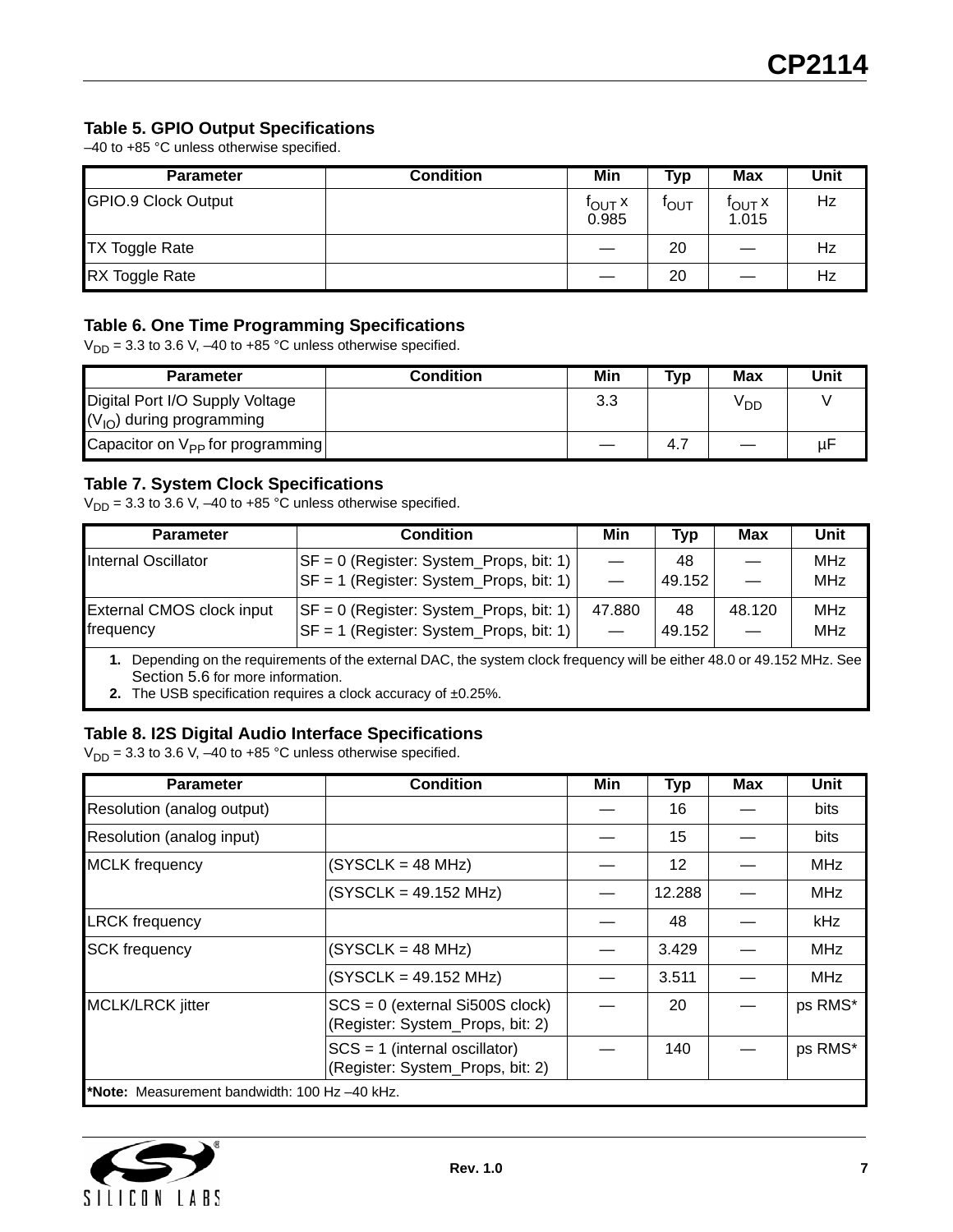#### **Table 9. I2C Specifications**

 $V_{DD}$  = 3.3 to 3.6 V, -40 to +85 °C unless otherwise specified.

| <b>Parameter</b>     | Condition                                                                                        | Min | Typ        | <b>Max</b> | Unit |
|----------------------|--------------------------------------------------------------------------------------------------|-----|------------|------------|------|
| <b>SCL</b> frequency | $12C_C$ K = 0 (Register: Audio_Props, bit: 5)  <br>$IC_{CK} = 1$ (Register: Audio_Props, bit: 5) |     | 400<br>100 |            | kHz  |

#### **Table 10. Analog Output/Input Characteristics (CS42L55 daughter card)**

25 °C, bus-powered, USB synchronization mode: asynchronous, digital audio interface mode: I2S, DAC/ADC gains set to 0 dB, test signal for analog output: uncompressed WAV file, full-scale sine wave at 997 Hz, measurement bandwidth 20 Hz to 20 kHz Additional parameters that apply to this table are as follows:

- $VA = VCP = VLDO = 2.5 V$
- **n** Internal oscillator mode

| <b>Parameter</b>            | <b>Condition</b>                                                                                | Min | <b>Typ</b>          | <b>Max</b> | Unit |  |
|-----------------------------|-------------------------------------------------------------------------------------------------|-----|---------------------|------------|------|--|
| Analog Output (Line Output) |                                                                                                 |     |                     |            |      |  |
| THD + Noise                 | 0 dB input                                                                                      |     | $-80$               |            | dB   |  |
|                             | -20 dB input                                                                                    |     | $-91$               |            | dB   |  |
|                             | -60 dB input                                                                                    |     | $-91$               |            | dB   |  |
| Dynamic Range               | A-weighted                                                                                      |     | 92                  |            | dB   |  |
| Noise Level                 | Output muted                                                                                    |     | $-112$              |            | dB   |  |
| Frequency response          | 20 Hz - 20 kHz                                                                                  |     | $+0.03,$<br>$-0.07$ |            | dB   |  |
| Analog Input                |                                                                                                 |     |                     |            |      |  |
| THD + Noise                 | -1 dB input                                                                                     |     | $-85$               |            | dB   |  |
|                             | -20 dB input                                                                                    |     | $-87$               |            | dB   |  |
|                             | -60 dB input                                                                                    |     | $-87$               |            | dB   |  |
| Dynamic Range               | A-weighted                                                                                      |     | 90                  |            | dB   |  |
| Noise Level                 | Analog input locally muted                                                                      |     | $0^*$               |            | dB   |  |
|                             | *Note: When analog input is locally muted, the CP2114 transmits sample values of 0 to the host. |     |                     |            |      |  |

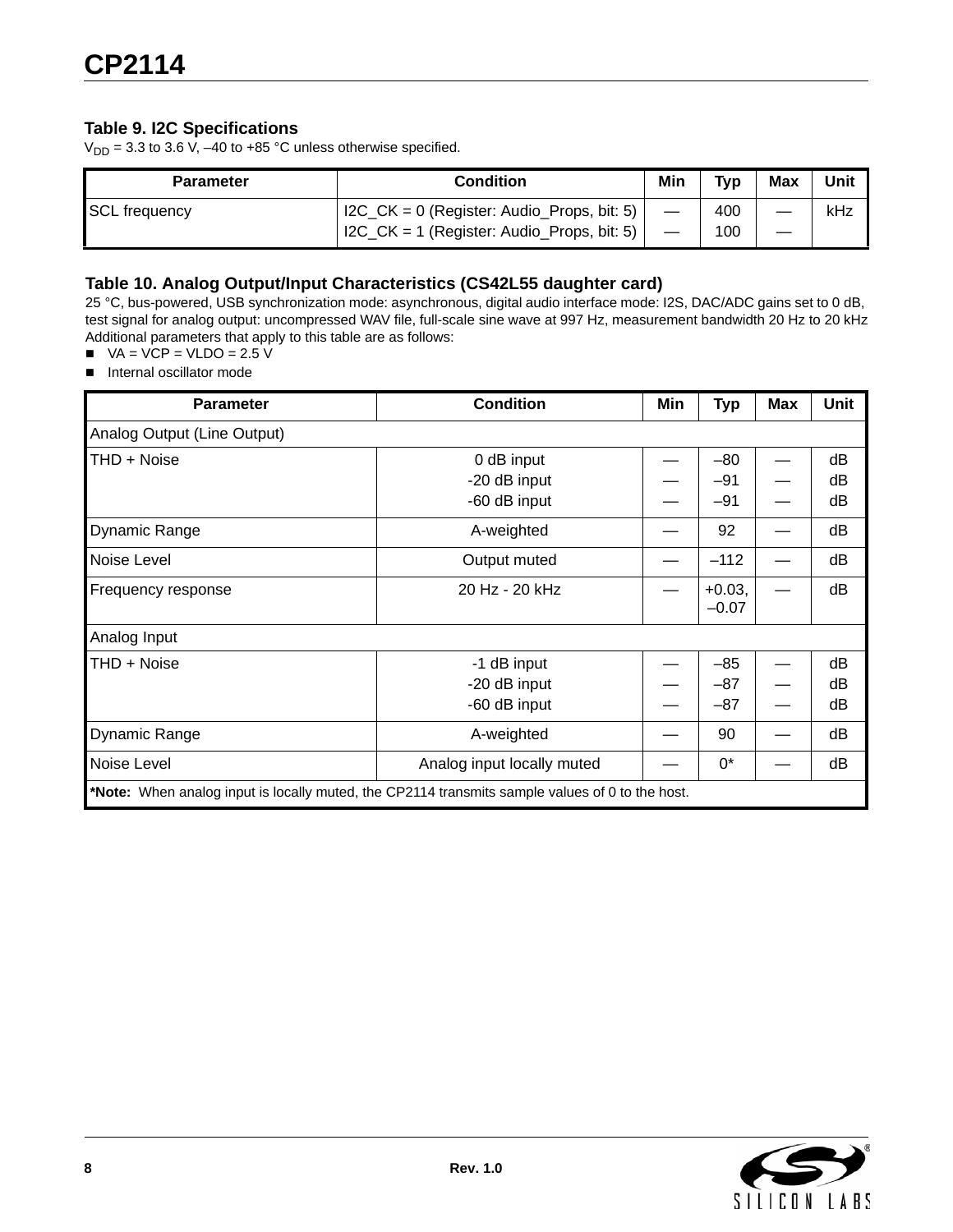#### **Table 11. Analog Output Characteristics (WM8523 daughter card)**

25 °C, bus-powered, USB synchronization mode: asynchronous, digital audio interface mode: I2S, DAC/ADC gains set to 0 dB, test signal for analog output: uncompressed WAV file, full-scale sine wave at 997 Hz, measurement bandwidth 20 Hz to 20 kHz Additional parameters that apply to this table are as follows:

- $\blacksquare$  LINEVDD = AVDD = 3.3V
- Internal oscillator mode
- External headphone amplifier disconnected, no lowpass filter on LINEVOUTL/LINEVOUTR

| <b>Parameter</b>     | <b>Condition</b> | Min | <b>Typ</b>          | <b>Max</b> | Unit |
|----------------------|------------------|-----|---------------------|------------|------|
| THD + Noise          | 0 dB FS input    |     | $-83$               |            | dB   |
|                      | -20 dB FS input  |     | $-91$               |            | dB   |
|                      | -60 dB FS input  |     | $-91$               |            | dB   |
| <b>Dynamic Range</b> | A-weighted       |     | 94                  |            | dB   |
| Noise Level          | Output muted     |     | $-99$               |            | dB   |
| Frequency response   | 20 Hz-20 kHz     |     | $+0.04,$<br>$-0.05$ |            | dB   |

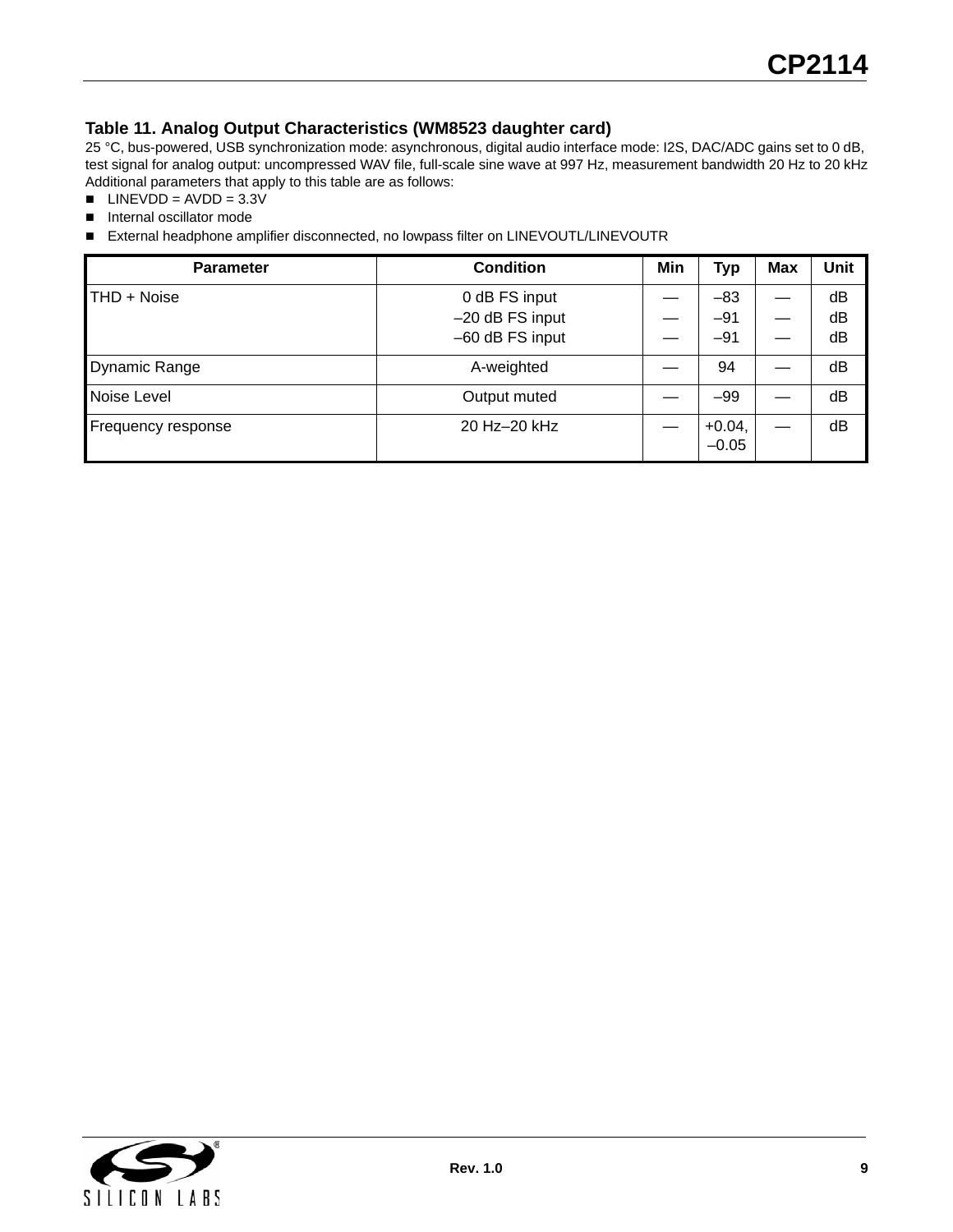

**Figure 2. WM8523 Frequency Response (0 dB FS)**



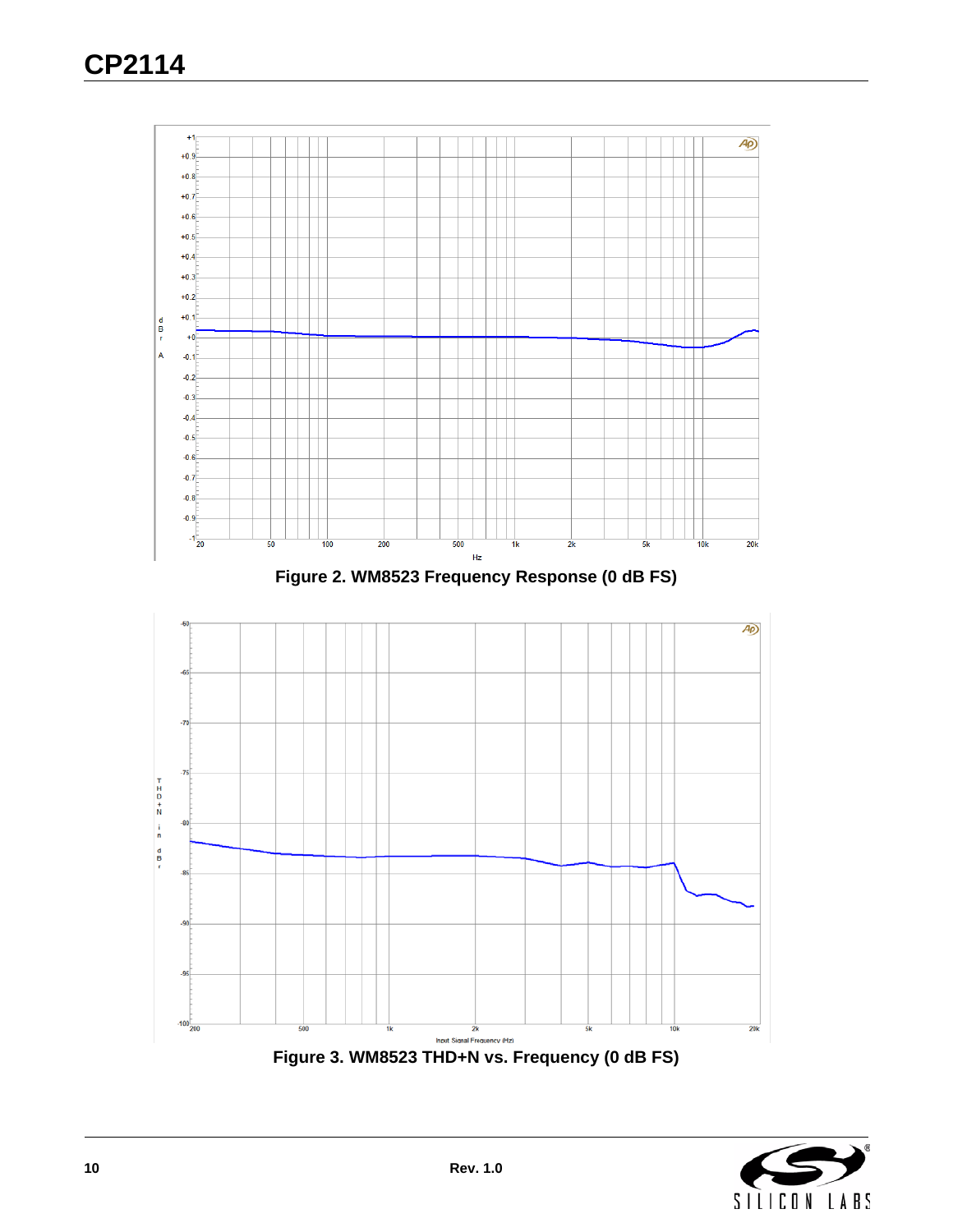

**Figure 4. WM8523 THD+N vs. Amplitude (997 Hz)**

# **Table 12. Analog Output/Input Characteristics (PCM1774 daughter card)**

25 °C, bus-powered, USB synchronization mode: asynchronous, digital audio interface mode: I2S, DAC/ADC gains set to 0 dB, test signal for analog output: uncompressed WAV file, full-scale sine wave at 997 Hz, measurement bandwidth 20 Hz to 20 kHz Additional parameters that apply to this table are as follows:

- $\blacksquare$  VIO = VDD = VCC = VPA = 3.3 V.
- AOUT\_L and AOUT\_R outputs have 4.7  $\Omega$  series resistors.
- **Internal oscillator mode.**

| <b>Parameter</b>     | <b>Condition</b> | Min | <b>Typ</b>          | <b>Max</b> | <b>Unit</b> |
|----------------------|------------------|-----|---------------------|------------|-------------|
| THD + Noise          | 0 dB FS input    |     | $-82$               |            | dB          |
|                      | -20 dB FS input  |     | $-89$               |            | dB          |
|                      | -60 dB FS input  |     | $-89$               |            | dB          |
| <b>Dynamic Range</b> | A-weighted       |     | 89                  |            | dB          |
| Noise Level          | Output muted     |     | $-103$              |            | dB          |
| Frequency response   | 20 Hz - 20 kHz   |     | $+0.04,$<br>$-0.11$ |            | dB          |

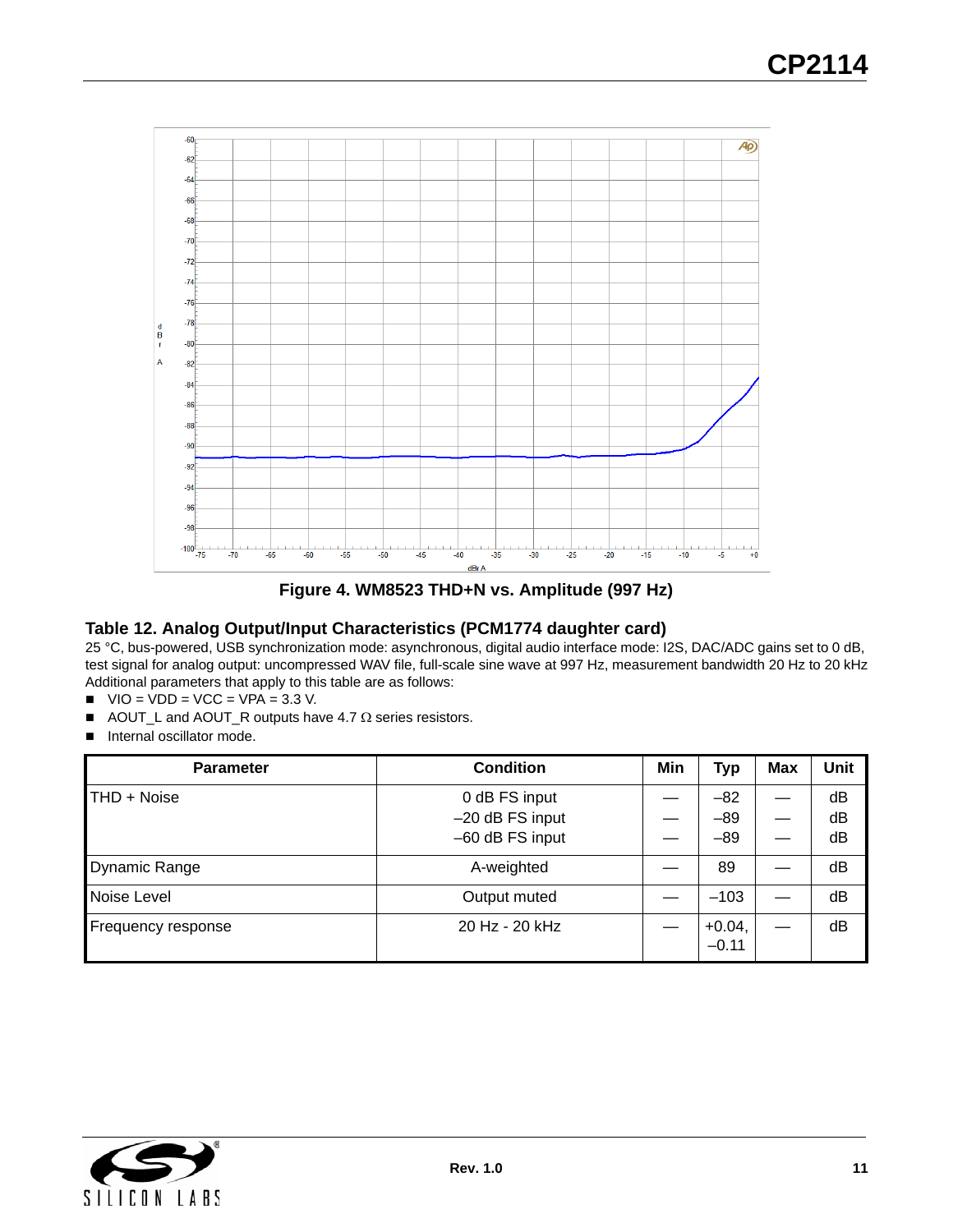# **Table 13. Absolute Maximum Ratings**

| <b>Parameter</b>                                                                                                                                                                                                                                                                                                                                    | <b>Condition</b>                        | Min              | <b>Typ</b> | <b>Max</b>               | <b>Unit</b> |
|-----------------------------------------------------------------------------------------------------------------------------------------------------------------------------------------------------------------------------------------------------------------------------------------------------------------------------------------------------|-----------------------------------------|------------------|------------|--------------------------|-------------|
| Ambient Temperature Under Bias                                                                                                                                                                                                                                                                                                                      |                                         | $-55$            |            | 125                      | °C          |
| Storage Temperature                                                                                                                                                                                                                                                                                                                                 |                                         | $-65$            |            | 150                      | °C          |
| Voltage on RST, GPIO, I2S, I2C, or UART Pins with<br>respect to GND                                                                                                                                                                                                                                                                                 | $V_{10} \geq 2.2 V$<br>$V_{10}$ < 2.2 V | $-0.3$<br>$-0.3$ |            | 5.8<br>$V_{IO}$ +<br>3.6 | V           |
| Voltage on $V_{DD}$ or $V_{1O}$ with respect to GND                                                                                                                                                                                                                                                                                                 |                                         | $-0.3$           |            | 4.2                      |             |
| Maximum Total Current through V <sub>DD</sub> , V <sub>IO</sub> , and GND                                                                                                                                                                                                                                                                           |                                         |                  |            | 500                      | mA          |
| Maximum Output Current Sunk by RST or any I/O pin                                                                                                                                                                                                                                                                                                   |                                         |                  |            | 100                      | mA          |
| Note:<br>Stresses above those listed may cause permanent damage to the device. This is a stress rating only, and functional<br>operation of the devices at or exceeding the conditions in the operation listings of this specification is not implied.<br>Exposure to maximum rating conditions for extended periods may affect device reliability. |                                         |                  |            |                          |             |

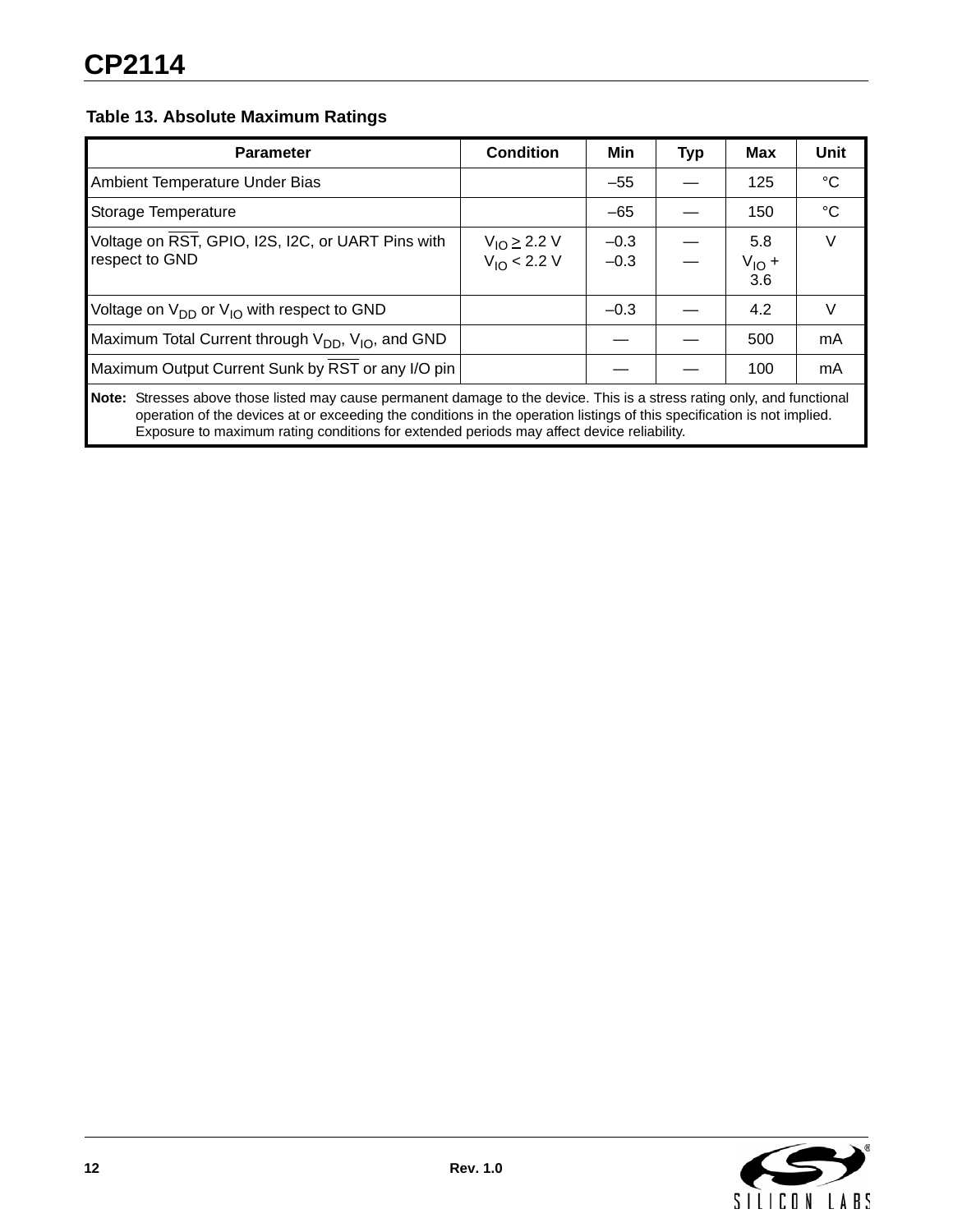# <span id="page-12-0"></span>**3. Pinout and Package Definitions**

|  | Table 14. CP2114 Pin Definitions |  |
|--|----------------------------------|--|
|--|----------------------------------|--|

| <b>Name</b>                                                        | Pin#           | <b>Type</b> | <b>Description</b>                                                                                                                                                                          |  |
|--------------------------------------------------------------------|----------------|-------------|---------------------------------------------------------------------------------------------------------------------------------------------------------------------------------------------|--|
| <b>VDD</b>                                                         | $\overline{7}$ | Power In    | Power Supply Voltage Input.                                                                                                                                                                 |  |
|                                                                    |                |             | Power Out Voltage Regulator Output. See Section 10.                                                                                                                                         |  |
| <b>VIO</b>                                                         | 6              | Power In    | I/O Supply Voltage Input.                                                                                                                                                                   |  |
|                                                                    | 3              |             |                                                                                                                                                                                             |  |
| <b>GND</b>                                                         |                |             | Ground. Must be tied to ground.                                                                                                                                                             |  |
| $\overline{RST}$                                                   | 10             | D I/O       | Device Reset. Open-drain output of internal POR or V <sub>DD</sub> monitor. An external<br>source can initiate a system reset by driving this pin low for the time specified<br>in Table 3. |  |
| <b>REGIN</b>                                                       | 8              | Power In    | 5 V Regulator Input. This pin is the input to the on-chip voltage regulator.                                                                                                                |  |
| <b>VBUS</b>                                                        | 9              | D In        | VBUS Sense Input. This pin should be connected to the VBUS signal of a<br>USB network.                                                                                                      |  |
| D+                                                                 | 4              | D I/O       | USB <sub>D+</sub>                                                                                                                                                                           |  |
| $D-$                                                               | 5              | D I/O       | USB <sub>D</sub>                                                                                                                                                                            |  |
| <b>VPP</b>                                                         | $21*$          | Special     | Connect a 4.7 µF capacitor between this pin and ground to support one-time<br>programming via the USB interface.                                                                            |  |
| <b>SUSPEND</b>                                                     | $17*$          | D Out       | This pin indicates whether the device is in the USB Suspend or not (active-<br>low).                                                                                                        |  |
| <b>SUSPEND</b>                                                     | $18*$          | D Out       | This pin indicates whether the device is in the USB Suspend or not (active-<br>high).                                                                                                       |  |
| <b>SCK</b>                                                         | $\overline{2}$ | D Out       | Serial clock output signal for the I2S interface.                                                                                                                                           |  |
| <b>SDIN</b>                                                        | 1              | D In        | Serial data input signal for the I2S interface.                                                                                                                                             |  |
| <b>SDOUT</b>                                                       | 32             | D Out       | Serial data output signal for the I2S interface.                                                                                                                                            |  |
| <b>MCLK</b>                                                        | 25             | D In        | Master clock input for the I2S interface.                                                                                                                                                   |  |
| <b>LRCK</b>                                                        | 23             | D Out       | Left-right clock output for the I2S interface.                                                                                                                                              |  |
| <b>EXTCLK</b>                                                      | $31*$          | D In        | External clock input of CP2114 (optional). An external clock is needed if the<br>codec/DAC does not support a 12.000 MHz master clock (MCLK).                                               |  |
| <b>SDA</b>                                                         | 27             | D I/O       | Serial data signal for the I2C interface.                                                                                                                                                   |  |
| <b>SCL</b>                                                         | 26             | D I/O       | Serial clock signal for the I2C interface.                                                                                                                                                  |  |
| GPIO.0                                                             | $30*$          | D I/O       | User-configurable input or output.                                                                                                                                                          |  |
| <b>RMUTE</b>                                                       |                | D In        | Record Mute: Toggles record between mute and un-mute each time this pin is<br>driven low.                                                                                                   |  |
| GPIO.1                                                             | $29*$          | D I/O       | User-configurable input or output.                                                                                                                                                          |  |
| <b>PMUTE</b><br>*Note: Pins can be left unconnected when not used. |                | D In        | Playback Mute: Toggles playback between mute and un-mute each time this<br>pin is driven low.                                                                                               |  |

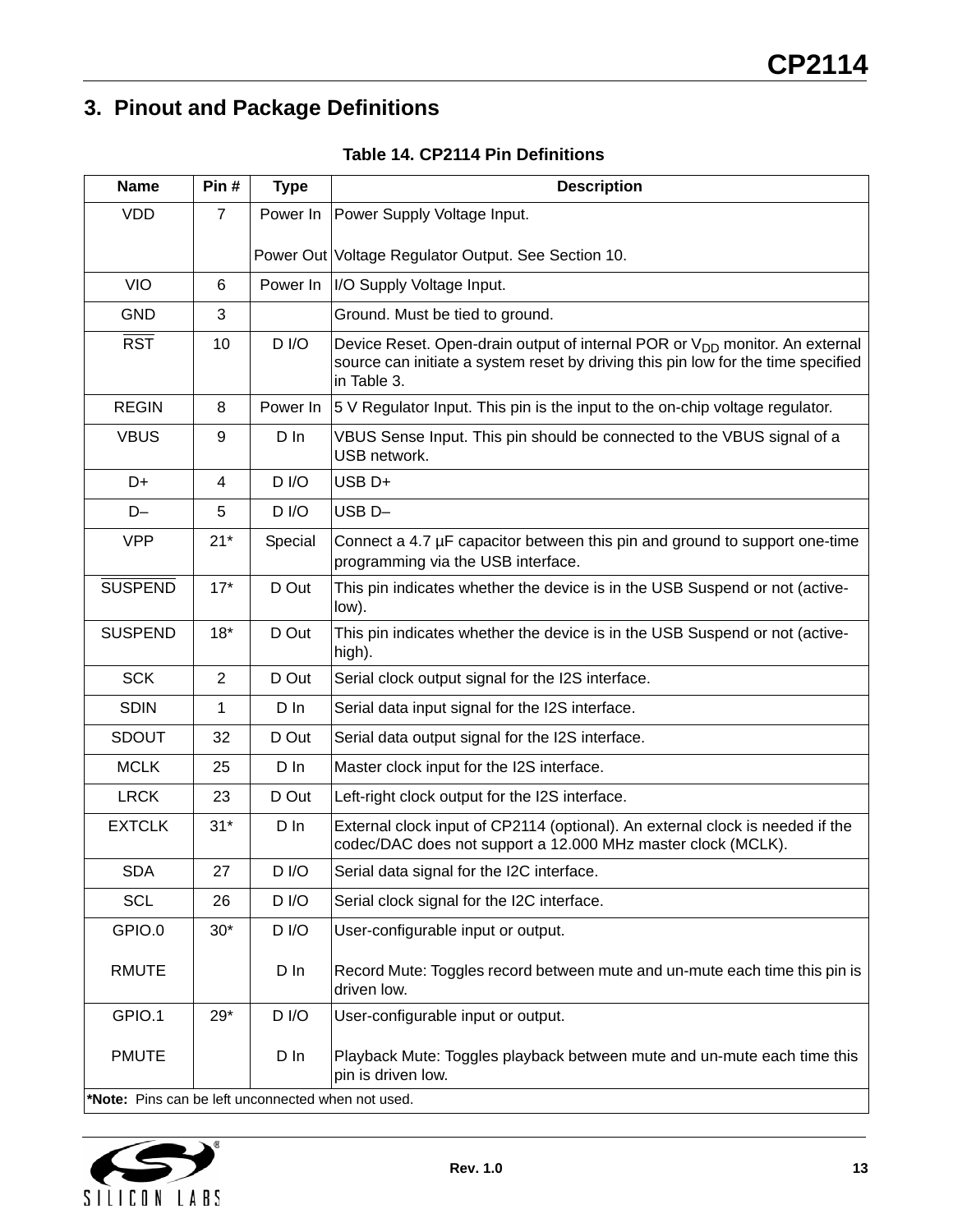| <b>Name</b>                                        | Pin#  | <b>Type</b> | <b>Description</b>                                                                                                |  |
|----------------------------------------------------|-------|-------------|-------------------------------------------------------------------------------------------------------------------|--|
| GPIO.2                                             | $14*$ | D I/O       | User-configurable input or output.                                                                                |  |
| VOL-                                               |       | $D \ln$     | Decreases volume each time this pin is driven low.                                                                |  |
|                                                    |       |             |                                                                                                                   |  |
| GPIO.3                                             | $13*$ | D I/O       | User-configurable input or output.                                                                                |  |
| VOL+                                               |       | D In        | Increases volume each time this pin is driven low.                                                                |  |
| GPIO.4                                             | $12*$ | D I/O       | User-configurable input or output.                                                                                |  |
| <b>RMUTELED</b>                                    |       | D Out       | Record Mute LED: This pin is driven low while recording is muted.                                                 |  |
| GPIO.5                                             | $28*$ | D I/O       | User-configurable input or output.                                                                                |  |
| <b>TXT</b>                                         |       | D Out       | This pin toggles while the UART is transmitting data and is logic high when<br>the UART is not transmitting data. |  |
| <b>DACSEL0</b>                                     |       | D In        | Selects one of the predefined DACs. See Section 8.2 for more information.                                         |  |
| GPIO.6                                             | $11*$ | D I/O       | User-configurable input or output.                                                                                |  |
| <b>RXT</b>                                         |       | Out         | This pin toggles while the UART is receiving data and is logic high when the<br>UART is not receiving data.       |  |
| DACSEL1                                            |       | D In        | Selects one of the predefined DACs. See Section 8.2 for more information.                                         |  |
| GPIO.7                                             | $19*$ | D I/O       | User-configurable input or output.                                                                                |  |
| <b>RTS</b>                                         |       | D Out       | Ready to Send control output (active low) for the UART Interface.                                                 |  |
| DACSEL2                                            |       | D In        | Selects one of the predefined DACs. See Section 8.2 for more information.                                         |  |
| GPIO.8                                             | $20*$ | D I/O       | User-configurable input or output.                                                                                |  |
| <b>CTS</b>                                         |       | D In        | Clear To Send control input (active low) for the UART Interface.                                                  |  |
| DACSEL3                                            |       | D In        | Selects one of the predefined DACs. See Section 8.2 for more information.                                         |  |
| GPIO.9                                             | $22*$ | D I/O       | User-configurable input or output.                                                                                |  |
| <b>CLKOUT</b>                                      |       | D Out       | Outputs a configurable frequency clock signal.                                                                    |  |
| <b>GPIO.10</b>                                     | $16*$ | D I/O       | User-configurable input or output.                                                                                |  |
| <b>TX</b>                                          |       | D Out       | Asynchronous data output (UART Transmit) for the UART Interface.                                                  |  |
| GPIO.11                                            | $15*$ | D I/O       | User-configurable input or output.                                                                                |  |
| <b>RX</b>                                          |       | D In        | Asynchronous data input (UART Receive) for the UART Interface.                                                    |  |
| <b>NC</b>                                          | $24*$ |             | This pin should be left unconnected or tied to $V_{10}$                                                           |  |
| *Note: Pins can be left unconnected when not used. |       |             |                                                                                                                   |  |

#### **Table 14. CP2114 Pin Definitions (Continued)**

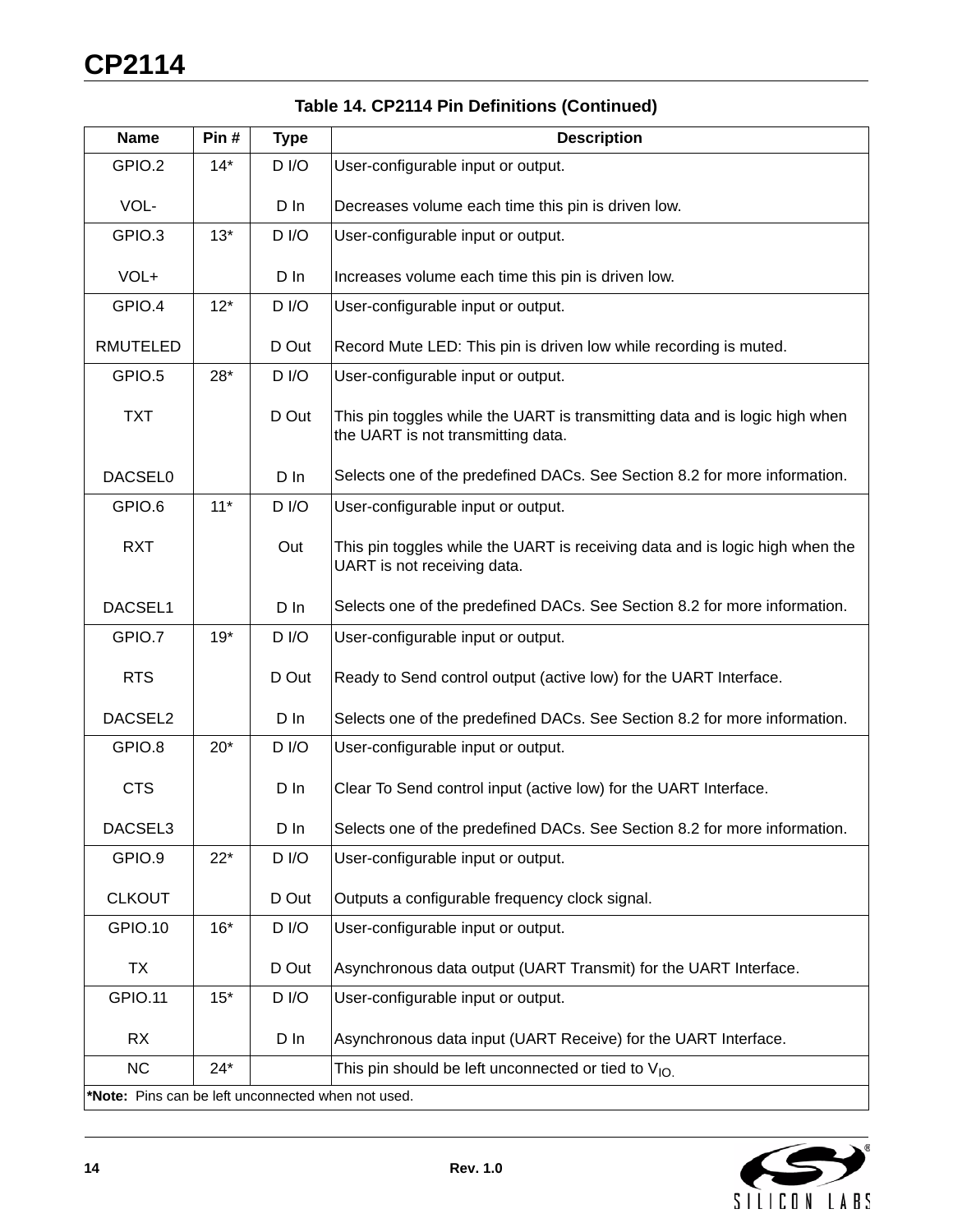

**Figure 5. QFN-32 Pinout Diagram (Top View)**

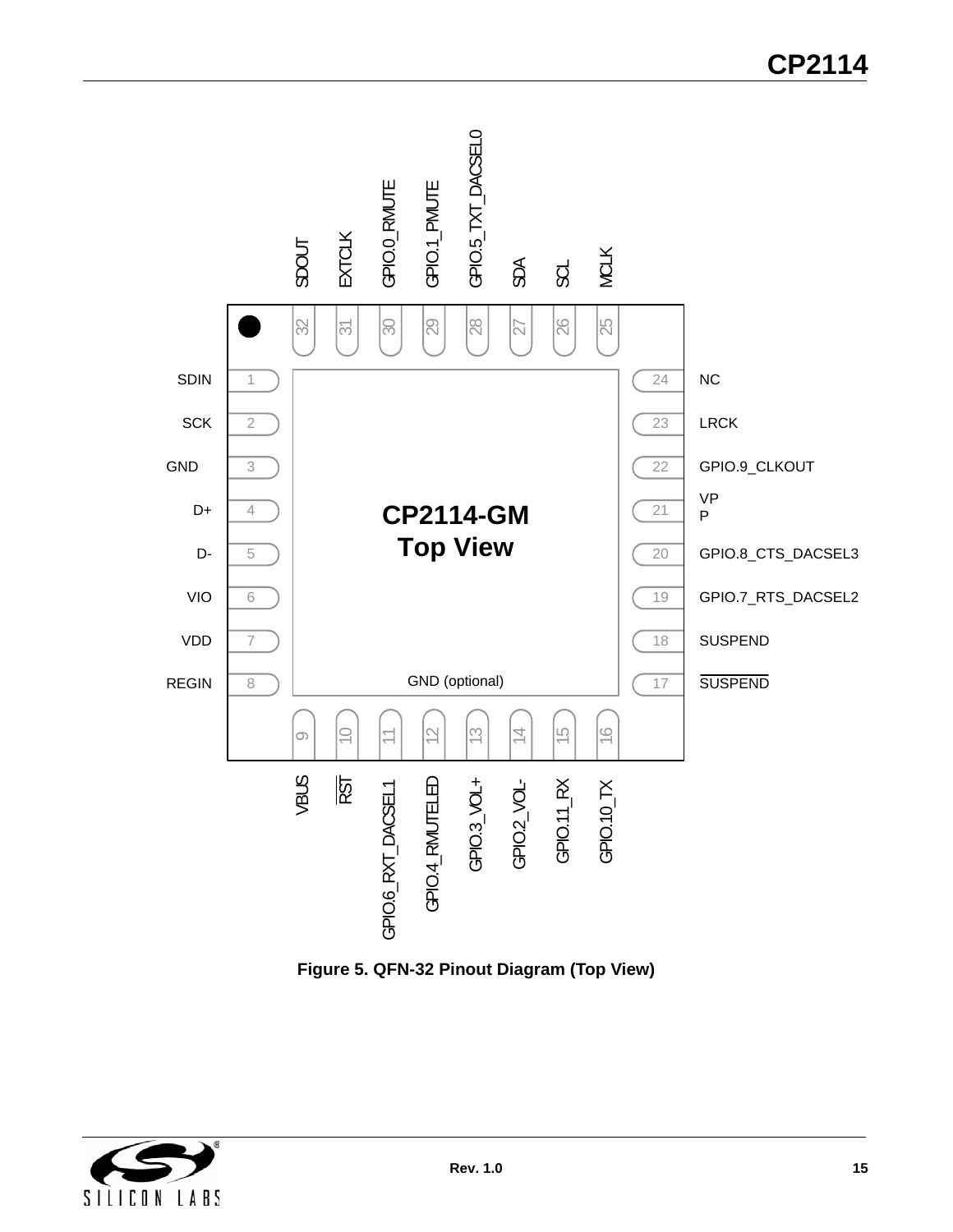# <span id="page-15-0"></span>**4. QFN-32 Package Specifications**



**Figure 6. QFN-32 Package Drawing**

| <b>Dimension</b> | Min       | Typ  | Max  |  | <b>Dimension</b> | Min  | Typ  | <b>Max</b> |
|------------------|-----------|------|------|--|------------------|------|------|------------|
| A                | 0.80      | 0.90 | 1.00 |  | E <sub>2</sub>   | 3.20 | 3.30 | 3.40       |
| A1               | 0.00      | 0.02 | 0.05 |  |                  | 0.30 | 0.40 | 0.50       |
| b                | 0.18      | 0.25 | 0.30 |  | L1               | 0.00 |      | 0.15       |
|                  | 5.00 BSC. |      |      |  | aaa              |      |      | 0.15       |
| D <sub>2</sub>   | 3.20      | 3.30 | 3.40 |  | bbb              |      |      | 0.10       |
| е                | 0.50 BSC. |      |      |  | ddd              |      |      | 0.05       |
| F.               | 5.00 BSC. |      |      |  | eee              |      |      | 0.08       |

### **Table 15. QFN-32 Package Dimensions**

**Notes:**

**1.** All dimensions shown are in millimeters (mm) unless otherwise noted.

**2.** Dimensioning and Tolerancing per ANSI Y14.5M-1994.

**3.** This drawing conforms to the JEDEC Solid State Outline MO-220, variation VHHD except for custom features D2, E2, and L which are toleranced per supplier designation.

**4.** Recommended card reflow profile is per the JEDEC/IPC J-STD-020 specification for Small Body Components.

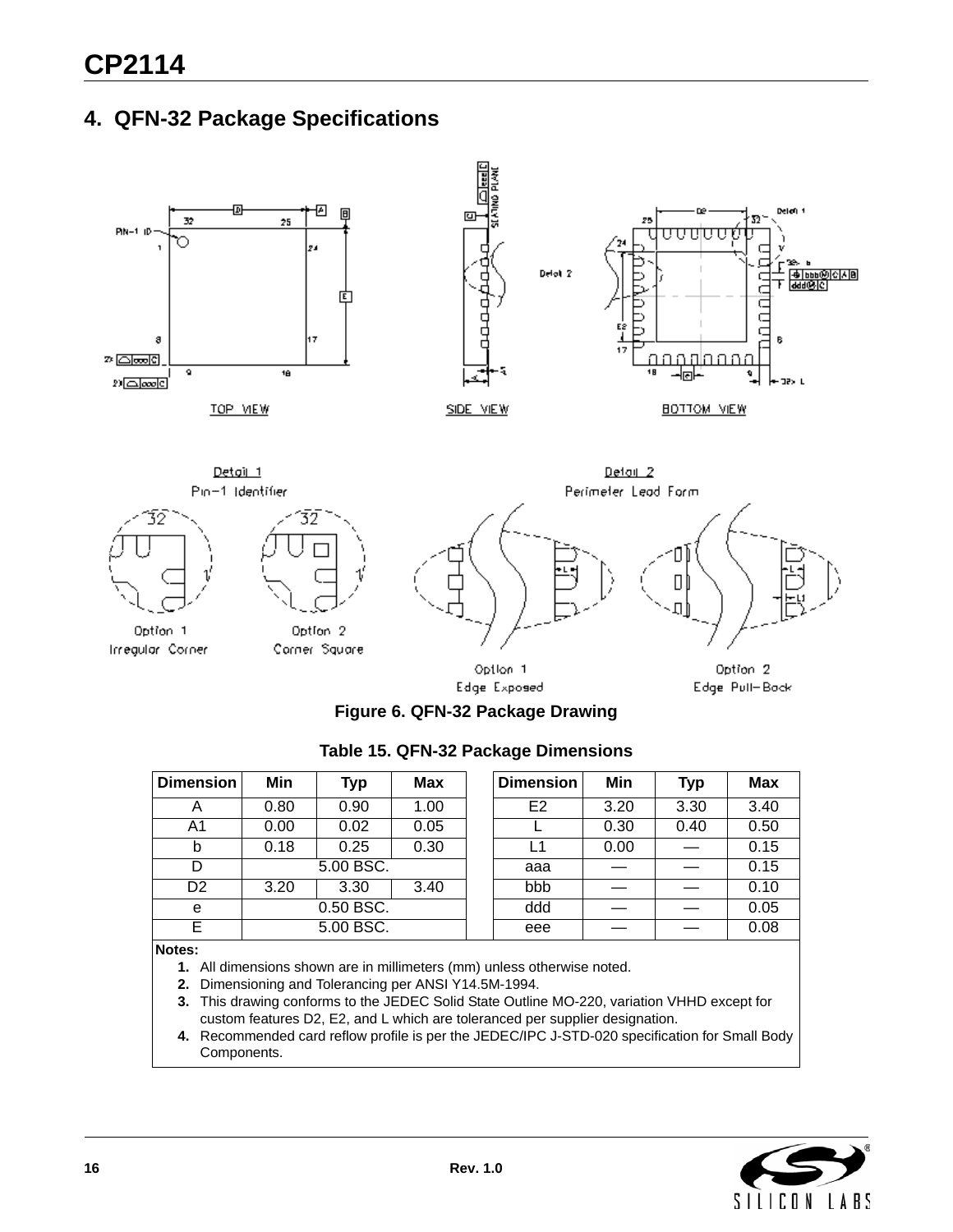

**Figure 7. QFN-32 Recommended PCB Land Pattern**

|  | Table 16. QFN-32 PCB Land Pattern Dimensions |  |  |
|--|----------------------------------------------|--|--|
|--|----------------------------------------------|--|--|

| <b>Dimension</b>                                                                                                                                                                                                                                                                                                                                                                                                                                                                                                                                                                                  | Min  | <b>Max</b> |  | <b>Dimension</b> | Min  | Max  |  |
|---------------------------------------------------------------------------------------------------------------------------------------------------------------------------------------------------------------------------------------------------------------------------------------------------------------------------------------------------------------------------------------------------------------------------------------------------------------------------------------------------------------------------------------------------------------------------------------------------|------|------------|--|------------------|------|------|--|
| $\overline{C1}$                                                                                                                                                                                                                                                                                                                                                                                                                                                                                                                                                                                   | 4.80 | 4.90       |  | X <sub>2</sub>   | 3.20 | 3.40 |  |
| C <sub>2</sub>                                                                                                                                                                                                                                                                                                                                                                                                                                                                                                                                                                                    | 4.80 | 4.90       |  | Y1               | 0.75 | 0.85 |  |
| Е                                                                                                                                                                                                                                                                                                                                                                                                                                                                                                                                                                                                 |      | 0.50 BSC   |  | Y2               | 3.20 | 3.40 |  |
| X <sub>1</sub>                                                                                                                                                                                                                                                                                                                                                                                                                                                                                                                                                                                    | 0.20 | 0.30       |  |                  |      |      |  |
| Notes:<br>General<br>1. All dimensions shown are in millimeters (mm) unless otherwise noted.<br>2. This Land Pattern Design is based on the IPC-7351 guidelines.<br>Solder Mask Design<br>3. All metal pads are to be non-solder mask defined (NSMD). Clearance between the solder<br>mask and the metal pad is to be 60 $\mu$ m minimum, all the way around the pad.                                                                                                                                                                                                                             |      |            |  |                  |      |      |  |
| Stencil Design<br>4. A stainless steel, laser-cut and electro-polished stencil with trapezoidal walls should be used<br>to assure good solder paste release.<br>5. The stencil thickness should be 0.125 mm (5 mils).<br>6. The ratio of stencil aperture to land pad size should be 1:1 for all perimeter pads.<br>7. A 3x3 array of 1.0 mm square openings on 1.2 mm pitch should be used for the center ground<br>pad.<br>Card Assembly<br>8. A No-Clean, Type-3 solder paste is recommended.<br>9. The recommended card reflow profile is per the JEDEC/IPC J-STD-020 specification for Small |      |            |  |                  |      |      |  |

Body Components.

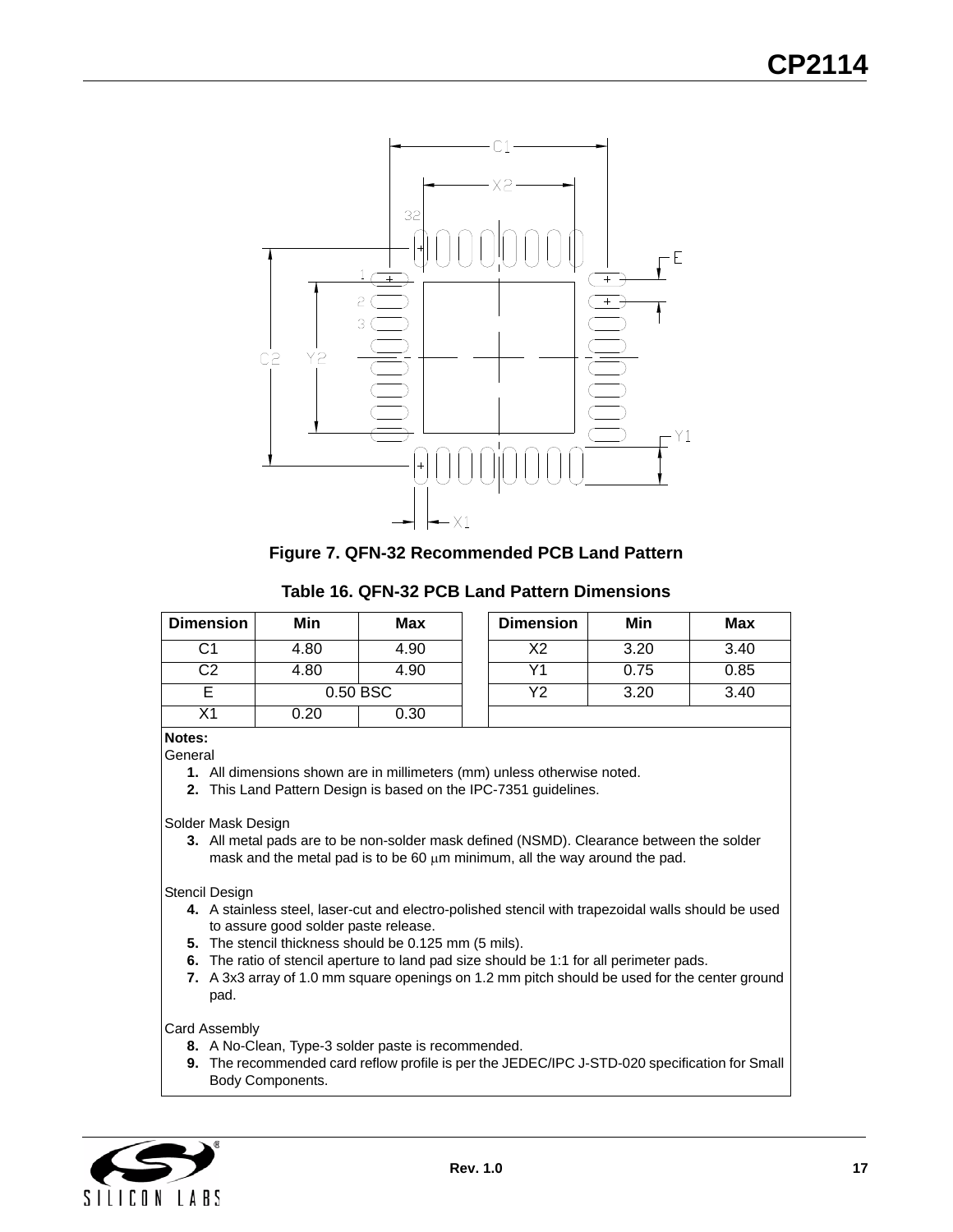# <span id="page-17-0"></span>**5. Audio (I2S and I2C) Interfaces**

The I2C interface configures the DAC to output sound and the I2S interface provides the digital audio stream to the DAC. In addition to full-featured off the shelf functionality, the CP2114 can be customized in two ways; via one-time programmable ROM configuration and a real-time API.

#### <span id="page-17-1"></span>**5.1. One-Time Programmable ROM Configuration Programming**

The CP2114 has 5.5kB of on board one-time programmable ROM available to store up to 29 different custom configurations. Three of the 32 slots are preprogrammed configurations. The configurations can be selected as boot configurations and will automatically configure the CP2114 and the I2C connected DAC when the CP2114 is powered on. Alternatively the custom configurations can be assigned to a DAC select pin selection. The boot configuration is then selected by pin-strapping the DAC select pins. Silicon Labs provides a PC GUI application to program the configuration to the CP2114 one-time programmable ROM. The CP2114 can be programmed on a production line or a configuration file can be provided to Silicon Labs and pre-programmed parts can be supplied directly by Silicon Labs.

#### <span id="page-17-2"></span>**5.2. Real-Time Programming**

The CP2114 presents the host with a USB HID interface which can be used to send messages directly to the CP2114 for internal configuration or directly to the DAC over the I2C interface. This provides real-time configuration changes to the CP2114 and DAC via host program control. In addition, the USB HID pipe can be used to write and read to the CP2114 GPIO pins as desired.

#### <span id="page-17-3"></span>**5.3. CP2114 I2S and Left-Justified Digital Audio**

The CP2114 supports "I2S" and "Left Justified" digital audio formats. Note that the difference in the two modes is that for the I2S format, the MSB of the data streams (SDOUT and SDIN) are delayed by one clock (SCK) cycle after the channel clock (LRCK) transitions as compared to the Left Justified format. The digital audio format can be configured in the CP2114 one-time programmable ROM. [Figure 8](#page-17-4) shows the signals in I2S format, and [Figure 9](#page-18-1) shows the signals in Left Justified format.

<span id="page-17-4"></span>

**Figure 8. I2S Format**

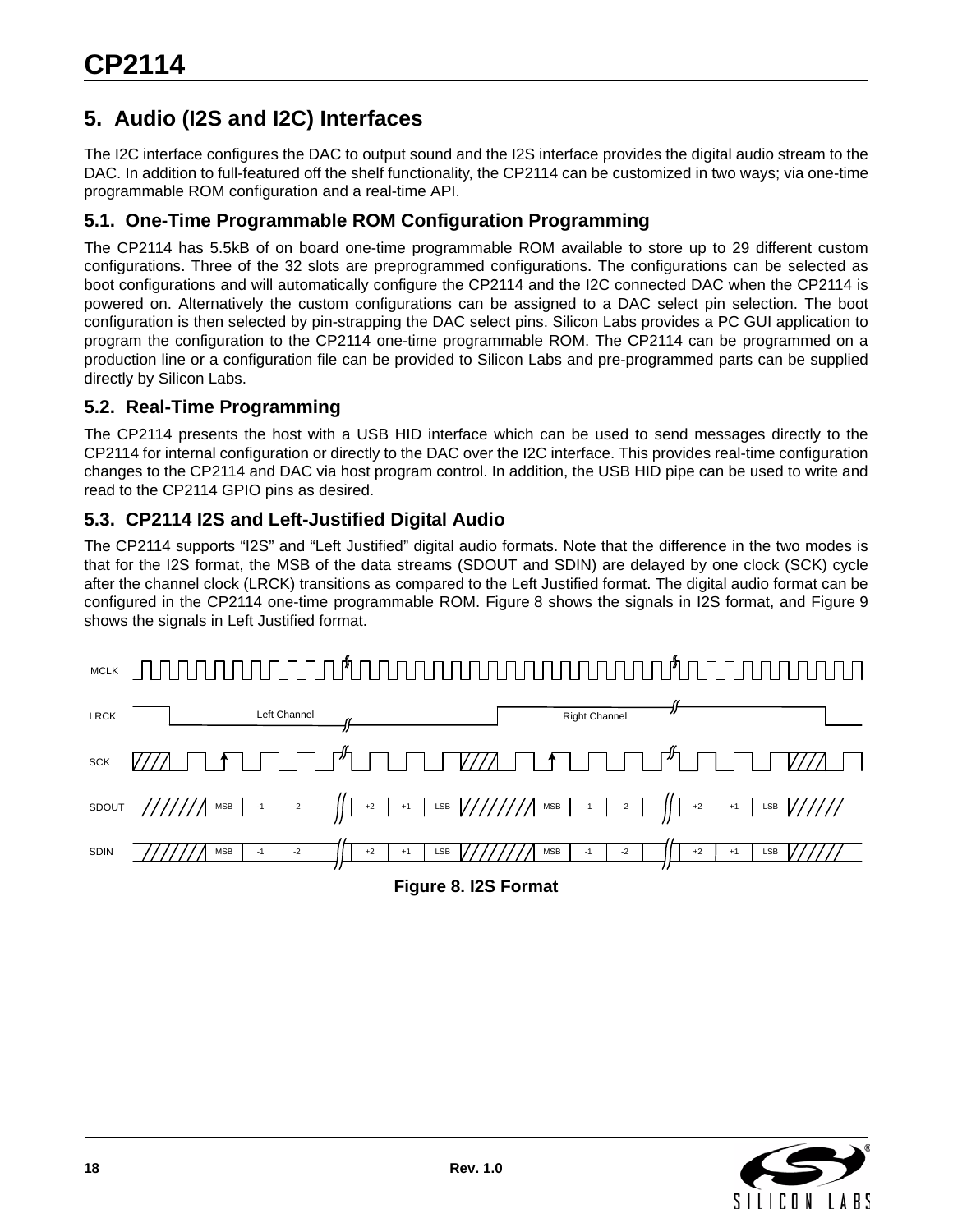| <b>MCLK</b> |                                                                                                                                                                                                                                                                                                                                                                                                                                                         |
|-------------|---------------------------------------------------------------------------------------------------------------------------------------------------------------------------------------------------------------------------------------------------------------------------------------------------------------------------------------------------------------------------------------------------------------------------------------------------------|
| <b>LRCK</b> | <b>Right Channel</b><br>Left Channel                                                                                                                                                                                                                                                                                                                                                                                                                    |
| SCK         | $\mathbb{Z} \mathbb{Z} \mathbb{Z} \oplus \mathbb{Z} \oplus \mathbb{Z} \oplus \mathbb{Z} \oplus \mathbb{Z} \oplus \mathbb{Z} \oplus \mathbb{Z} \oplus \mathbb{Z} \oplus \mathbb{Z} \oplus \mathbb{Z} \oplus \mathbb{Z} \oplus \mathbb{Z} \oplus \mathbb{Z} \oplus \mathbb{Z} \oplus \mathbb{Z} \oplus \mathbb{Z} \oplus \mathbb{Z} \oplus \mathbb{Z} \oplus \mathbb{Z} \oplus \mathbb{Z} \oplus \mathbb{Z} \oplus \mathbb{Z} \oplus \mathbb{Z} \oplus \$ |
| SDOUT       | $\left \left \right $ +2 $\left $ +1 $\right $ LSB $\left \left  \right  \right $ MSB $\left $ -1 $\left $ -2 $\right $ -3<br>$1/$ MSB<br>$-1$ $-2$ $-3$<br>LSB                                                                                                                                                                                                                                                                                         |
| <b>SDIN</b> | $\begin{array}{ c c c c c c c c c } \hline \end{array}$ LSB $\begin{array}{ c c c c c c c c } \hline \end{array}$ MSB $\begin{array}{ c c c c c c } \hline \end{array}$ -1 $\begin{array}{ c c c c c c c c } \hline \end{array}$<br>$-3$<br>LSB<br>MSB<br>$-3$<br>$+1$                                                                                                                                                                                  |

#### **Figure 9. Left-Justified Format**

<span id="page-18-1"></span>**MCLK**: Master Clock. This is a high frequency clock to the DAC used for the Digital to Analog conversion process within the DAC. This clock will be a multiple of the LRCK going to the DAC. Typically MCLK = 250\*LRCK or MCLK=256\*LRCK.

**LRCK**: Left-Right Clock. This is used to synchronize the DAC audio data word timing with the CP2114 audio data word timing (i.e. edges are used to synchronize the beginning of the left and right audio samples).

**SCK**: Bit Synchronization Clock (also called BCLK). This provides a timing signal used by the DAC to latch the audio output data bits on SDOUT and assert the audio input data bits on SDIN.

**SDOUT**: Audio-out data stream going to the DAC.

**SDIN**: Audio-in data stream coming from the DAC.

**Note:** MCLK, LRCK, SCK and SDOUT are driven by the CP2114. SDIN is driven by the DAC.

The CP2114 supports only 48 kHz, 16 bit digital audio. This is typically not an issue for source USB audio as the device capabilities are reported to the host and any sample rate conversion (for say 44.1 kHz audio) is done automatically by the host. Some DACs however may require 24 bit digital audio data on the I2S data stream. In this case, the CP2114 will send the useful 16 bit audio to the DAC on SDOUT in the most significant 16 Bits and pad the remaining 8 bits of data with 0s. Likewise the CP2114 will read the MSB 16 bits of data on DIN and throw out the LSB 8 bits from SDIN. The CP2114 can be configured in 16 bit or 24 bit mode via a configuration option in the CP2114 one-time programmable ROM.

#### <span id="page-18-0"></span>**5.4. USB and Digital Audio Clock Requirements**

The CP2114 supports a number of clock configurations allowing support for a variety of DACs and associated clocking options to optimize cost and quality. The two clocks of consideration are:

**USB Clock**: Full speed USB requires devices have a 12 MHz clock with tolerance of ±0.25%. This means the USB device (CP2114) must maintain its USB clock in the range of 11.97 MHz < USB Clock < 12.03 MHz. This range is supported by the CP2114 which also has built-in USB clock recovery. However, it does have implications on the audio DAC.

<span id="page-18-2"></span>**Digital Audio Clock (MCLK)**: DACs typically require that MCLK must be a multiple of LRCK, and this multiple is typically required to be 250 or 256 (or some sub or super multiple of these values). Given an audio sample rate of LRCK = 48 kHz, the resulting MCLK requirement is shown in [Equation 1](#page-18-2) or [Equation 2.](#page-18-3)

 $MCLK = 250 \times 48$  kHz = 12.000 MHz

#### **Equation 1. Digital Audio Clock (MCLK) Frequency for a Multiple of 250**

#### $MCLK = 256 \times 48$  kHz = 12.288 MHz

#### **Equation 2. Digital Audio Clock (MCLK) Frequency for a Multiple of 256**

<span id="page-18-3"></span>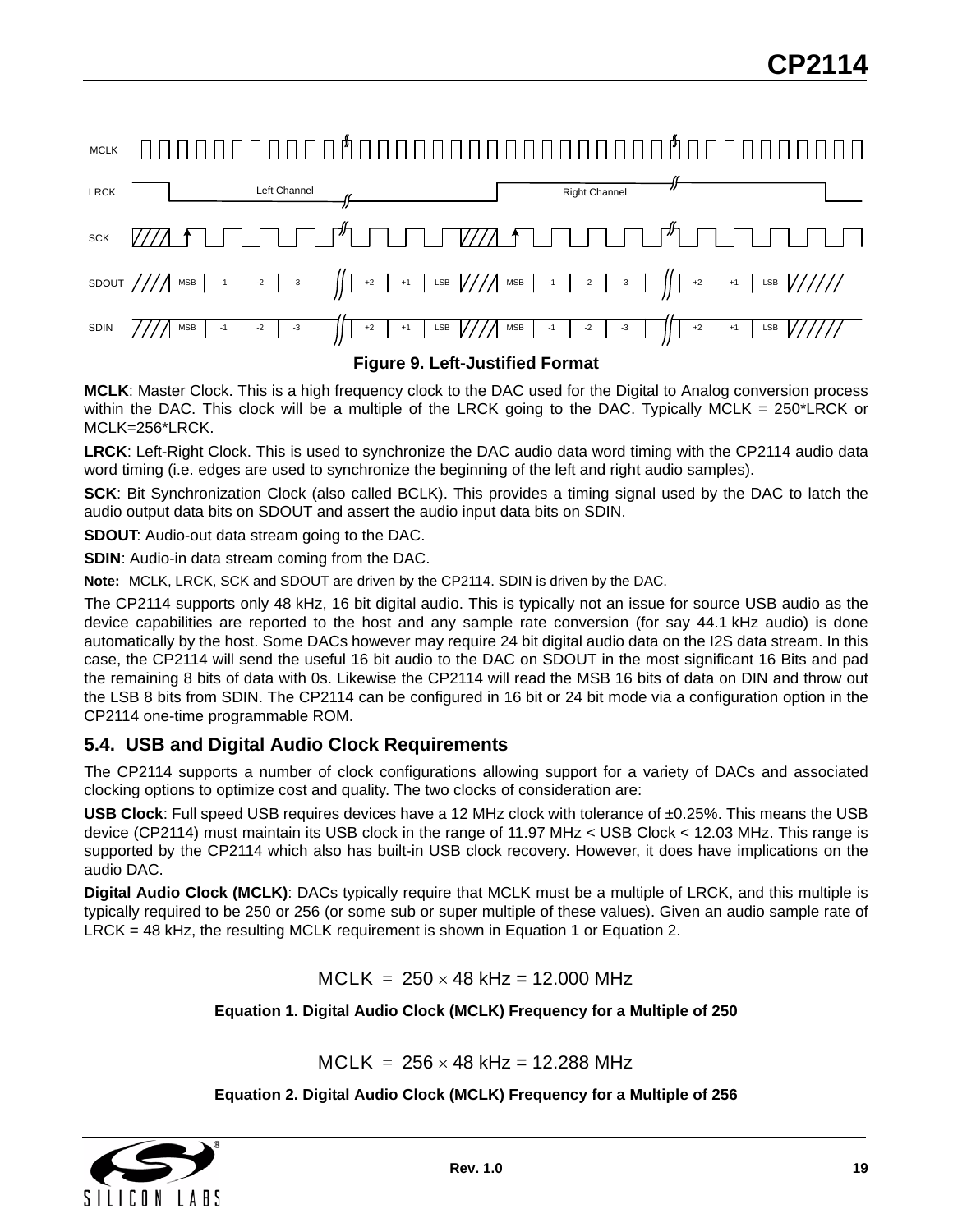A DAC accepting a multiple of 250 is thus compatible with USB clock requirements, whereas a DAC requiring a 256 multiple is fundamentally incompatible with USB clock requirements. In this case, generally one clock is needed for USB and another clock is needed for audio. The CP2114 supports a variety of configurations to address this issue and is covered in [Section 5.6.](#page-20-0)

### <span id="page-19-0"></span>**5.5. USB Audio Synchronization Modes**

The USB standard defines synchronization relative to source and sinks. For audio-out, the host is the source and the device is the sink. For audio-in, the device is the source and the host is the sink. USB defines modes which govern the operation of sources and sinks according to the following table. The CP2114 supports asynchronous and synchronous modes.

| Mode         | <b>Source</b>                                                   | <b>Sink</b>                                                    |
|--------------|-----------------------------------------------------------------|----------------------------------------------------------------|
| Asynchronous | Free running clock<br>Provides implicit feedforward to the sink | Free running clock<br>Provides explicit feedback to the source |
| Synchronous  | Clock locked to USB SOF<br>Uses implicit feedback               | Clock locked to the USB SOF<br>Uses implicit feedback          |
| Adaptive     | Clock locked to sink<br>Uses explicit feedback                  | Clock locked to the data flow<br>Uses implicit feedback        |

#### **Table 17. USB Audio Synchronization Modes**

**Notes:**

**1.** Implicit feedforward means the recipient determines the next data input size according to the current input size (i.e. if 48 samples were sent in the current frame then expect the same number in the next frame).

**2.** Explicit feedback means the recipient of the feedback will receive an explicit request for the number of samples to send in the next frame.

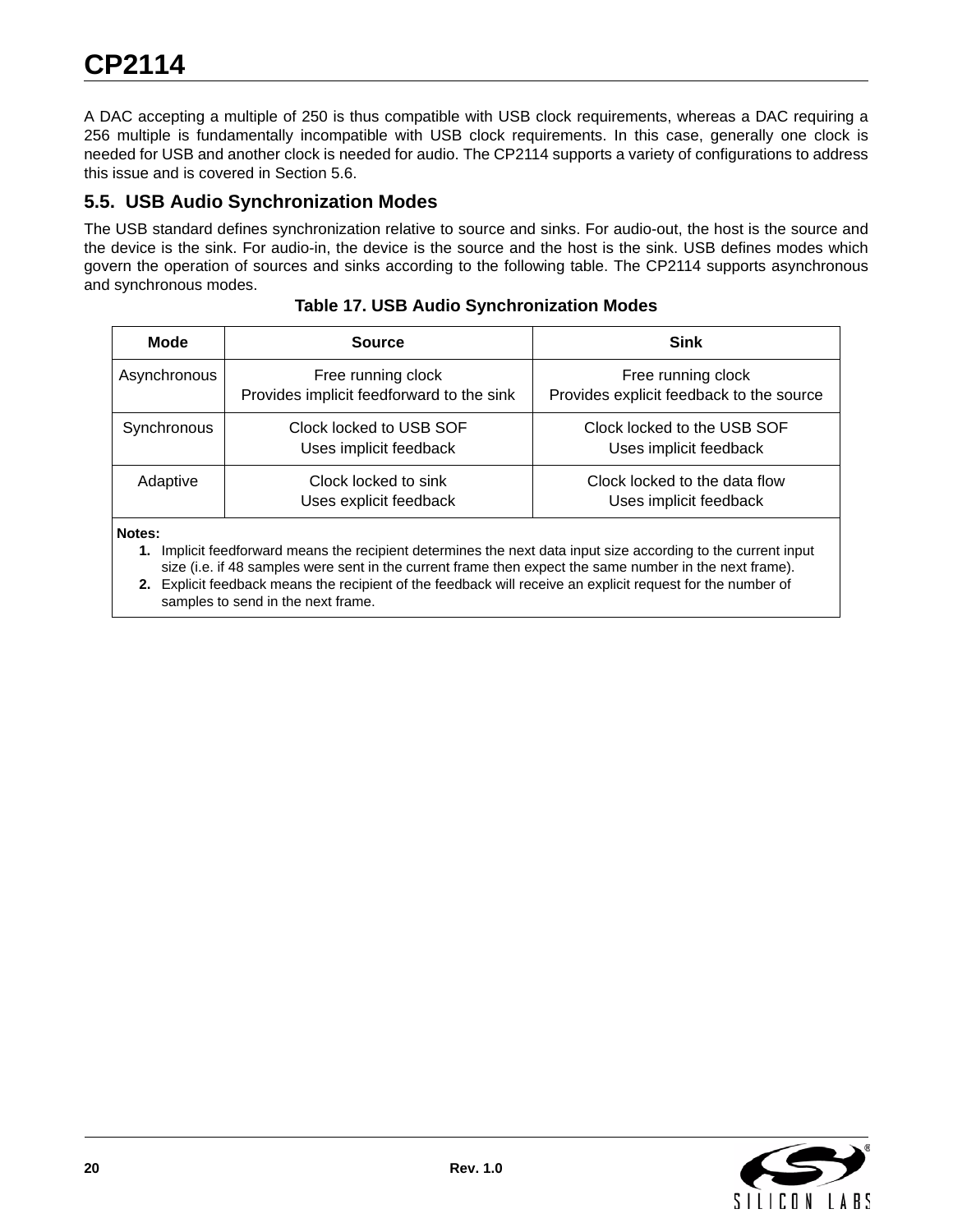# <span id="page-20-0"></span>**5.6. CP2114 Clock Configuration**

The CP2114 always reports its capabilities to the USB host at a sample rate of 48 kHz and sample size of 16 bits. For source audio files differing from this format the USB host will automatically perform sample rate conversion. The CP2114 has the following configuration options:

| <b>Configuration Parameter</b> | <b>Options</b> |             |  |
|--------------------------------|----------------|-------------|--|
| Stream Type                    | Asynchronous   | Synchronous |  |
| <b>USB Clock Source</b>        | Internal       | External    |  |
| <b>System Clock Source</b>     | Internal       | External    |  |
| <b>System Clock Frequency</b>  | 48 MHz         | 49.152 MHz  |  |
| <b>MCLK/LRCK Ratio</b>         | 250            | 256         |  |

**Table 18. Clock Configuration Options**

[Table 19](#page-20-1) shows all possible clock configuration settings for the CP2114. The CP2114 divides the USB source clock by 4 so a clock of 48MHz provides the 12 MHz clock needed for USB. The CP2114 divides the system clock by 4 to derive MCLK. So a 48 MHz system clock will generate MCLK=12 MHz. If the CP2114 is configured to operate in Asynchronous mode, it will automatically use explicit feedback to the host. If it is configured for Synchronous mode, then the sample synchronization method is noted in the table. There are a number of invalid clocking configurations that result from either the USB clock not resulting in 12 MHz or the MCLK/LRCK not being an integer divisor. Operating in asynchronous mode is recommended because it best accommodates any mismatch in host/CP2114 clocks. Operating in synchronous mode requires the CP2114 to adjust its internal oscillator to match the host sample rate, or to periodically drop or repeat an audio sample if SYSCLK is driven by an External Clock.

|  |  |  | <b>Table 19. Valid Clock Configuration Modes</b> |  |
|--|--|--|--------------------------------------------------|--|
|--|--|--|--------------------------------------------------|--|

<span id="page-20-1"></span>

| <b>Mode</b>   | <b>USB</b><br><b>Clock</b><br>(USBCLK)<br><b>Source</b> | <b>System</b><br><b>Clock</b><br>(SYSCLK)<br><b>Source</b> | Int Freq<br>(MHz) | <b>MCLK/</b><br><b>LRCK</b><br><b>Ratio</b> | Ext Osc<br>Freq<br>(MHz) | <b>Notes</b>                                                                                                                                                     |
|---------------|---------------------------------------------------------|------------------------------------------------------------|-------------------|---------------------------------------------|--------------------------|------------------------------------------------------------------------------------------------------------------------------------------------------------------|
|               | Int                                                     | Int                                                        | 48                | 250                                         | <b>NA</b>                | Lowest cost - no external clock required<br>$\blacksquare$<br>DAC must support 12.0 MHz MCLK<br>■<br>Sync mode: IntOsc adjusted to<br>accommodate clock mismatch |
| $\mathcal{P}$ | Int                                                     | Ext                                                        | 48                | 256                                         | 49.152                   | Async mode: best audio quality<br>Sync mode: must drop/repeat samples to<br>accommodate clock mismatch                                                           |
| 3             | Ext                                                     | Int                                                        | 48<br>49.152      | 250<br>256                                  | 48                       | IntOsc frequency dictated by DAC MCLK/<br>п<br><b>LRCK</b> ratio<br>Sync mode: IntOsc adjusted to<br>accommodate clock mismatch                                  |
| 4             | Ext                                                     | Ext                                                        | 48                | 250                                         | 48                       | DAC must support 12.0 MHz MCLK<br>п<br>Async mode: best audio quality<br>Sync mode: must drop/repeat samples to<br>accommodate clock mismatch                    |

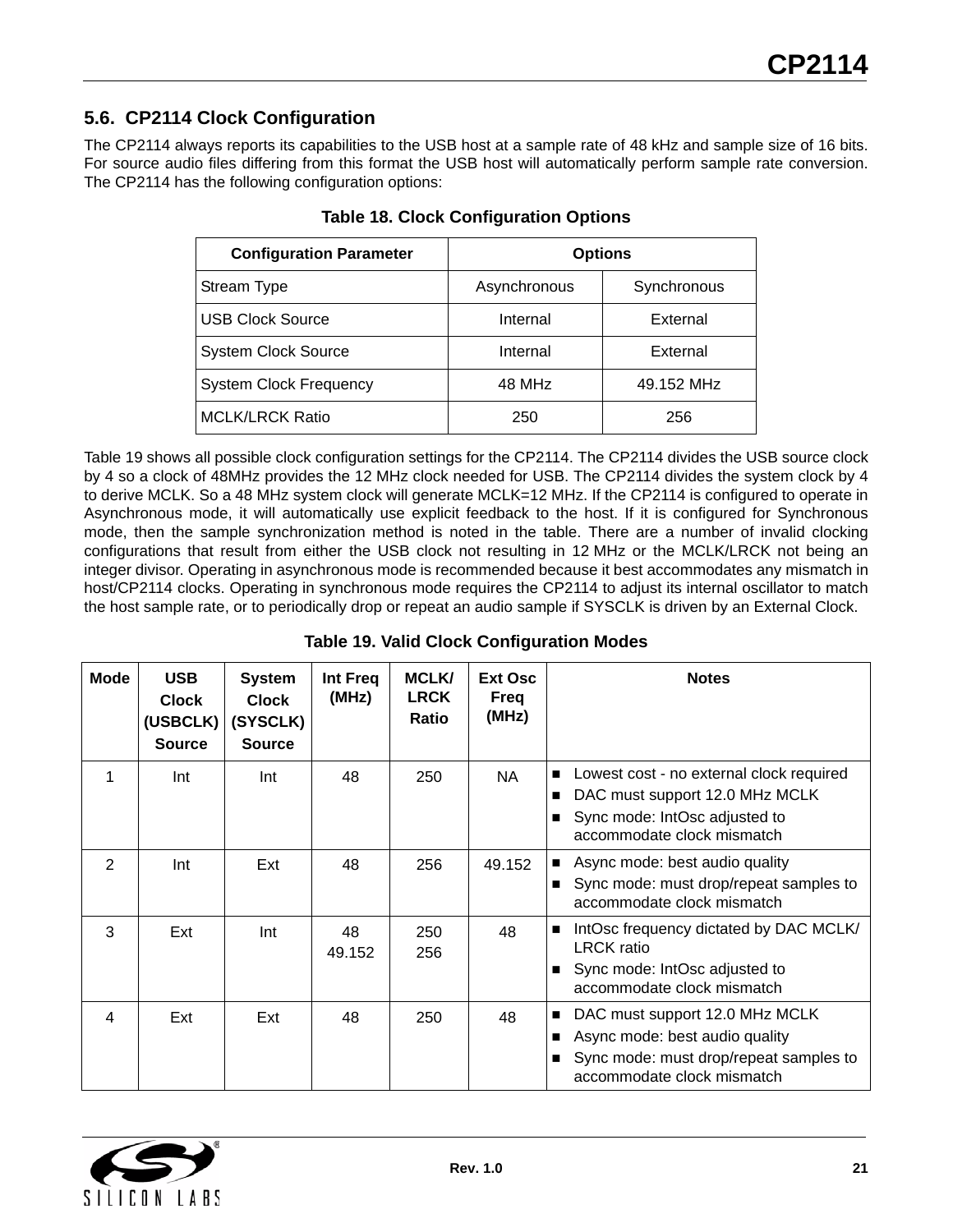# **CP2114**

[Figure 10](#page-21-0) shows the clocking scheme, with the configurable options shown in darker boxes.

- The USB clock frequency must always be 12MHz whether using the internal or an external oscillator.
- MCLK is SYSCLK/4 and so will be 12MHz or 12.288MHz (as determined by the DAC clock requirement).
- E LRCK is MCLK divided by 250 or 256 in order to get the correct 48 kHz sample rate conversion.
	- $\bullet$  For MCLK = 12.288 MHz, the LRCK divisor must be 256.
	- For MCLK = 12.000 MHz, the LRCK divisor must be 250.
- LRCK gates SCK and SCK is driven at SYSCLK / 14.
- SCK is the clock for SDOUT and SDIN.



#### **Figure 10. Clock Configuration Block Diagram**

<span id="page-21-0"></span>The particular setting for configuration 1 (USB and SYSCLK = internal frequency of 48 MHz, MCLK/LRCK divisor = 250) is shown in [Figure 11](#page-21-1).



<span id="page-21-1"></span>**Figure 11. Configuration 1 Example**

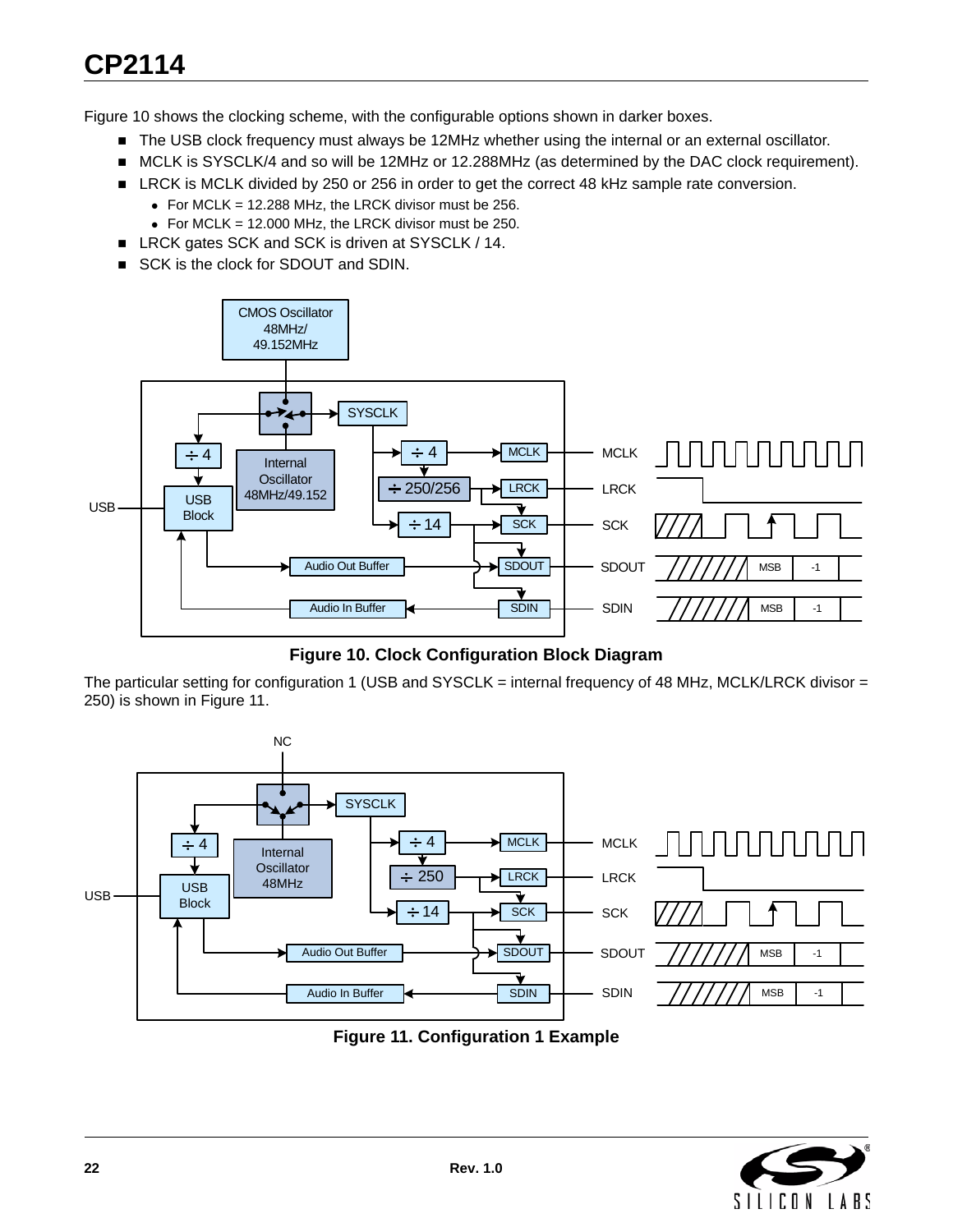# <span id="page-22-0"></span>**6. USB Function Controller and Transceiver**

The Universal Serial Bus (USB) function controller in the CP2114 is a USB 2.0 compliant full-speed device with integrated transceiver and on-chip matching and pullup resistors. The USB function controller manages all control, audio, and UART transfers between the USB and the CP2114. The USB Suspend and Resume modes are supported for power management of both the CP2114 device as well as external circuitry. The CP2114 will enter Suspend mode when Suspend signaling is detected on the bus. On entering Suspend mode, the Suspend signals are asserted. The Suspend signals are also asserted after a CP2114 reset until device configuration during USB enumeration is complete. The SUSPEND pin is logic high when the device is in the Suspend state, and logic low when the device is in the normal mode. The SUSPEND pin has the opposite logic value of the SUSPEND pin.

The CP2114 exits Suspend mode when any of the following occur: Resume signaling is detected or generated, a USB Reset signal is detected, or a device reset occurs. SUSPEND and SUSPEND are weakly pulled to VIO in a high impedance state during a CP2114 reset. If this behavior is undesirable, a strong pulldown (10 k $\Omega$ ) can be used to ensure SUSPEND remains low during reset.

The logic level and output mode (push-pull or open-drain) of various pins during USB Suspend is configurable in the PROM. See [Section 9](#page-27-0) for more information.

# <span id="page-22-1"></span>**7. Asynchronous Serial Data Bus (UART) Interfaces**

<span id="page-22-2"></span>The UART interface consists of the TX (transmit) and RX (receive) data signals as well as RTS (ready to send) and CTS (clear to send) flow control signals. The UART is programmable to support a variety of data formats and baud rates. The data formats and baud rates available are listed in [Table 20](#page-22-2).

| Data Bits                                                   | 5, 6, 7, and 8                                                                                                                                                                                                                                                                                                                                                            |  |  |  |  |  |
|-------------------------------------------------------------|---------------------------------------------------------------------------------------------------------------------------------------------------------------------------------------------------------------------------------------------------------------------------------------------------------------------------------------------------------------------------|--|--|--|--|--|
| <b>Stop Bits</b>                                            | 1, 1.5 <sup>1</sup> , and 2                                                                                                                                                                                                                                                                                                                                               |  |  |  |  |  |
| <b>Parity Type</b>                                          | None, Even, Odd, Mark, Space                                                                                                                                                                                                                                                                                                                                              |  |  |  |  |  |
| 300 bps to 1 Mbps <sup>2, 3, 4, 5</sup><br><b>Baud Rate</b> |                                                                                                                                                                                                                                                                                                                                                                           |  |  |  |  |  |
| Notes:<br>data bits                                         | 1. 1.5 stop bits only available when using 5 data bits.<br>2. Baud rates above 500,000 baud are not supported with 5 or 6<br><b>3.</b> Max of 500 kBaud with flow control, audio playback only<br>4. Max of 230 kBaud with flow control, audio playback and listening<br>5. With flow control, audio can support higher baud rates, but<br>throughput is greatly reduced. |  |  |  |  |  |

#### **Table 20. Data Formats and Baud Rates**

The baud rate generator for the UART interface is very flexible, allowing the user to request any baud rate in the range from 300 bps to 1 Mbps. If the baud rate cannot be directly generated from the 48 MHz oscillator, the device will choose the closest possible option. The actual baud rate is dictated by [Equation 3](#page-22-3) and [Equation 4.](#page-22-4)

<span id="page-22-3"></span>Clock Divider = 
$$
\frac{48 \text{ MHz}}{2 \times \text{Prescale} \times \text{Required Baud Rate}}
$$

\nPrescale = 4 if Required Baud Rate ≤ 300 bps  
\n**Equation 3. Clock Divide Calculation**

\nActual Baud Rate =  $\frac{48 \text{ MHz}}{2 \times \text{Prescale} \times \text{Clock Divide Calculation}}$ 

\nPrescale = 4 if Required Baud Rate ≤ 300 bps  
\nPresscale = 4 if Required Baud Rate ≤ 300 bps  
\nPresscale = 4 if Required Baud Rate ≤ 300 bps  
\nPresscale = 1 if Required Baud Rate ≤ 300 bps  
\nPresscale = 1 if Required Baud Rate ≤ 300 bps  
\nPresscale = 1 if Required Baud Rate ≤ 300 bps  
\nPresscale = 1 if Required Baud Rate ≤ 300 bps  
\nPresscale = 1 if Required Baud Rate > 300 bps  
\nPresscale = 1 if Required Baud Rate > 300 bps  
\nPresscale = 1 if Required Baud Rate > 300 bps  
\nPresscale = 1 if Required Baud Rate > 300 bps  
\nPresscale = 1 if Required Baud Rate > 300 bps  
\nPresscale = 1 if Required Baud Rate > 300 bps  
\nPresscale = 1 if Required Baud Rate > 300 bps  
\nPresscale = 1 if Required Baud Rate > 300 bps  
\nPresscale = 1 if Required Baud Rate > 300 bps  
\nPresslabelRate = 1 if Required Baud Rate > 300 bps

#### **Equation 4. Baud Rate Calculation**

<span id="page-22-4"></span>Most baud rates can be generated with an error of less than 1.0%. A general rule of thumb for the majority of UART applications is to limit the baud rate error on both the transmitter and the receiver to no more than  $\pm 2\%$ . The clock

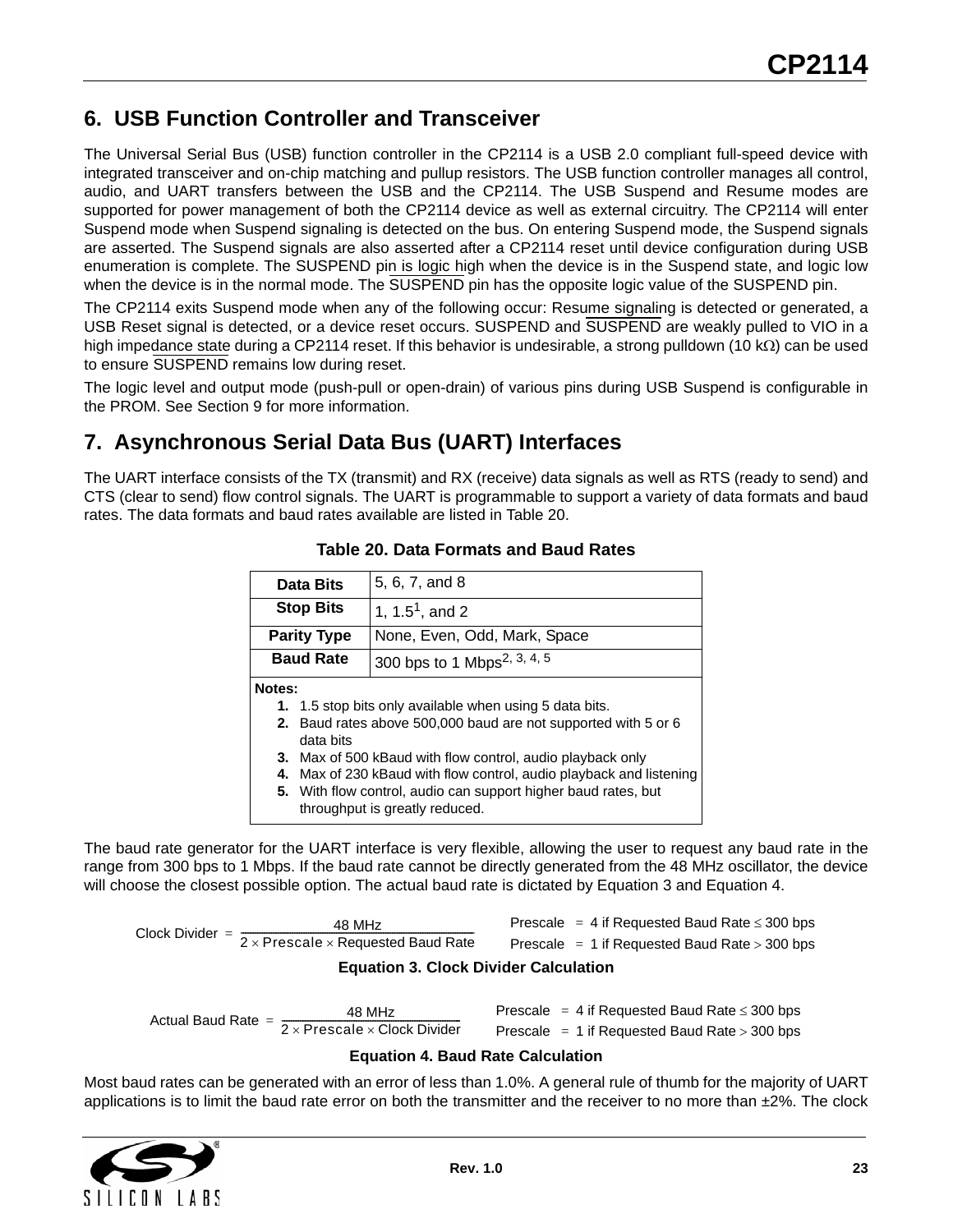divider value obtained in [Equation 3](#page-22-3) is rounded to the nearest integer, which may produce an error source. Another error source will be the 48 MHz oscillator, which is accurate to ±0.25%. Knowing the actual and requested baud rates, the total baud rate error can be found using [Equation 5.](#page-23-1)

Baud Rate Error (%) =  $100 \times \left( 1 - \frac{\text{Actual Baud Rate}}{\text{Required Baud Rate}} \right) \pm 0.25\%$ 

#### **Equation 5. Baud Rate Error Calculation**

<span id="page-23-1"></span>The UART also supports the transmission of a line break. The length of time for a line break is programmable from 1 to 125 ms, or it can be set to transmit indefinitely until a stop command is sent from the application.

# <span id="page-23-0"></span>**8. GPIO Pins**

The CP2114 supports twelve user-configurable GPIO pins. Each of these GPIO pins are usable as inputs, opendrain outputs, or push-pull outputs. All of the pins have alternate functions which are listed in [Table 21.](#page-23-2) To use the pin as a GPIO, the pin must first be configured for that mode. More information regarding the configuration and usage of these pins is available in "AN721: CP210x/CP21xx Device Customization Guide" available on the Silicon Labs website. The configuration of the pins is one-time programmable for each device. See [Section 9](#page-27-0) for more information about programming the GPIO pin functionality.

<span id="page-23-2"></span>

| <b>Pin</b>         | <b>Default Function</b> | <b>Alternate Function 1</b><br>(GPIO Function) | <b>Alternate Function 2</b> |
|--------------------|-------------------------|------------------------------------------------|-----------------------------|
| GPIO.0_RMUTE       | <b>Record Mute</b>      | GPIO.0                                         |                             |
| GPIO.1_PMUTE       | Playback Mute           | GPIO.1                                         |                             |
| GPIO.2_VOL-        | Volume Down             | GPIO.2                                         |                             |
| GPIO.3_VOL+        | Volume Up               | GPIO.3                                         |                             |
| GPIO.4 RMUTELED    | <b>Record Mute LED</b>  | GPIO.4                                         |                             |
| GPIO.5_TXT_DACSEL0 | DAC Selector 0          | GPIO.5                                         | TX Toggle                   |
| GPIO.6_RXT_DACSEL1 | DAC Selector 1          | GPIO.6                                         | RX Toggle                   |
| GPIO.7_RTS_DACSEL2 | DAC Selector 2          | GPIO.7                                         | <b>UART RTS</b>             |
| GPIO.8_CTS_DACSEL3 | DAC Selector 3          | GPIO.8                                         | UART CTS                    |
| GPIO.9_CLKOUT      | <b>Clock Output</b>     | GPIO.9                                         |                             |
| GPIO.10_TX         | UART TX                 | GPIO.10                                        |                             |
| GPIO.11_RX         | UART RX                 | GPIO.11                                        |                             |

#### **Table 21. GPIO Alternate Functions**

The difference between an open-drain output and a push-pull output is when the GPIO output is driven to logic high. A logic high, open-drain output pulls the pin to the VIO rail through an internal, pull-up resistor. A logic high, push-pull output directly connects the pin to the VIO voltage. Open-drain outputs are typically used when interfacing to logic at a higher voltage than the VIO pin. These pins can be safely pulled to the higher, external voltage through an external pull-up resistor. The maximum external pull-up voltage is 5 V.

The speed of reading and writing the GPIO pins is subject to the timing of the USB bus. GPIO pins configured as inputs or outputs are not recommended for real-time signalling.

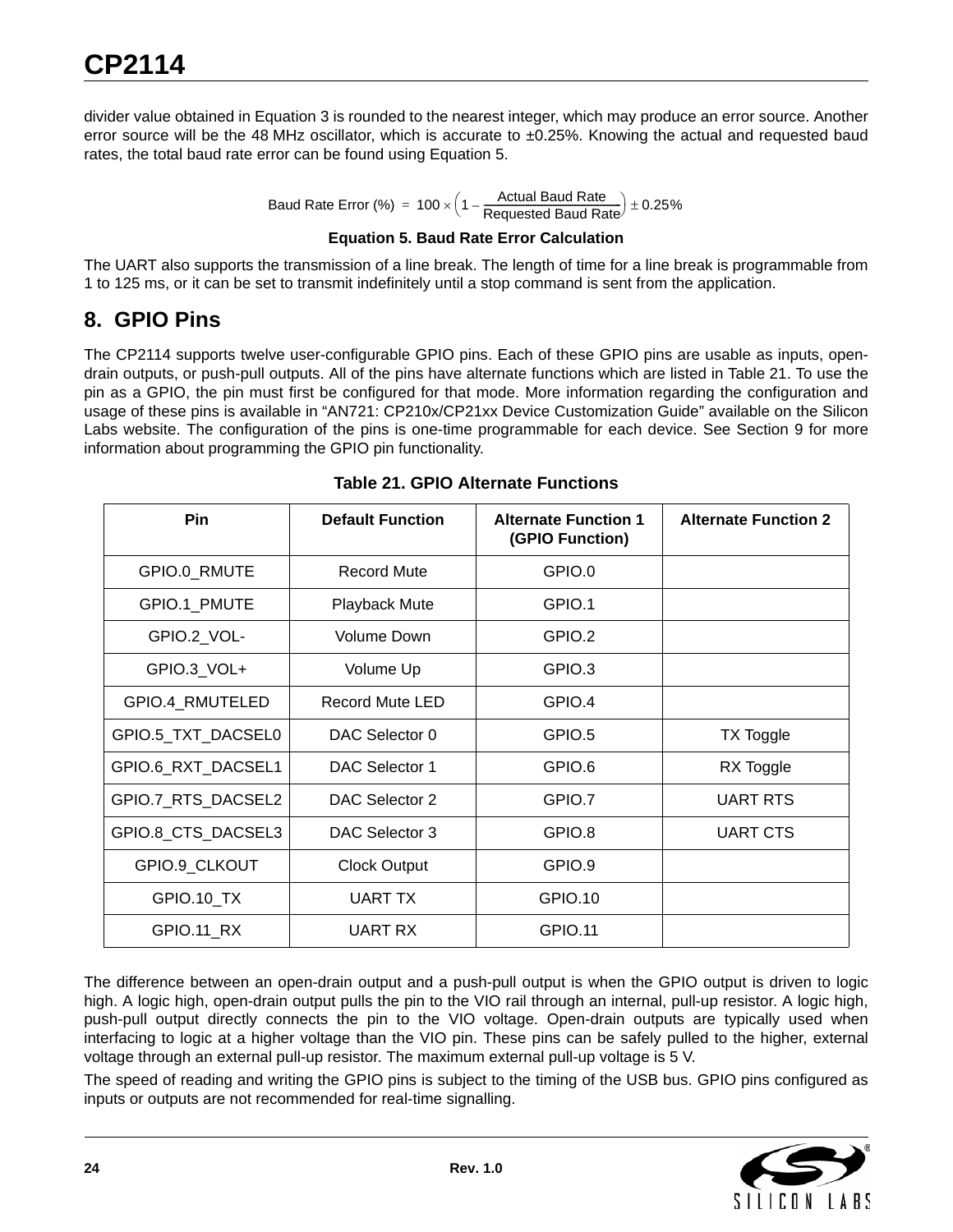### <span id="page-24-0"></span>**8.1. GPIO.0-4—Audio Playback and Record**

The CP2114 includes several audio playback and record signals, such as volume increase, volume decrease, playback mute, and record mute. When connected over USB, the CP2114 can control the host volume settings with these pins via the standard USB HID Consumer Control Interface. On the CP2114 evaluation board, these pins are all connected to buttons. Single-pressing the volume increase (GPIO.3\_VOL+) and volume decrease (GPIO.2\_VOL-) buttons will increase or decrease the volume; holding the button will continue increasing or decreasing the volume. If playback is muted, changing the volume with either of these buttons will unmute playback. In addition, there are two mute functions implemented as well. Single-pressing the record mute (GPIO.0\_RMUTE) and the playback mute (GPIO.1\_PMUTE) buttons will toggle between mute and unmute states. When record is muted, the signal GPIO.4 RMUTELED will be driven low (and illuminate an LED on the evaluation board).

#### <span id="page-24-1"></span>**8.2. GPIO.5-8—DAC Selection**

The state of GPIO.5 through GPIO.8 specify which DAC configuration will be loaded after reset. By default, GPIO.5, GPIO.6, GPIO.7, and GPIO.8 are all configured for the DAC selection function (Alternate Function 1). If the four GPIO.5 through GPIO.8 pins are all configured as DAC Select inputs (their default configuration), the state of these pins specifies which DAC configuration will be loaded after reset (see [Table 22\)](#page-24-2). The boot DAC configuration specified by the one-time programmable ROM will be used if the state of these DAC Select pins is 1110b (Index 14), or if any of the four GPIO.5-8 pins have been configured to something other than DAC Select. The No DAC configuration option (1111b, i.e. Index 15) should be used when bringing up a new DAC. Using this configuration, DAC configuration text files can be written to RAM and tested until the DAC configuration string is finalized. At that point, the configuration string can be programmed into the one-time programmable ROM. DAC selection pin mapping is shown in [Table 22](#page-24-2).

<span id="page-24-2"></span>

| <b>Index</b>   | GPIO.8         | GPIO.7         | GPIO.6           | GPIO.5         | <b>Boot DAC configuration</b>                                            |
|----------------|----------------|----------------|------------------|----------------|--------------------------------------------------------------------------|
|                | <b>DACSEL3</b> | <b>DACSEL2</b> | <b>DACSEL1</b>   | <b>DACSEL0</b> |                                                                          |
| $\overline{0}$ | $\Omega$       | 0              | 0                | $\mathbf 0$    | Config[0]: CS42L55                                                       |
| 1              | $\mathbf 0$    | $\mathbf 0$    | $\mathbf 0$      | 1              | Config[1]: WM8523                                                        |
| $\overline{2}$ | $\mathbf 0$    | $\overline{0}$ | 1                | $\mathbf 0$    | Config[2]: PCM1774                                                       |
| 3              | $\mathbf 0$    | $\overline{0}$ | 1                | 1              |                                                                          |
| 4              | $\mathbf 0$    |                | $\mathbf 0$      | $\mathbf 0$    |                                                                          |
| 5              | 0              |                | $\mathbf 0$      | 1              |                                                                          |
| 6              | $\Omega$       |                | 1                | $\mathbf 0$    |                                                                          |
| $\overline{7}$ | $\mathbf 0$    |                | 1                | 1              |                                                                          |
| 8              | 1              | $\mathbf 0$    | $\boldsymbol{0}$ | $\mathbf 0$    |                                                                          |
| 9              |                | 0              | $\boldsymbol{0}$ | 1              | User-programmed DAC configurations                                       |
| 10             |                | $\mathbf 0$    | 1                | $\mathbf 0$    |                                                                          |
| 11             |                | $\mathbf 0$    |                  | 1              |                                                                          |
| 12             |                |                | $\boldsymbol{0}$ | $\mathbf 0$    |                                                                          |
| 13             |                |                | $\mathbf 0$      | 1              |                                                                          |
| 14             |                |                | 1                | $\mathbf 0$    | Boot DAC configuration is specified by the one-<br>time programmable ROM |
| 15             |                | 1              | 1                | 1              | No DAC configuration                                                     |

**Table 22. DAC Selection Pin Mapping**

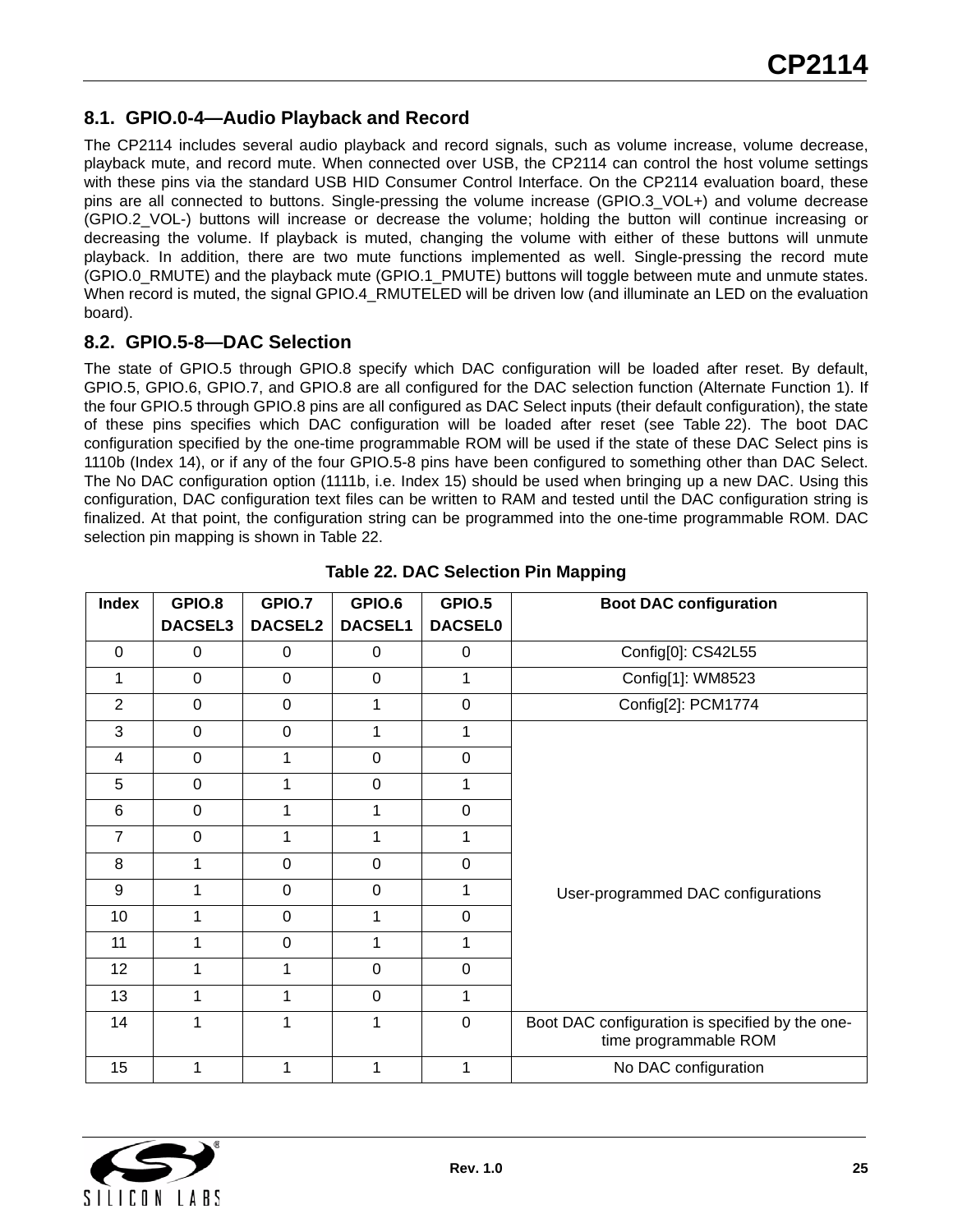# <span id="page-25-0"></span>**8.3. GPIO.5-6—UART Transmit and Receive Toggle**

GPIO.5 and GPIO.6 are configurable as UART Transmit Toggle and Receive Toggle pins. These pins are logic high when a device is not transmitting or receiving data, and they toggle at a fixed rate as specified in [Table 5](#page-6-0) when UART data transfer is in progress. Typically, these pins are connected to two LEDs to indicate data transfer.



**Figure 12. Transmit and Receive Toggle Typical Connection Diagram**

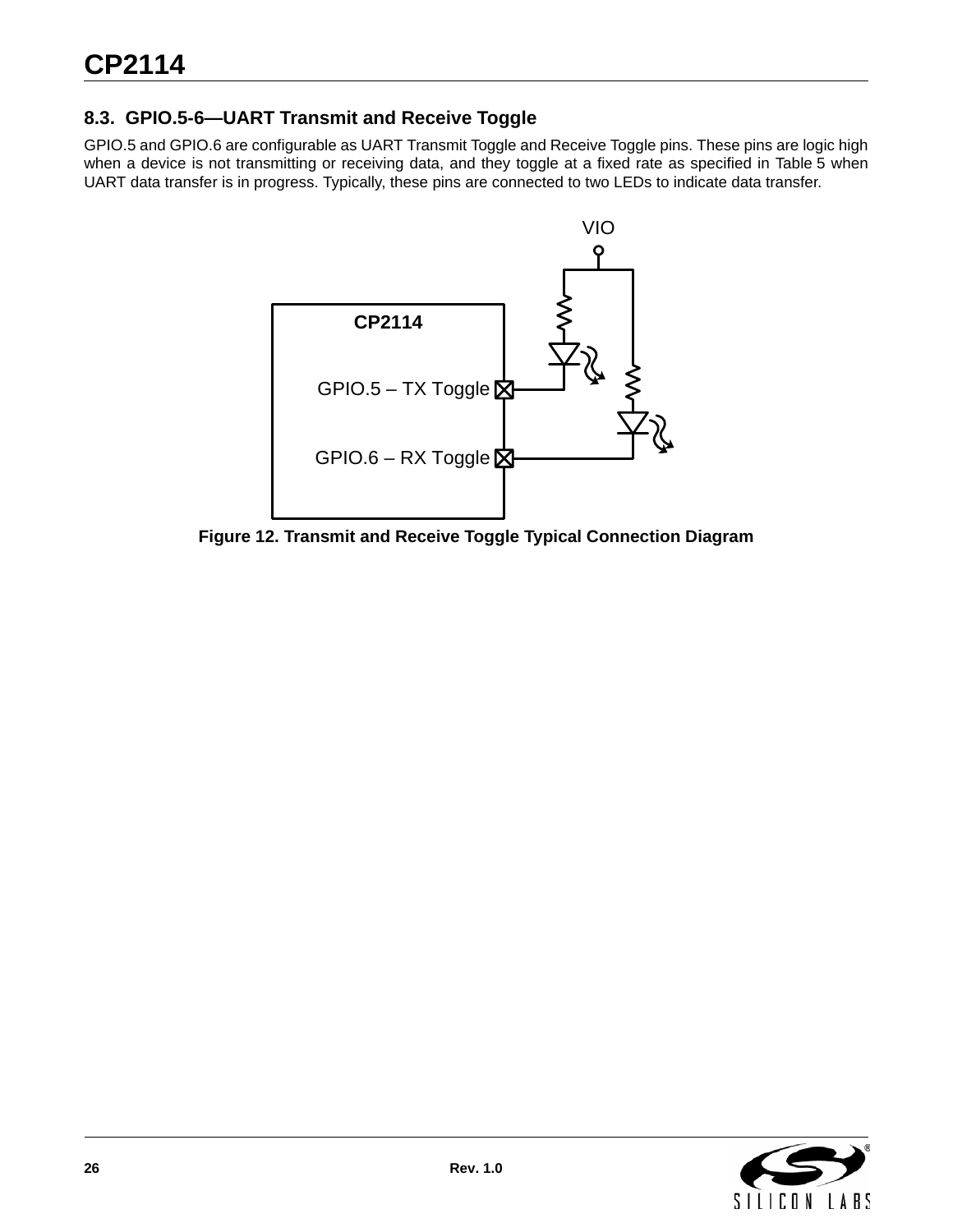# <span id="page-26-0"></span>**8.4. GPIO.7-8—Hardware Flow Control (RTS and CTS)**

To utilize the functionality of the RTS and CTS pins of the CP2114, the device must be configured to use hardware flow control.

RTS, or Ready To Send, is an active-low output from the CP2114 and indicates to the external UART device that the CP2114's UART RX FIFO has not reached the watermark level and is ready to accept more data. When the CP2114 is processing audio, the watermark level is 2 bytes. When the CP2114 is not processing audio, the watermark is 226 bytes. When the amount of data in the RX FIFO reaches the watermark, the CP2114 pulls RTS high to indicate to the external UART device to stop sending data.

CTS, or Clear To Send, is an active-low input to the CP2114 and is used by the external UART device to indicate to the CP2114 when the external UART device's RX FIFO is getting full. The CP2114 will not send more than two bytes of data once CTS is pulled high.





#### <span id="page-26-1"></span>**8.5. GPIO.9—Clock Output**

GPIO.9 is configurable to output a configurable CMOS clock output. The clock output appears at the pin at the same time the device completes enumeration and exits USB Suspend mode. The clock output is removed from the pin when the device enters USB Suspend mode. The output frequency is configurable through the use of a divider and the accuracy is specified in Table 6. The output frequency is 24 MHz when the divider is set to 0 and the system clock is 48 MHz. The output frequency is 24.576 MHz when the divider is set to 0 and the system clock is 49.152 MHz. For divider values between 1 and 255, the output frequency is determined by the formula:

 $\textsf{GPO.9} \textsf{Clock} \textsf{Frequency} = \frac{\textsf{SYSCLK}}{2 \times \textsf{ClockDivider}}$ 

#### **Equation 6. GPIO.9 Clock Output Frequency**

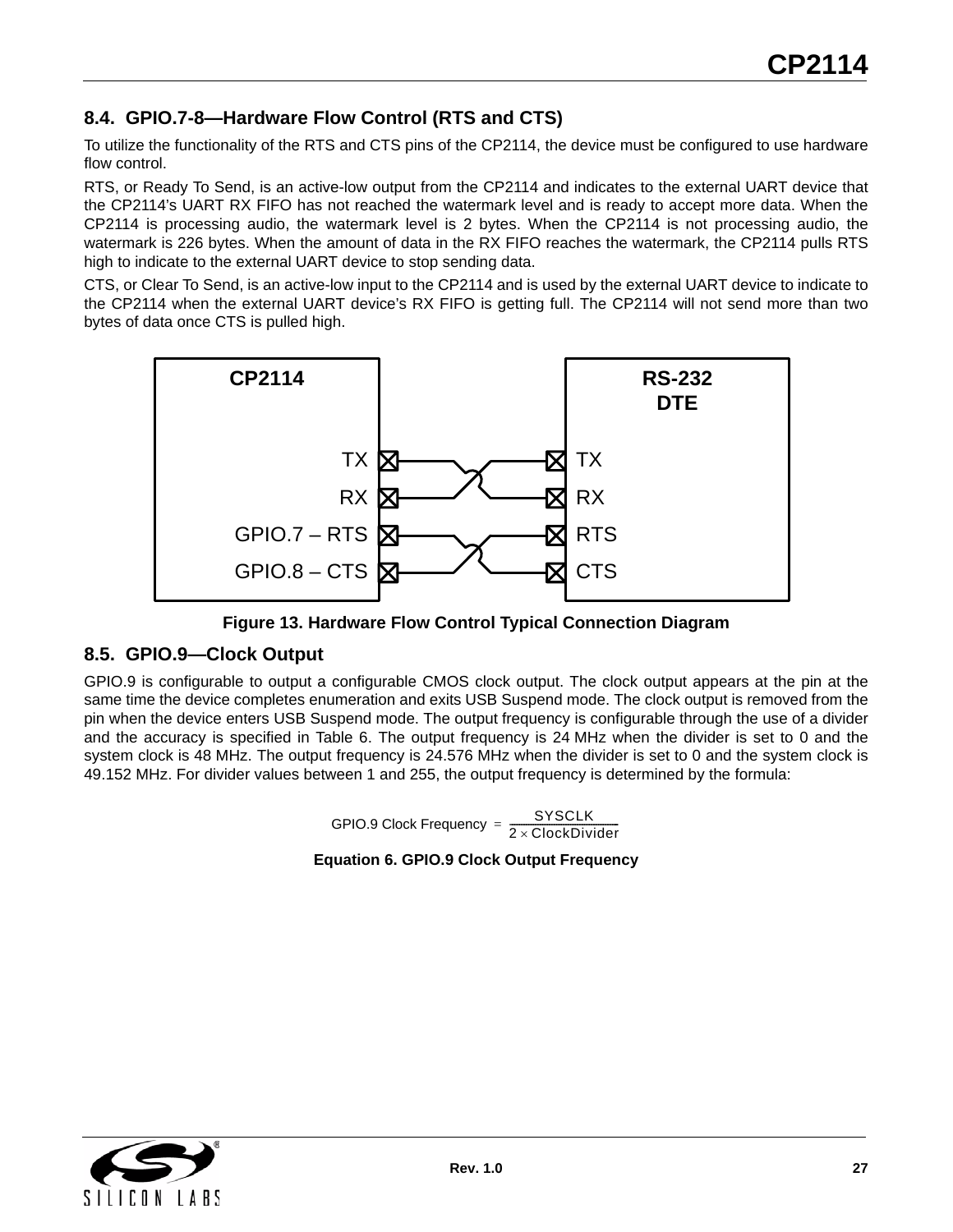# <span id="page-27-0"></span>**9. One-Time Programmable ROM**

The CP2114 has an internal 5.5kB configuration one-time programmable ROM. There are 2 configuration areas in the one-time programmable ROM:

- 1. Global configuration area. This area stores the USB string descriptors and GPIO pin configuration. The CP2114 ships with default global configuration settings that allow the CP2114 to be used as-is for customer production. There is also a Customer Global Configuration area that provides customization of the device if desired.
- 2. Audio specific configuration area. This area stores up to 32 different audio configurations. The configurations set behavior of the CP2114 audio functions as well as configuration data for DACs.

The one-time programmable ROM is shown in [Figure 14](#page-27-1). Note that the CP2114 standard device ships preprogrammed for 3 different DACs, with the desired DAC being selected via the DAC Select pins (DACSEL0, DACSEL1, DACSEL2, DACSEL3). Additional DAC support can be added, and configuration of that DAC controlled by an one-time programmable ROM setting or by the DAC select pins. If the programmable ROM has not been programmed, the device uses the default configuration data shown in [Table 26](#page-38-1) and [Table 27.](#page-38-2)

The configuration data ROM can be programmed by Silicon Labs prior to shipment with the desired configuration information. It can also be programmed in-system over the USB interface by adding a capacitor to the PCB. If the configuration ROM is to be programmed in-system, a 4.7 µF capacitor must be present between the VPP pin and ground. No other circuitry should be connected to VPP during a programming operation, and VIO must remain at 3.3 V or higher to successfully write to the configuration ROM.



<span id="page-27-1"></span>**Figure 14. One-Time Programmable ROM Configuration Block Diagram**

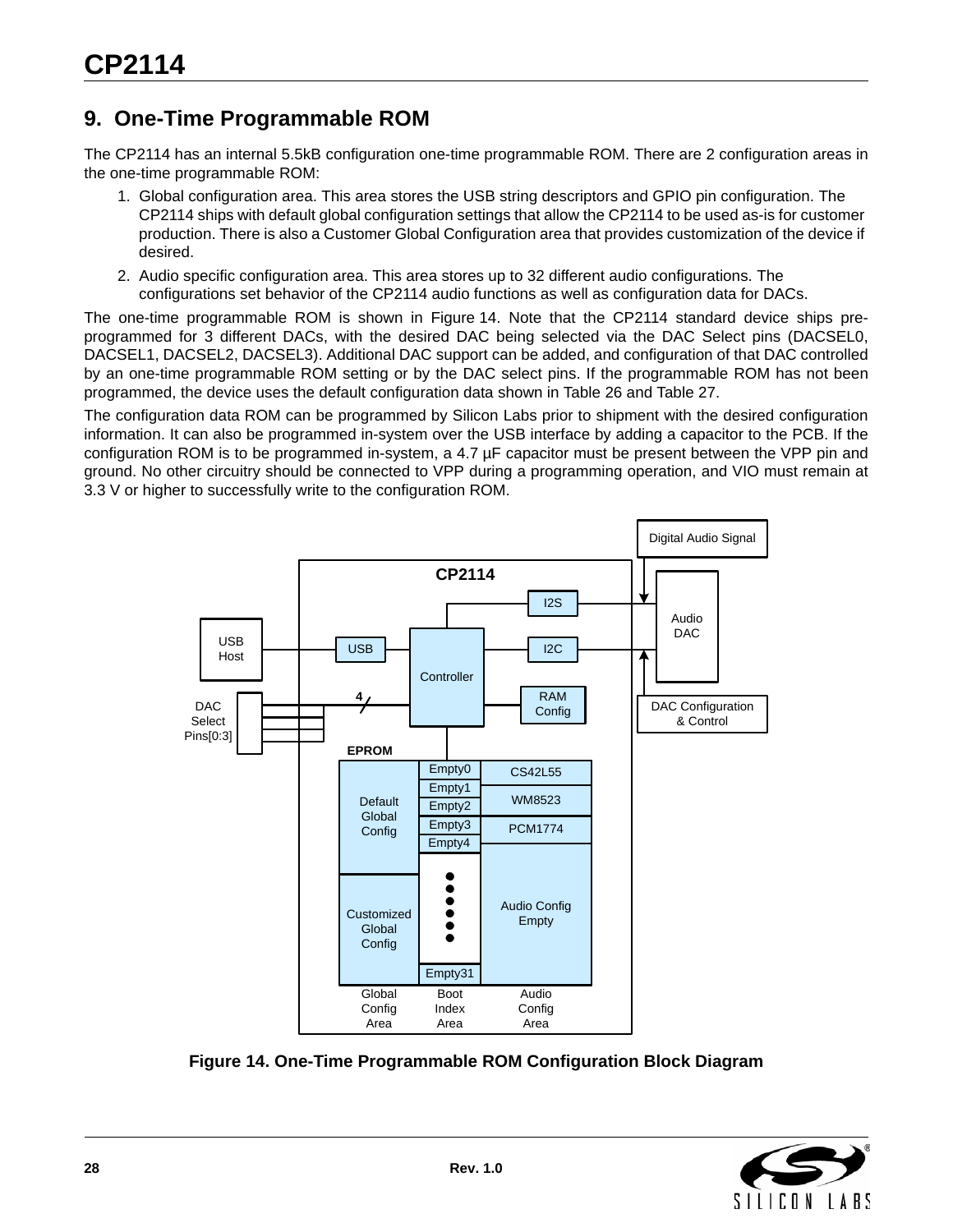### <span id="page-28-0"></span>**9.1. Audio Interface Configuration**

The Audio configuration area is used to configure the boot index as well as the audio configuration strings. The boot index determines which of the programmed audio configuration strings will be used after reset. The following sections describe the audio interface in more detail.

#### **9.1.1. Audio Interface Boot Configuration Process**

The global configurations are automatically loaded when the CP2114 powers up. The audio boot configuration depends on the GPIO DAC select pin settings according to flow chart shown in [Figure](#page-28-1) 15. The audio configuration can be set by a one-time programmable ROM boot index or by reading the boot index from the DAC Select pins. Setting the DAC\_Select pins to 0x0F will not boot any DAC configuration. This is needed for adding support for a new DAC. In this case, the Silicon Labs GUI can be used to write the DAC settings. After experimentation and testing, the configuration can be written to the one-time programmable ROM. The one-time programmable ROM can be programmed in-system or Silicon Labs can provide preprogrammed parts with a customer configuration.



**Figure 15. Boot Configuration Flowchart**

<span id="page-28-1"></span>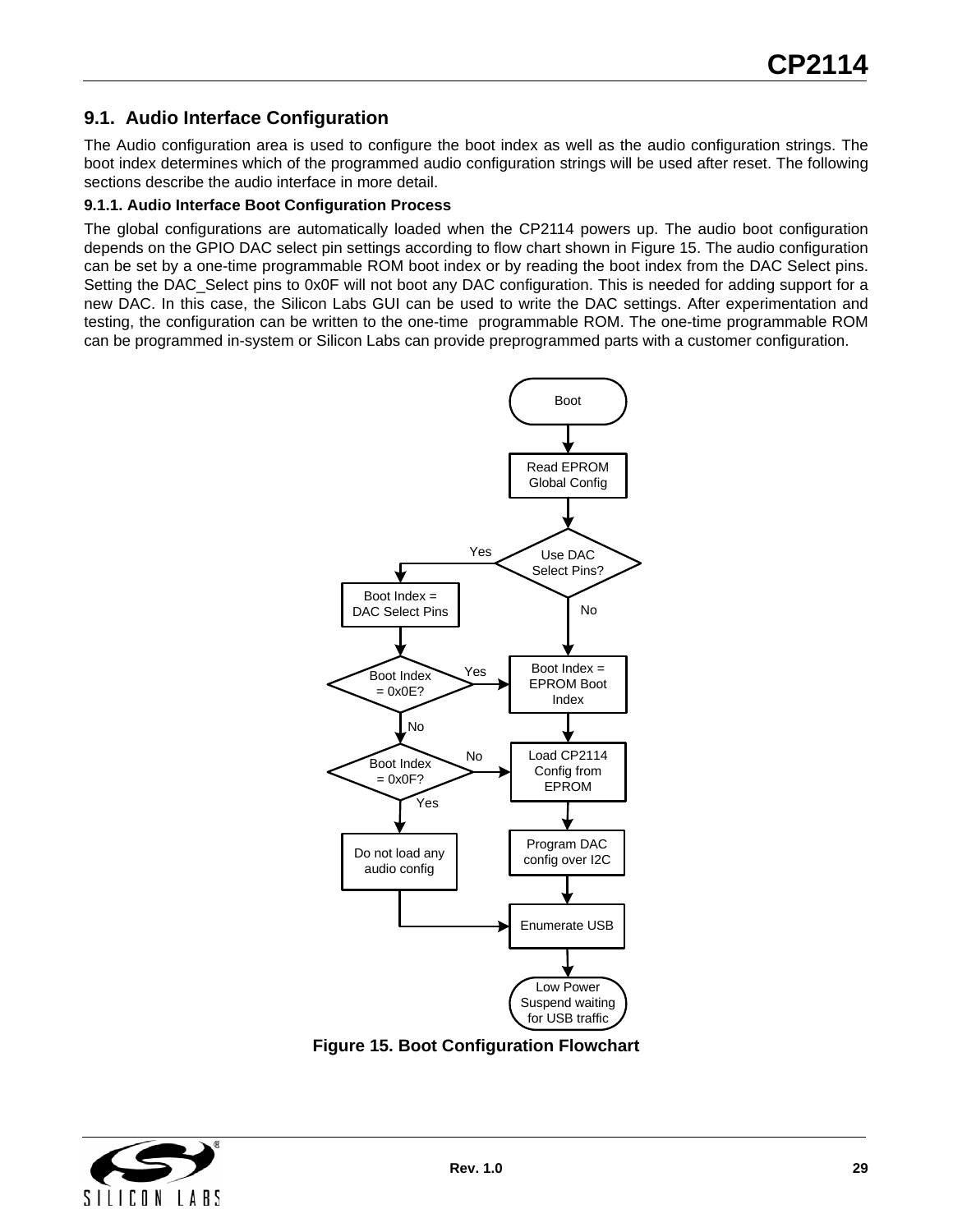#### **9.1.2. Audio Configuration String Format**

There are 2 components to the audio configuration of the CP2114:

- 1. Programmability of the CP2114 itself.
- 2. Programmability of the DAC.

To simplify the configuration of the CP2114 and the attached DAC, a unified configuration string is employed. The first 30 bytes of this configuration string are for the CP2114 audio and control properties. All data after byte 30 is for configuration of the DAC. [Table 23](#page-29-0) shows the format of the configuration string for the CP2114 and attached DAC. Note also that in the DAC configuration part there may be "in-band" commands. These are special characters that are used to specify delays and are documented in the following sections.

In the one-time programmable ROM, the audio configuration string is preceded by a two-byte length field specifying the total size of the configuration in bytes including the two-byte length field itself. The least significant byte (LSB) of the length field goes first. For example, the audio configuration for the CS42L55 DAC consists of 98 byte configuration. The length field itself is 2-byte long, which makes the total size 100-byte. The audio configuration starts with 0x64, 0x00 followed by the configuration string. The CP2114 configuration program only requires the configuration string. The program will parse the string, calculate the total length, and insert the length field before sending the request to the device.

<span id="page-29-0"></span>

| <b>Byte</b> | <b>Name</b> | <b>Description</b>                                  |
|-------------|-------------|-----------------------------------------------------|
|             |             | DAC_Version   Identifies revision of DAC            |
|             |             | User_Defined   User can store any info desired here |
|             |             | I2C_Address Specify the DAC I2C address             |

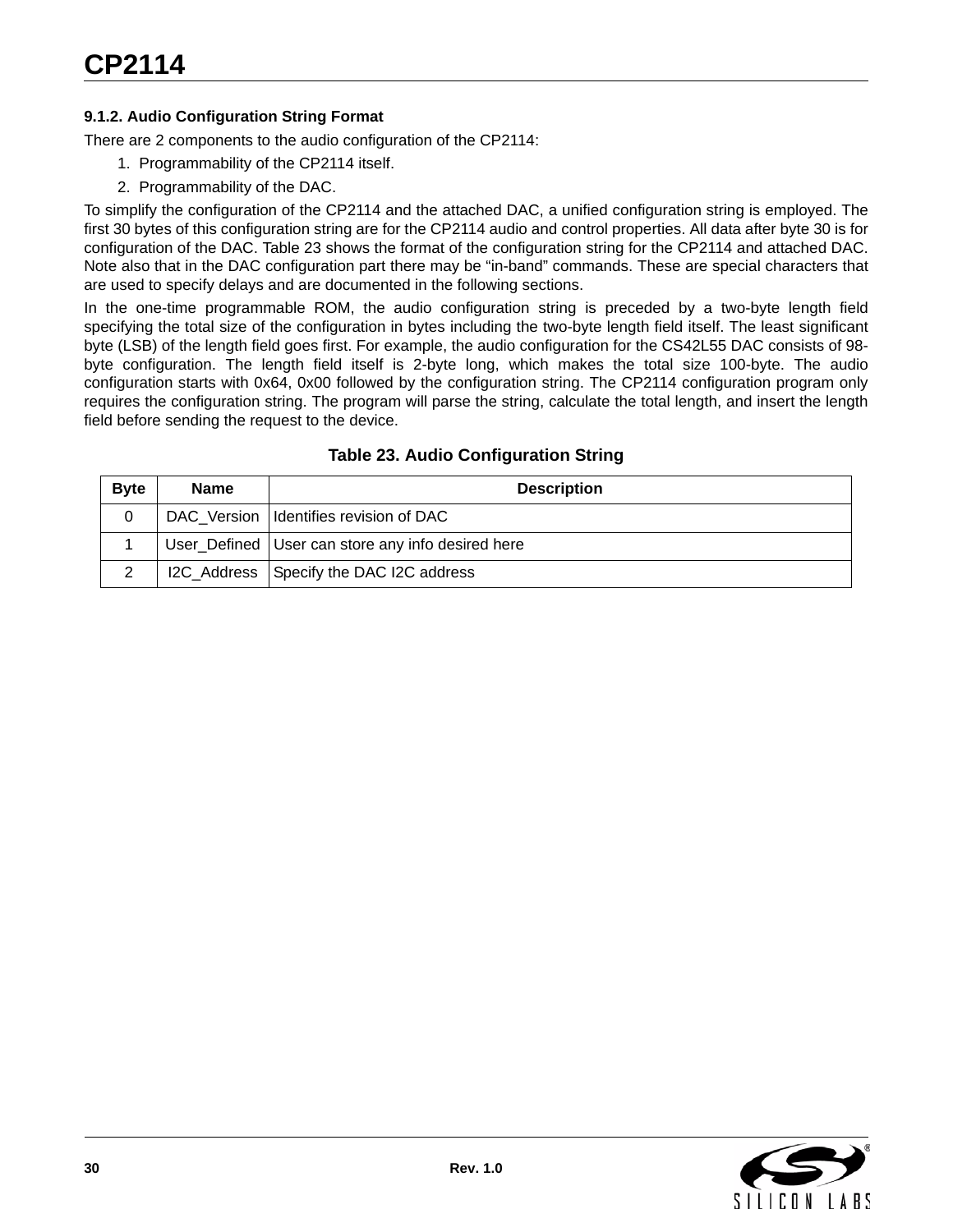| <b>Byte</b> | <b>Name</b>         |                                                                   | <b>Description</b>                                                                                                                                    |                                                                                                                                                                                                                                                       |        |            |            |              |             |  |
|-------------|---------------------|-------------------------------------------------------------------|-------------------------------------------------------------------------------------------------------------------------------------------------------|-------------------------------------------------------------------------------------------------------------------------------------------------------------------------------------------------------------------------------------------------------|--------|------------|------------|--------------|-------------|--|
| 3           | Audio_Props         |                                                                   | Controls audio properties                                                                                                                             |                                                                                                                                                                                                                                                       |        |            |            |              |             |  |
|             | <b>Bit Position</b> | 7                                                                 | 6                                                                                                                                                     | 5                                                                                                                                                                                                                                                     | 4      | 3          | 2          | $\mathbf{1}$ | $\mathbf 0$ |  |
|             | <b>Bit Name</b>     | MВ                                                                | <b>ST</b>                                                                                                                                             | I2C_CK                                                                                                                                                                                                                                                | I2C_PR | <b>DRS</b> | <b>DVC</b> | <b>LJMS</b>  | AF          |  |
|             | MВ                  | Mute Bit.                                                         | 0: No affect<br>1: CP2114 will handle mute via mute bits at bytes 12,13,14,15 and 17                                                                  |                                                                                                                                                                                                                                                       |        |            |            |              |             |  |
|             | <b>ST</b>           | Synchronization Type                                              |                                                                                                                                                       | 0: Asynchronous. Will send feedback to USB host.<br>1: Synchronous. No feedback to USB host. Audio is synchronized via continuous                                                                                                                     |        |            |            |              |             |  |
|             | I2C CK              |                                                                   | clock adjustment of sample insert/drop, depending on clock configuration.<br>Maximum I2C clock rate supported by the DAC.<br>0: 400 kHz<br>1: 100 kHz |                                                                                                                                                                                                                                                       |        |            |            |              |             |  |
|             | I2C PR              | I2C Protocol for read operations.<br>0: Stop<br>1: Repeated Start |                                                                                                                                                       |                                                                                                                                                                                                                                                       |        |            |            |              |             |  |
|             | <b>DRS</b>          | DAC Register Size<br>$0:8$ bit<br>$1:16$ bit                      |                                                                                                                                                       |                                                                                                                                                                                                                                                       |        |            |            |              |             |  |
|             | <b>DVC</b>          | DAC Volume Control.<br>requests.                                  |                                                                                                                                                       | 0: No volume control supported by DAC<br>1: Volume control supported by DAC<br>If set, the CP2114 populates volume control in the feature unit USB descriptor. If<br>clear, 0 is specified in volume control to prevent the host from sending SET_CUR |        |            |            |              |             |  |
|             | <b>LJMS</b>         | 0: 16bit Left Justified Mode.<br>1: 24bit Left Justified Mode     |                                                                                                                                                       | I2S Mode. Only applies if using Left Justified format.                                                                                                                                                                                                |        |            |            |              |             |  |
|             | AF                  | Audio Format<br>0: I2S format<br>1: Left Justified format         |                                                                                                                                                       |                                                                                                                                                                                                                                                       |        |            |            |              |             |  |
| 4           | Min_Volume          | bute MIN in USB Audio spec.                                       |                                                                                                                                                       | Minimum Volume in dB, 8-bit signed. This corresponds to the volume control attri-                                                                                                                                                                     |        |            |            |              |             |  |
| 5           | Max_Volume          | bute MAX in USB Audio spec.                                       |                                                                                                                                                       | Maximum Volume in dB, 8-bit signed. This corresponds to the volume control attri-                                                                                                                                                                     |        |            |            |              |             |  |
| 6           | Vol_Step            | of RES from the host.                                             |                                                                                                                                                       | Volume Step Counts per dB. For instance, if volume resolution is 0.25 dB, 4 shall be<br>written. A computed RES is returned in response to volume control attribute query                                                                             |        |            |            |              |             |  |

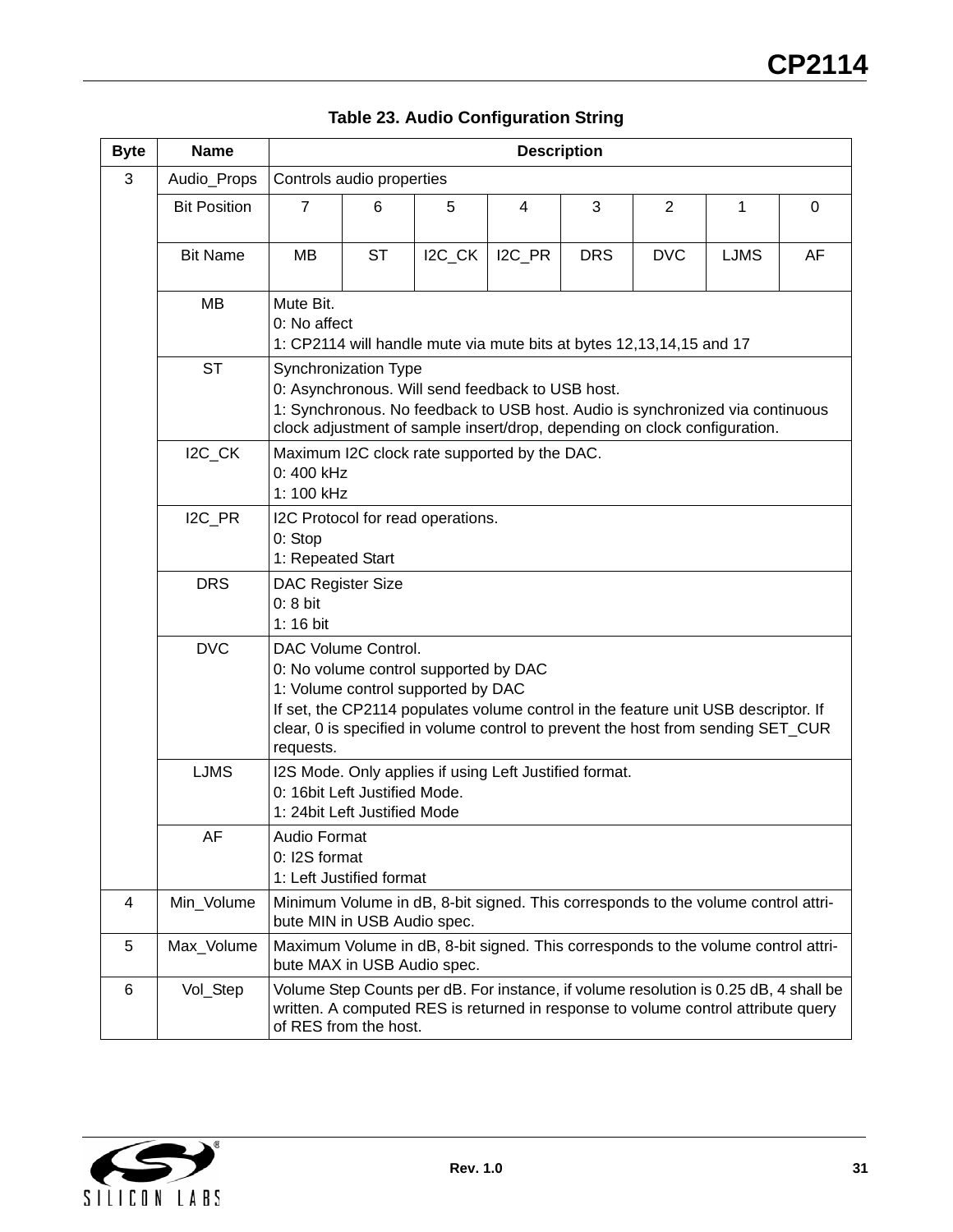| <b>Byte</b>    | Name                |                                                                                                                                                                                                    |                                                                                                                                                                                                                                                                                                                                                                                                                                                                                                                                                                                         |                                                                                                                                                    | <b>Description</b> |  |  |  |  |  |
|----------------|---------------------|----------------------------------------------------------------------------------------------------------------------------------------------------------------------------------------------------|-----------------------------------------------------------------------------------------------------------------------------------------------------------------------------------------------------------------------------------------------------------------------------------------------------------------------------------------------------------------------------------------------------------------------------------------------------------------------------------------------------------------------------------------------------------------------------------------|----------------------------------------------------------------------------------------------------------------------------------------------------|--------------------|--|--|--|--|--|
| $\overline{7}$ | System_Props        |                                                                                                                                                                                                    | <b>System Properties</b>                                                                                                                                                                                                                                                                                                                                                                                                                                                                                                                                                                |                                                                                                                                                    |                    |  |  |  |  |  |
|                | <b>Bit Position</b> | 7                                                                                                                                                                                                  | 3<br>6<br>5<br>4<br>2<br>1                                                                                                                                                                                                                                                                                                                                                                                                                                                                                                                                                              |                                                                                                                                                    |                    |  |  |  |  |  |
|                | <b>Bit Names</b>    | <b>UCS</b>                                                                                                                                                                                         | <b>SCS</b>                                                                                                                                                                                                                                                                                                                                                                                                                                                                                                                                                                              | SF                                                                                                                                                 | <b>ACR</b>         |  |  |  |  |  |
|                | <b>DMMF</b>         | 1: Signed                                                                                                                                                                                          | DAC Min/Max register Format.<br>0: Unsigned                                                                                                                                                                                                                                                                                                                                                                                                                                                                                                                                             |                                                                                                                                                    |                    |  |  |  |  |  |
|                | <b>ARE</b>          | 0: Disable<br>1: Enable                                                                                                                                                                            | Analog Record Enabled                                                                                                                                                                                                                                                                                                                                                                                                                                                                                                                                                                   |                                                                                                                                                    |                    |  |  |  |  |  |
|                | <b>SVRP</b>         |                                                                                                                                                                                                    | Secondary Volume Registers Polarity.<br>0: Secondary volume registers have same polarity as primary registers<br>1: Secondary volume registers have opposite polarity as primary registers.<br>If only line out is present on the DAC, primary shall be line out; if only headphone is<br>present, primary shall be headphone. If both line out and headphone are present on<br>the DAC, either can be designated as primary.<br>CP2114 updates either or both registers when the host changes volume.<br>Some DACs may require a separate bit as a "take into effect immediately" bit. |                                                                                                                                                    |                    |  |  |  |  |  |
|                | <b>VUR</b>          | Volume Update Registers. Some DACs require a specific register is written for vol-<br>ume updates to take effect.<br>0: DAC has no volume update registers.<br>1: DAC has volume update registers. |                                                                                                                                                                                                                                                                                                                                                                                                                                                                                                                                                                                         |                                                                                                                                                    |                    |  |  |  |  |  |
|                | <b>UCS</b>          | <b>USB Clock Source</b>                                                                                                                                                                            |                                                                                                                                                                                                                                                                                                                                                                                                                                                                                                                                                                                         | 0: USB clock uses internal oscillator<br>1: USB clock uses external oscillator                                                                     |                    |  |  |  |  |  |
|                | SCS                 |                                                                                                                                                                                                    |                                                                                                                                                                                                                                                                                                                                                                                                                                                                                                                                                                                         | System Clock Source. NOTE: Audio clocks will be driven from this source.<br>0: Audio uses internal oscillator<br>1: Audio uses external oscillator |                    |  |  |  |  |  |
|                | <b>SF</b>           | <b>System Frequency</b><br>0:48MHz<br>1:49.152MHz                                                                                                                                                  |                                                                                                                                                                                                                                                                                                                                                                                                                                                                                                                                                                                         |                                                                                                                                                    |                    |  |  |  |  |  |
|                | <b>ACR</b>          | 0:250<br>1:256                                                                                                                                                                                     |                                                                                                                                                                                                                                                                                                                                                                                                                                                                                                                                                                                         | Audio Clock Ratio. This is the MCLK/LRCK ratio.                                                                                                    |                    |  |  |  |  |  |
| 8              | <b>DPVCL</b>        |                                                                                                                                                                                                    |                                                                                                                                                                                                                                                                                                                                                                                                                                                                                                                                                                                         | DAC Primary Volume Control Left channel register address.                                                                                          |                    |  |  |  |  |  |
| 9              | <b>DPVCR</b>        |                                                                                                                                                                                                    |                                                                                                                                                                                                                                                                                                                                                                                                                                                                                                                                                                                         | DAC Primary Volume Control Right channel register address.                                                                                         |                    |  |  |  |  |  |
| 10             | <b>DSVCL</b>        |                                                                                                                                                                                                    |                                                                                                                                                                                                                                                                                                                                                                                                                                                                                                                                                                                         | DAC Secondary Volume Control Left channel register address.                                                                                        |                    |  |  |  |  |  |
| 11             | <b>DSVCR</b>        |                                                                                                                                                                                                    |                                                                                                                                                                                                                                                                                                                                                                                                                                                                                                                                                                                         | DAC Secondary Volume Control Right channel register address.                                                                                       |                    |  |  |  |  |  |
| 12             | <b>DPMBLC</b>       |                                                                                                                                                                                                    |                                                                                                                                                                                                                                                                                                                                                                                                                                                                                                                                                                                         | DAC Primary Mute Bit Left Channel register address. Ignored if MB=0.                                                                               |                    |  |  |  |  |  |
| 13             | <b>DPMBRC</b>       |                                                                                                                                                                                                    |                                                                                                                                                                                                                                                                                                                                                                                                                                                                                                                                                                                         | DAC Primary Mute Bit Right Channel register address. Ignored if MB=0.                                                                              |                    |  |  |  |  |  |
| 14             | <b>DSMBLC</b>       |                                                                                                                                                                                                    |                                                                                                                                                                                                                                                                                                                                                                                                                                                                                                                                                                                         | DAC Secondary Mute Bit Left Channel register address. Ignored if MB=0.                                                                             |                    |  |  |  |  |  |
| 15             | <b>DSMBRC</b>       |                                                                                                                                                                                                    |                                                                                                                                                                                                                                                                                                                                                                                                                                                                                                                                                                                         | DAC Secondary Mute Bit Right Channel register address. Ignored if MB=0.                                                                            |                    |  |  |  |  |  |

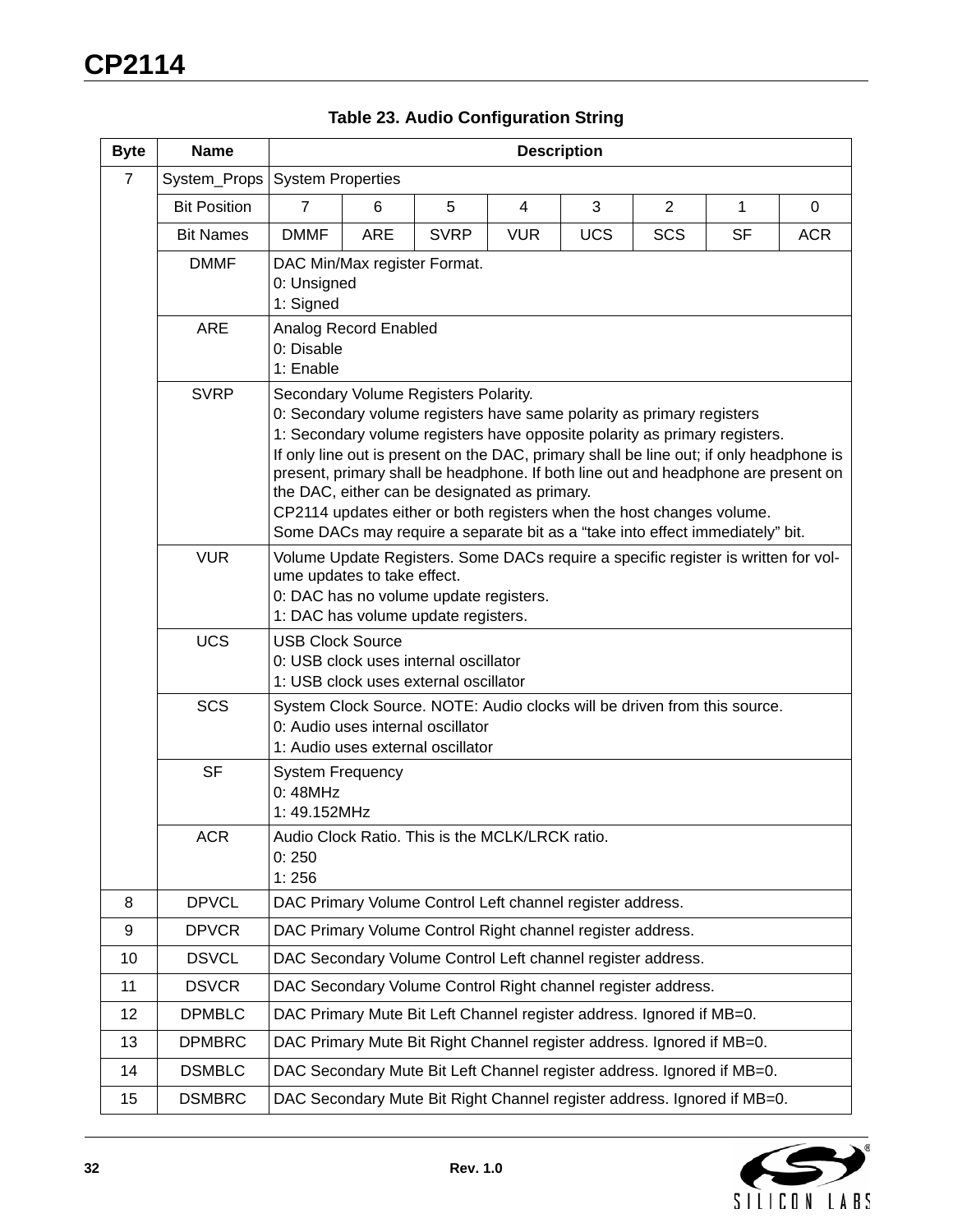|  |  | <b>Table 23. Audio Configuration String</b> |  |
|--|--|---------------------------------------------|--|
|--|--|---------------------------------------------|--|

| <b>Byte</b> | <b>Name</b>         |                                                                                          |                                                                                                                                                                                                                                                                                               |                                                      |   | <b>Description</b> |                                                                                 |   |          |
|-------------|---------------------|------------------------------------------------------------------------------------------|-----------------------------------------------------------------------------------------------------------------------------------------------------------------------------------------------------------------------------------------------------------------------------------------------|------------------------------------------------------|---|--------------------|---------------------------------------------------------------------------------|---|----------|
| 16          | <b>DVCB</b>         |                                                                                          | DAC Volume Control Bits start position and bits count.<br>Some DAC volume registers have limited significant bits. This field lets the signifi-<br>cant bits be specified. For example if the volume registers use only bit [6:0] you<br>would set Volume_Bit_Count=7 and Volume_Bit_Start=0. |                                                      |   |                    |                                                                                 |   |          |
|             | <b>Bit position</b> | 7                                                                                        | 6                                                                                                                                                                                                                                                                                             | 5                                                    | 4 | 3                  | 2                                                                               | 1 | 0        |
|             | Bit name            |                                                                                          |                                                                                                                                                                                                                                                                                               | <b>VBC</b>                                           |   |                    | <b>VBS</b>                                                                      |   |          |
|             | <b>VBC</b>          |                                                                                          |                                                                                                                                                                                                                                                                                               |                                                      |   |                    | Volume Bit Count. Specifies number of significant bits for the volume registers |   |          |
|             | <b>VBS</b>          |                                                                                          |                                                                                                                                                                                                                                                                                               |                                                      |   |                    | Volume Bits Start. Specifies the start position of the volume significant bits. |   |          |
| 17          | <b>DMBP</b>         |                                                                                          | DAC Mute Bit Positions.                                                                                                                                                                                                                                                                       |                                                      |   |                    |                                                                                 |   |          |
|             | <b>Bit Position</b> | 7                                                                                        | 6                                                                                                                                                                                                                                                                                             | 5                                                    | 4 | 3                  | $\overline{2}$                                                                  | 1 | $\Omega$ |
|             | <b>Bit Name</b>     |                                                                                          | <b>DMBPL</b>                                                                                                                                                                                                                                                                                  |                                                      |   |                    | <b>DMBPR</b>                                                                    |   |          |
|             | <b>DMBPL</b>        |                                                                                          |                                                                                                                                                                                                                                                                                               | DAC Mute Bit Position Left channel. Ignored if MB=0. |   |                    |                                                                                 |   |          |
|             | <b>DMBPR</b>        |                                                                                          | DAC Mute Bit Position Right channel. Ignored if MB=0.                                                                                                                                                                                                                                         |                                                      |   |                    |                                                                                 |   |          |
| 18          | <b>DVMV</b>         | the DAC                                                                                  | DAC Value Minimum Volume. Specifies the value needed for minimum volume from                                                                                                                                                                                                                  |                                                      |   |                    |                                                                                 |   |          |
| 19          | <b>DVXV</b>         | from the DAC                                                                             |                                                                                                                                                                                                                                                                                               |                                                      |   |                    | DAC Value Maximum Volume. Specifies the value needed for maximum volume         |   |          |
| 20          | <b>DVUBP</b>        |                                                                                          |                                                                                                                                                                                                                                                                                               | DAC Volume Update Bit Position. Ignored VUR=0.       |   |                    |                                                                                 |   |          |
|             | <b>Bit position</b> | $\overline{7}$                                                                           | 6                                                                                                                                                                                                                                                                                             | 5                                                    | 4 | 3                  | 2                                                                               | 1 | $\Omega$ |
|             | Bit name            |                                                                                          |                                                                                                                                                                                                                                                                                               | <b>DVUBPL</b>                                        |   |                    | <b>RCUBP</b>                                                                    |   |          |
|             | <b>DVUBPL</b>       |                                                                                          |                                                                                                                                                                                                                                                                                               | DAC Volume Update Bit Position Left channel          |   |                    |                                                                                 |   |          |
|             | <b>RCUBP</b>        |                                                                                          |                                                                                                                                                                                                                                                                                               | DAC Volume Update Bit Position Right channel         |   |                    |                                                                                 |   |          |
| 21          | <b>DPVURL</b>       | $VUR=0.$                                                                                 |                                                                                                                                                                                                                                                                                               |                                                      |   |                    | DAC Primary Volume Update Register Left channel register address. Ignored f     |   |          |
| 22          | <b>DPVURR</b>       | DAC Primary Volume Update Register Right channel register address. Ignored f<br>$VUR=0.$ |                                                                                                                                                                                                                                                                                               |                                                      |   |                    |                                                                                 |   |          |
| 23          | <b>DSVURL</b>       | $VUR=0.$                                                                                 |                                                                                                                                                                                                                                                                                               |                                                      |   |                    | DAC Secondary Volume Update Register Left channel register address. Ignored f   |   |          |
| 24          | <b>DSVURR</b>       | $VUR=0.$                                                                                 |                                                                                                                                                                                                                                                                                               |                                                      |   |                    | DAC Secondary Volume Update Register Right channel register address. Ignored f  |   |          |

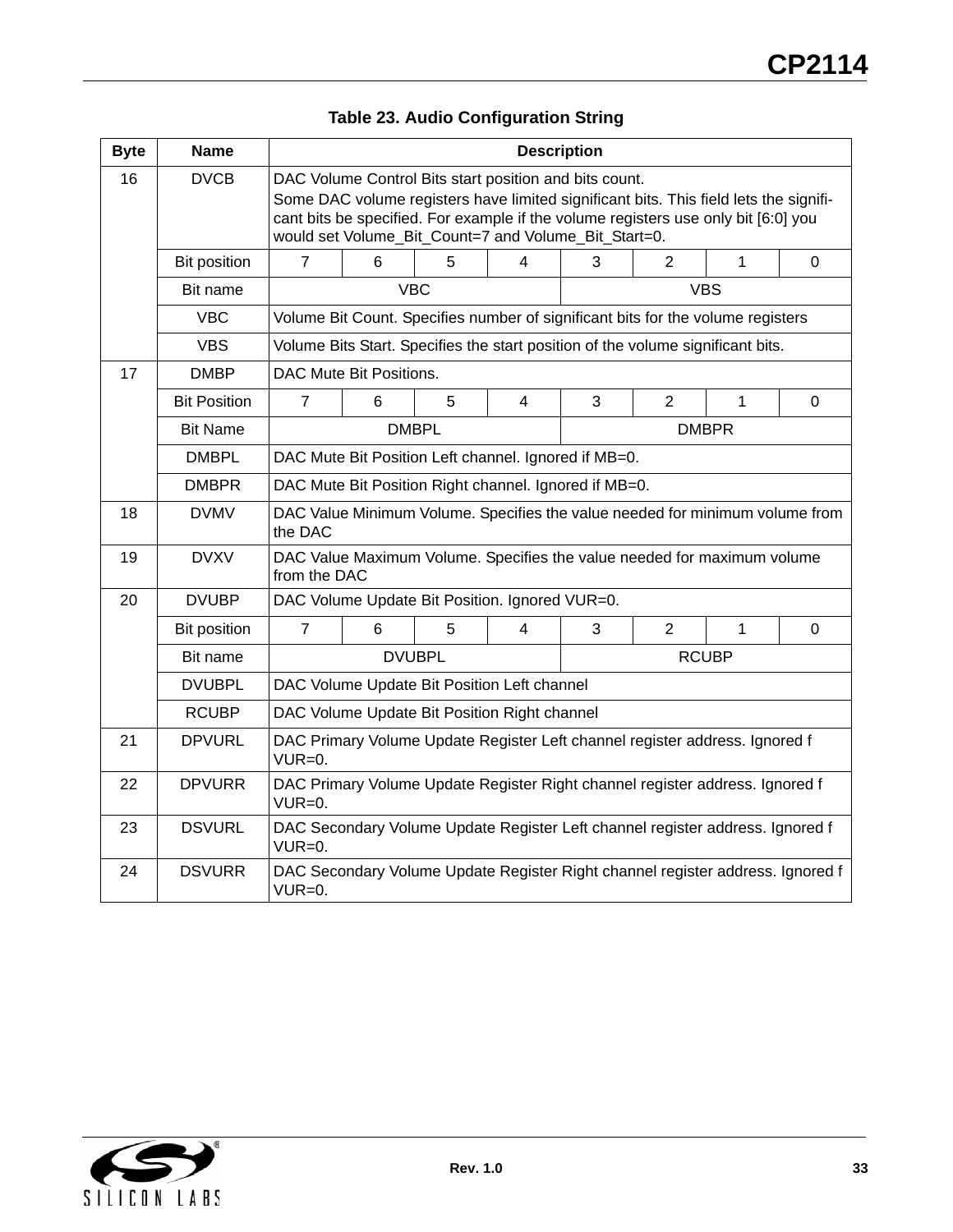| <b>Byte</b> | <b>Name</b>         |                                                                                                                                                                               |                                                                                                      |                                                                                                                                             |   | <b>Description</b> |                                                                                   |            |                |
|-------------|---------------------|-------------------------------------------------------------------------------------------------------------------------------------------------------------------------------|------------------------------------------------------------------------------------------------------|---------------------------------------------------------------------------------------------------------------------------------------------|---|--------------------|-----------------------------------------------------------------------------------|------------|----------------|
| 25          | DMP <sub>1</sub>    |                                                                                                                                                                               | DAC Mute Property 1                                                                                  |                                                                                                                                             |   |                    |                                                                                   |            |                |
|             | <b>Bit Position</b> | $\overline{7}$                                                                                                                                                                | 6                                                                                                    | 5                                                                                                                                           | 4 | 3                  | 2                                                                                 | 1          | $\mathbf 0$    |
|             | <b>Bit Name</b>     |                                                                                                                                                                               | <b>GPION</b>                                                                                         |                                                                                                                                             |   | X                  | X                                                                                 | <b>SWM</b> | <b>MBG</b>     |
|             | <b>GPION</b>        |                                                                                                                                                                               |                                                                                                      | GPIO Number (011) used for DAC mute. Ignored of MBG=0.                                                                                      |   |                    |                                                                                   |            |                |
|             | <b>SWM</b>          |                                                                                                                                                                               | GPIO State When Muted. Ignored of MBG=0.<br>0: Muted when GPIO is low<br>1: Muted when GPIO is high. |                                                                                                                                             |   |                    |                                                                                   |            |                |
|             | <b>MBG</b>          |                                                                                                                                                                               | Mute By GPIO.<br>0: Do not use GPIO for mute.<br>1: Use GPIO for Mute.                               |                                                                                                                                             |   |                    |                                                                                   |            |                |
| 26          | DMP <sub>2</sub>    |                                                                                                                                                                               | DAC Mute Property 2                                                                                  |                                                                                                                                             |   |                    |                                                                                   |            |                |
|             | <b>Bit Position</b> | $\overline{7}$                                                                                                                                                                | 6                                                                                                    | 5                                                                                                                                           | 4 | 3                  | $\overline{2}$                                                                    | 1          | $\overline{0}$ |
|             | <b>Bit Name</b>     | X                                                                                                                                                                             | X                                                                                                    | X                                                                                                                                           | X | X                  | X                                                                                 | <b>MBZ</b> | <b>MBVR</b>    |
|             | <b>MBZ</b>          | Mute By Zeros.                                                                                                                                                                |                                                                                                      | 0: Do not mute by sending 00's to the DAC<br>1: Mute by sending 00's to the DAC.<br>Not supported when playback and record are both active. |   |                    | This is useful for a DAC that does not support hardware mute or volume functions. |            |                |
|             | <b>MBVR</b>         | Mute By Volume Register.<br>0: Do not mute via the volume register.<br>1: Mute via the volume register.<br>Some DACs mute by sending a specific value to the volume register. |                                                                                                      |                                                                                                                                             |   |                    |                                                                                   |            |                |
| 27          | <b>DVMV</b>         | Ignored if MBVR=0.                                                                                                                                                            |                                                                                                      |                                                                                                                                             |   |                    | DAC Volume Mute Value. Mute by sending this value to the volume registers.        |            |                |
| 28          | Reserved            | Reserved                                                                                                                                                                      |                                                                                                      |                                                                                                                                             |   |                    |                                                                                   |            |                |
| 29          | Reserved            | Reserved                                                                                                                                                                      |                                                                                                      |                                                                                                                                             |   |                    |                                                                                   |            |                |
| $30 - xx$   | DAC Config          |                                                                                                                                                                               |                                                                                                      | Start of DAC configuration string and "in-band" commands                                                                                    |   |                    |                                                                                   |            |                |

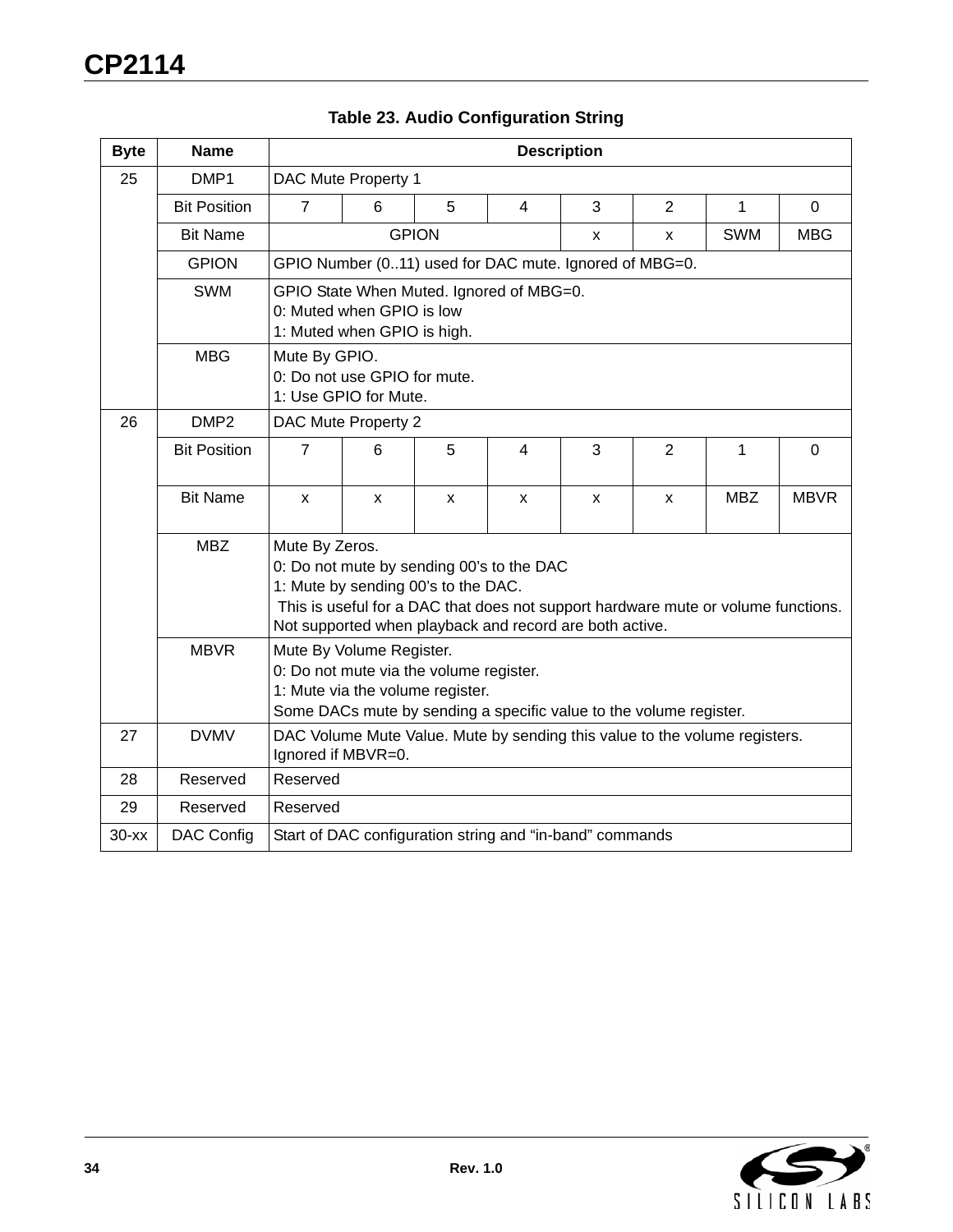#### **9.1.3. DAC Configuration String**

Starting at byte 30, a DAC configuration string is used to communicate with the DAC over the I2C interface. If the DAC register size bit is 0 (indicating 8-bit mode), the DAC register/value pairs should be written in the format of:

> Byte[30] = <DAC\_Register\_Address> Byte[31] = <DAC\_Register\_Value> Byte[32] = <DAC\_Register\_Address> Byte[33] = <DAC\_Register\_Value>

If the DAC register size bit is 1 (indicating 16-bit mode), the DAC register/value pairs should be written in the format of:

> Byte[30] = <DAC\_Register\_Address> Byte[31] = <DAC\_Register\_Value\_MSB> Byte[32] = <DAC\_Register\_Value\_LSB> Byte[33] = <DAC\_Register\_Address> Byte[34] = <DAC\_Register\_Value\_MSB> Byte[35] = <DAC\_Register\_Value\_LSB>

#### ... **9.1.4. DAC Configuration In-Band Commands**

...

To support special functions such as GPIO outputs, arbitrary delay in between DAC register access, DAC power off sequence in suspend and power on sequence in active mode, the CP2114 supports special in-band commands starting from byte 30. These commands are identified by command codes 0xFA to 0xFF. When parsing DAC register/value pairs, if CP2114 firmware encounters 0xFA to 0xFF in the <DAC\_Register\_Address> field, the CP2114 performs the task associated with the command instead of sending it to the DAC.

- SUSPEND SEQUENCE specifies a sequence of DAC register/value pairs/triplets to power down certain blocks on the DAC in suspend mode to minimize power consumption.
- ACTIVE\_SEQUENCE specifies a sequence of DAC register/value pairs/triplets to power up certain blocks on the DAC in active mode.
- The DELAY\_MICROSECONDS, SET\_GPIO and DELAY\_MILLISECONDS in-band commands can be embedded in SUSPEND\_SEQUENCE and ACTIVE\_SEQUENCE if needed.
- SET GPIO sets a specified GPIO to high or low.
- **DELAY\_MICROSECONDS** instructs the firmware to introduce a coarse delay of n microseconds as specified in the parameter list. Similarly, DELAY\_MILLISECONDS instructs the firmware to introduce a course delay in milliseconds.

The format of most In-band commands except for SUSPEND\_SEQUENCE and ACTIVE\_SEQUENCE is analogous to DAC register/value pairs/triplets.

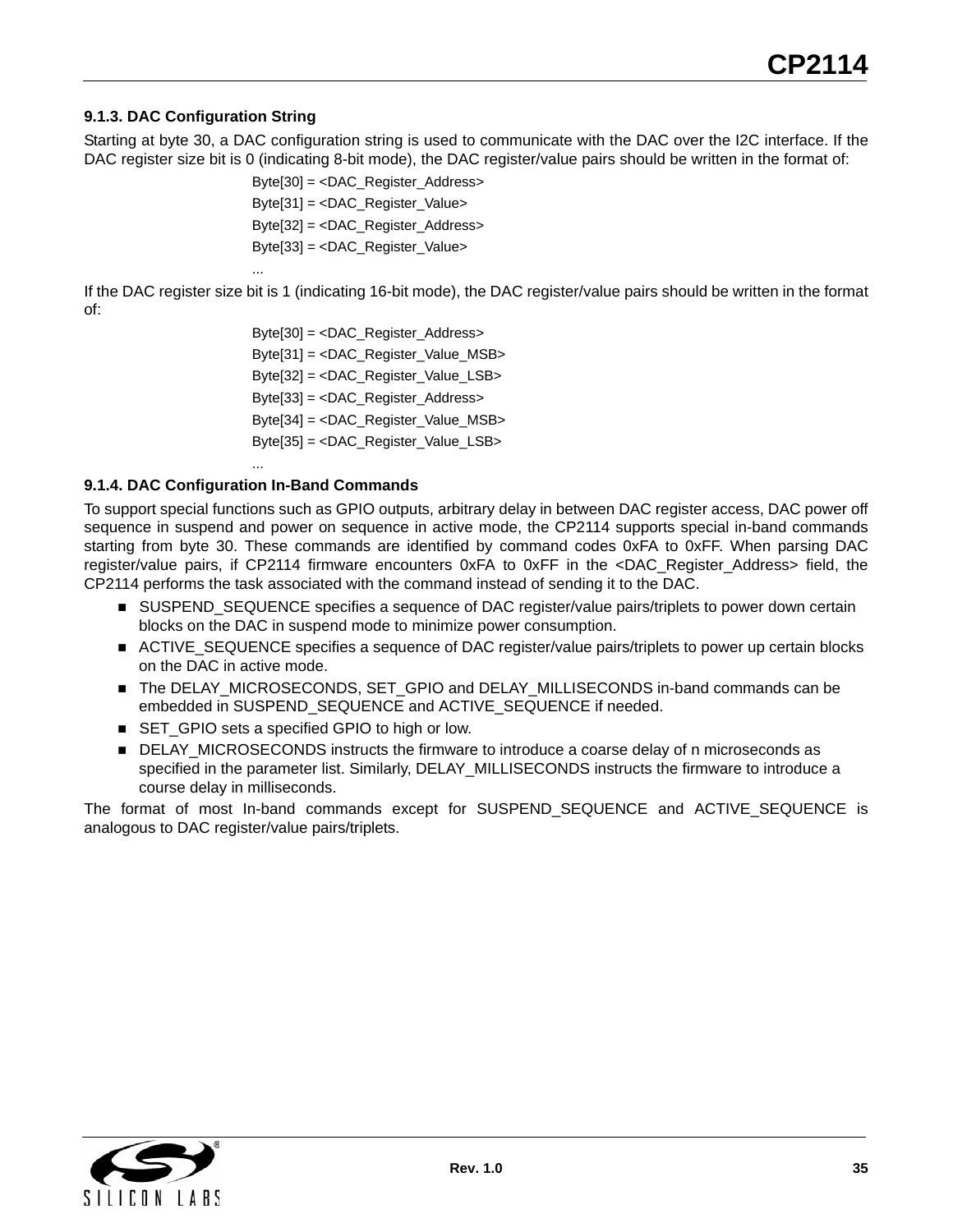| <b>Name</b>                          | <b>Identifier</b> | <b>In-Band Parameter List</b><br>DAC register size $= 0$ (8bit)                                                                                                                                                            | <b>In-Band Parameter List</b><br>DAC register size = 1(16bit)                                                                                                                                                                                                                                                                                                                        |
|--------------------------------------|-------------------|----------------------------------------------------------------------------------------------------------------------------------------------------------------------------------------------------------------------------|--------------------------------------------------------------------------------------------------------------------------------------------------------------------------------------------------------------------------------------------------------------------------------------------------------------------------------------------------------------------------------------|
| <b>SUSPEND</b><br><b>SEQUENCE</b>    | 0xFA              | <length bytes="" in="" of="" or<br="" pairs="" register="" value="">other in-band commands&gt;<br/><reg commands="" in-band="" or="" other=""><br/><value command="" in-band="" or="" parameter=""></value></reg></length> | <reserved><br/><length bytes="" in="" of="" register="" triplet<br="" value="">pairs or other in-band commands&gt;<br/><reg command="" id="" in-band="" or="" other=""><br/><value_hi byte="" high="" in-band<br="" of="" or="">command parameter&gt;<br/><value_lo byte="" command<br="" inband="" low="" of="" or="">parameter&gt;</value_lo></value_hi></reg></length></reserved> |
| ACTIVE<br><b>SEQUENCE</b>            | 0xFB              | <length bytes="" in="" of="" or<br="" pairs="" register="" value="">other in-band commands&gt;<br/><reg commands="" in-band="" or="" other=""><br/><value command="" in-band="" or="" parameter=""></value></reg></length> | <reserved><br/><length bytes="" in="" of="" register="" triplet<br="" value="">pairs or other in-band commands&gt;<br/><reg command="" id="" in-band="" or="" other=""><br/><value_hi byte="" high="" in-band<br="" of="" or="">command parameter&gt;<br/><value_lo byte="" command<br="" inband="" low="" of="" or="">parameter&gt;</value_lo></value_hi></reg></length></reserved> |
| <b>REENUMER-</b><br><b>ATE</b>       | 0xFC              | <reserved></reserved>                                                                                                                                                                                                      | <reserved><reserved></reserved></reserved>                                                                                                                                                                                                                                                                                                                                           |
| DELAY<br>MICROSEC-<br><b>ONDS</b>    | 0xFD              | <delay></delay>                                                                                                                                                                                                            | <reserved> <delay></delay></reserved>                                                                                                                                                                                                                                                                                                                                                |
| SET_GPIO                             | 0xFE              | ( <gpio_state> &lt;&lt; 7   <gpio_number> &amp;<br/>0x0F</gpio_number></gpio_state>                                                                                                                                        | <reserved> (<gpio_state> &lt;&lt; 7  <br/><gpio_number> &amp; 0x0F)</gpio_number></gpio_state></reserved>                                                                                                                                                                                                                                                                            |
| <b>DELAY MILL</b><br><b>ISECONDS</b> | 0xFF              | <delay></delay>                                                                                                                                                                                                            | <reserved> <delay></delay></reserved>                                                                                                                                                                                                                                                                                                                                                |

|  | Table 24. DAC Configuration In-Band Commands |  |
|--|----------------------------------------------|--|
|  |                                              |  |

The combination of SET\_GPIO in-band commands and DELAY commands can be used to send pulses or toggle output GPIOs (assuming that these GPIOs have been configured as output pins). Some DACs may require DAC reset via a GPIO pin, this can be accomplished with in-band commands as well.

#### **9.1.5. DAC Initialization**

The DAC configuration string should configure the DAC to initialize with muted playback. DAC volume registers should be set to minimum. This allows CP2114 to synchronize with the host at startup.

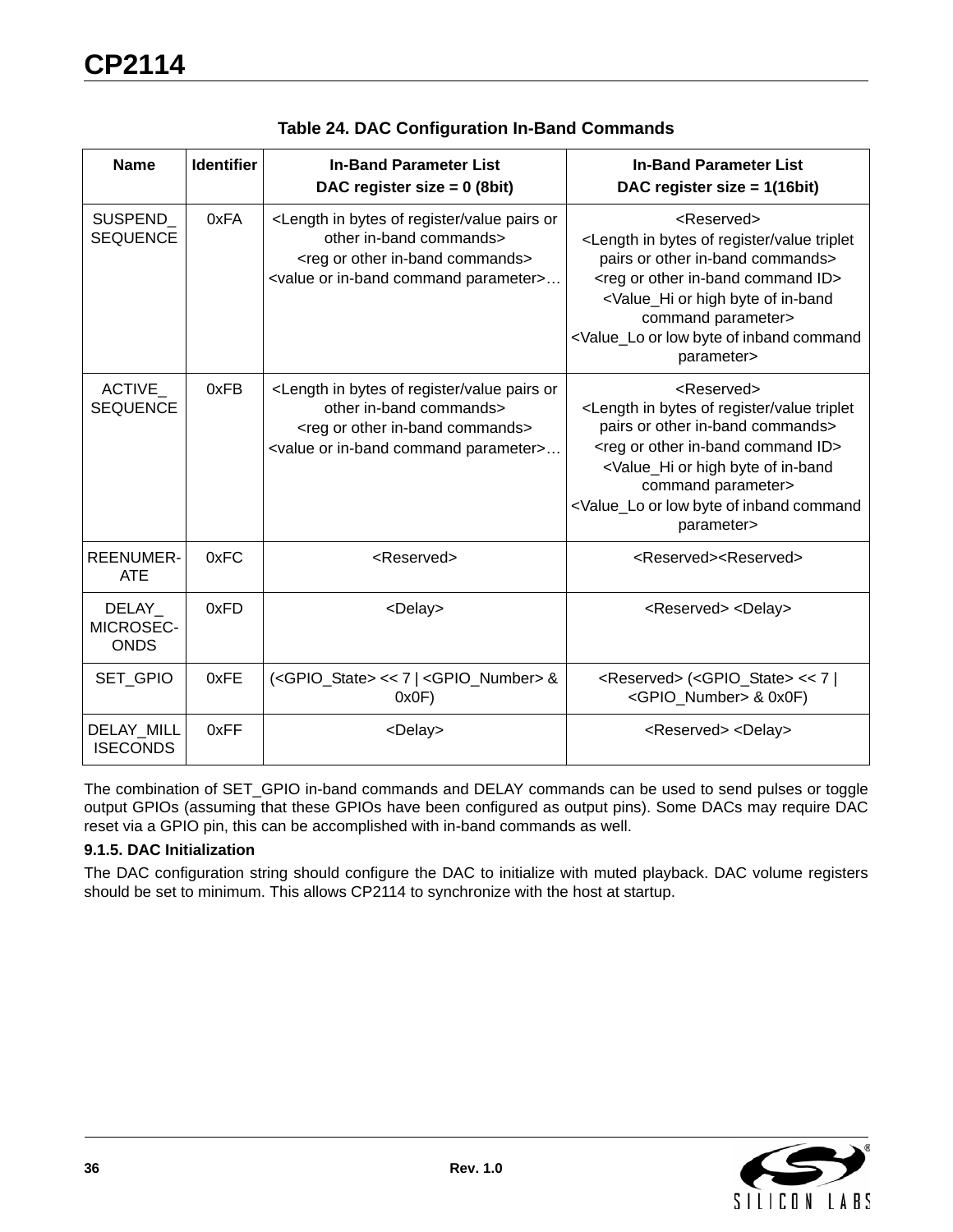#### **9.1.6. Example CP2114 Configuration String**

As can be seen in the Audio Configuration String Format, a number of fields are dedicated to defining how the DAC volume and mute function are implemented in the DAC. This is needed for the CP2114 to properly scale the volume from dB to DAC register values using a linear equation and send volume and mute messages from the host to the DAC. As an example of CP2114 configuration string, [Table 25](#page-36-0) shows the configuration string in one-time programmable ROM as shipped for the CS42L55 codec.

<span id="page-36-0"></span>

| <b>Byte</b>    | Value          | <b>Description</b>                                                                                                                                                                                                                                                                                                                                                                                                                                         |
|----------------|----------------|------------------------------------------------------------------------------------------------------------------------------------------------------------------------------------------------------------------------------------------------------------------------------------------------------------------------------------------------------------------------------------------------------------------------------------------------------------|
| 0              | 01             | DAC Version $= 01$ . This can simply be an identifier for the configuration                                                                                                                                                                                                                                                                                                                                                                                |
| $\mathbf 1$    | 00             | User byte - any purpose                                                                                                                                                                                                                                                                                                                                                                                                                                    |
| $\mathbf 2$    | 94             | I2C Address of this DAC is 0x94                                                                                                                                                                                                                                                                                                                                                                                                                            |
| 3              | A <sub>6</sub> | $MB = 1$ Mute is handled with this DAC.<br>$ST = 0$ . Use Asynchronous mode—provide feedback to the host.<br>I2C_CK = 1. Use 100 kHz I2C clock.<br>$IC_PR = 0$ . I2C uses stop bit.<br>$DRS = 0$ . DAC has 8bit registers.<br>$DVC = 1$ . DAC volume control is supported<br>LJMS = 1. 24 bit Left Justified mode is used.<br>$AF = 0$ . Left Justified format is used.                                                                                    |
| 4              | C4             | Minimum volume value for the DAC is $0 \times C4 = -60$ dB.                                                                                                                                                                                                                                                                                                                                                                                                |
| 5              | OC             | Maximum volume for the DAC is $0x0C = 12dB$                                                                                                                                                                                                                                                                                                                                                                                                                |
| $\,6$          | 01             | Volume step per dB is 1.                                                                                                                                                                                                                                                                                                                                                                                                                                   |
| $\overline{7}$ | E <sub>0</sub> | $DMMF = 1$ . DAC min/max registers are signed.<br>ARE = 1. Analog Record is enabled.<br>$SVRP = 1$ . Secondary volume registers have opposite polarity as primary registers.<br>$VUR = 0$ . DAC does not have volume update (take effect) registers.<br>$UCS = 0$ . USB clock uses internal oscillator.<br>$SCS = 0$ . System clock uses internal oscillator.<br>$SF = 0$ . System frequency is 48 MHz.<br>ACR = 0. Audio Clock Ration (MCLK/LRCK) is 250. |
| 8              | 1C             | DPVL = 0x1C. DAC Primary Volume Control Left channel register address is 0x1C                                                                                                                                                                                                                                                                                                                                                                              |
| 9              | 1D             | DPVR = 0x1D. DAC Primary Volume Control Right channel register address is 0x1D                                                                                                                                                                                                                                                                                                                                                                             |
| 10             | 1A             | DSVL = 0x1A. DAC Secondary Volume Control Left channel register address is 0x1A                                                                                                                                                                                                                                                                                                                                                                            |
| 11             | 1B             | DSVR = 0x1B. DAC Secondary Volume Control Right channel register address is 0x1B                                                                                                                                                                                                                                                                                                                                                                           |
| 12             | 1 <sub>C</sub> | DPMBLC = 0x1C. DAC Primary Mute Bit Left channel register address is 0x1C                                                                                                                                                                                                                                                                                                                                                                                  |
| 13             | 1D             | DPMBRC = 0x1D DAC Primary Mute Bit Right channel register address is 0x1D                                                                                                                                                                                                                                                                                                                                                                                  |
| 14             | 1A             | DSMBLC = 0x1A. DAC Secondary Mute Bit Left channel register address is 0x1A                                                                                                                                                                                                                                                                                                                                                                                |
| 15             | 1B             | DSMBRC = 0x1B. DAC Secondary Mute Bit Right channel register address is 0x1B                                                                                                                                                                                                                                                                                                                                                                               |
| 16             | 70             | $DVCB = 0x70.$<br>$VBC = 7$ . Volume register has 7 significant bits.<br>$VBS = 0$ . Volume control starts at bit 0.                                                                                                                                                                                                                                                                                                                                       |
| 17             | 77             | $DMBP = 0x77$ .<br>DMBPL = 7. DAC Mute Bit Position Left channel is bit 7<br>DMBPR = 7. DAC Mute Bit Position Right channel is bit 7                                                                                                                                                                                                                                                                                                                       |

#### **Table 25. CS42L55 Configuration String**

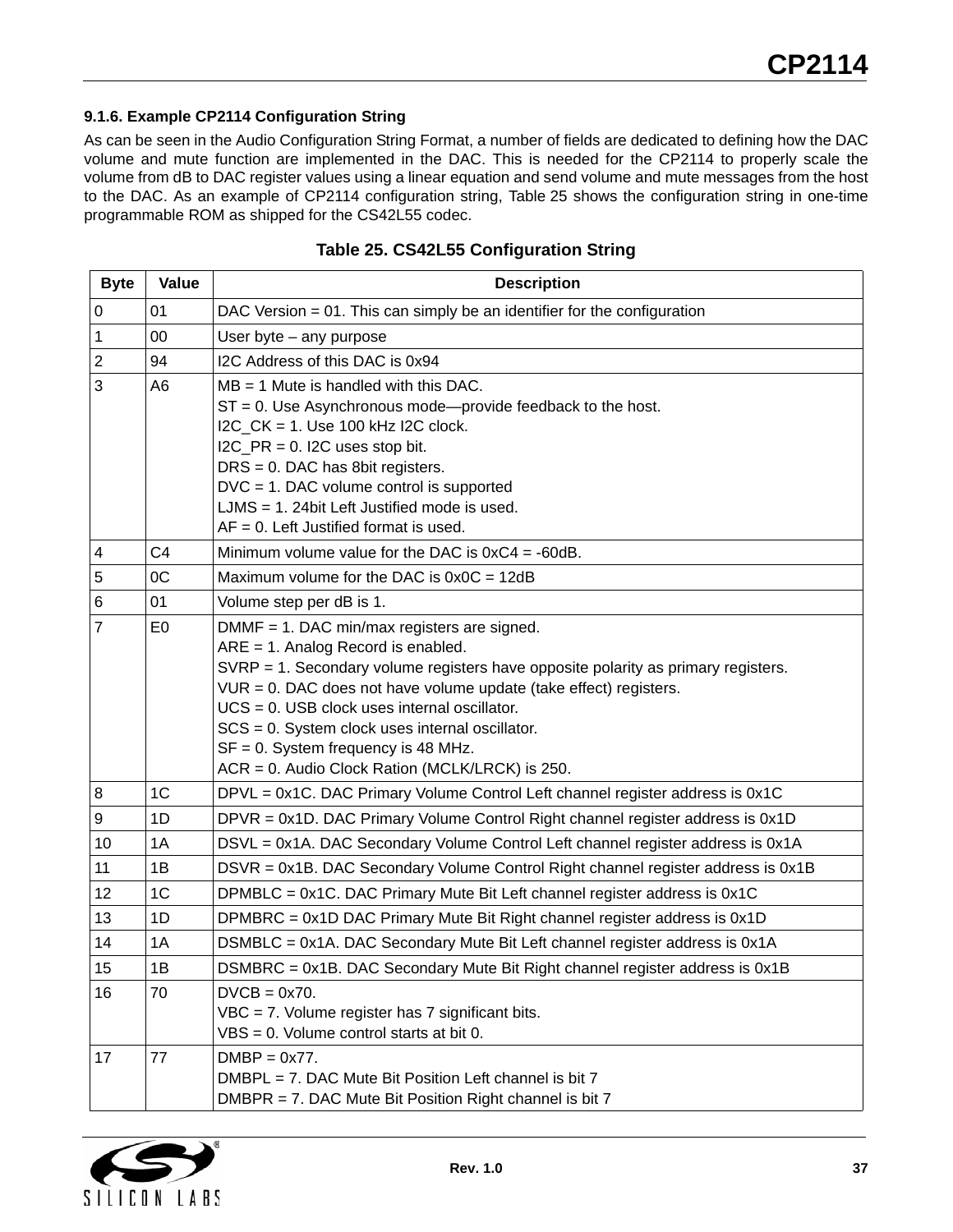| <b>Byte</b> | Value  | <b>Description</b>                                                                        |
|-------------|--------|-------------------------------------------------------------------------------------------|
| 18          | 44     | $DVMV = 0x44$ . DAC value for minimum volume is $0x44$ .                                  |
| 19          | 0C     | $DVXV = 0x0C$ . DAC value for maximum volume is $0x0C$ .                                  |
| 20          | 00     | NA - No volume update register.                                                           |
| 21          | 00     | NA - No volume update register.                                                           |
| 22          | $00\,$ | NA - No volume update register.                                                           |
| 23          | $00\,$ | NA - No volume update register.                                                           |
| 24          | $00\,$ | NA - No volume update register.                                                           |
| 25          | $00\,$ | $NA. MBG = 0. No Mute by GPIO.$                                                           |
| 26          | $00\,$ | $MBZ = 0$ . Do not mute by sending 00's.<br>$MBVR = 0$ . Do not mute but volume register. |
| 27          | $00\,$ | $DVMV = 0$ . Do not mute by sending value to register.                                    |
| 28          | $00\,$ | Reserved                                                                                  |
| 29          | 00     | Reserved                                                                                  |

# **Table 25. CS42L55 Configuration String**

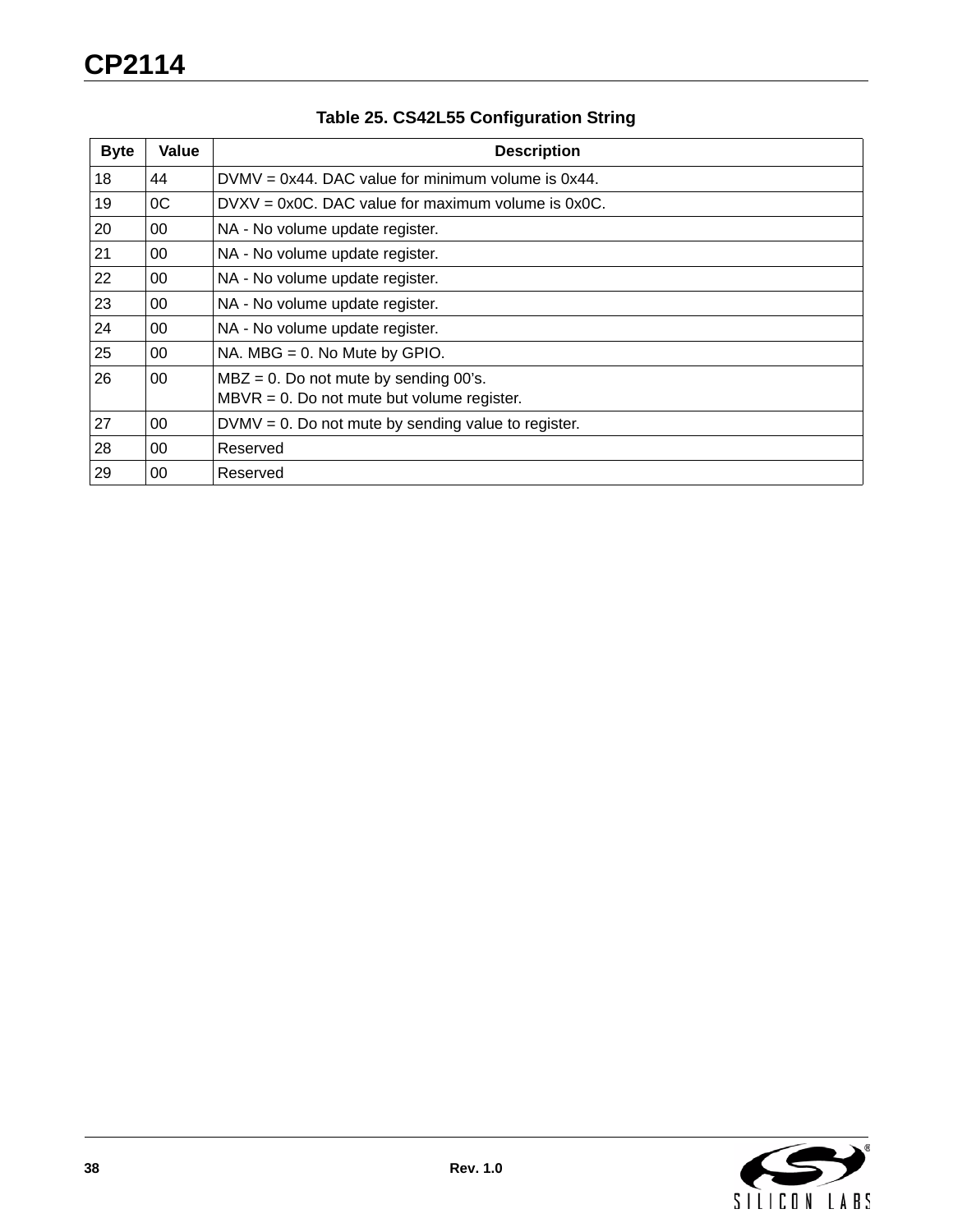#### <span id="page-38-0"></span>**9.2. USB and GPIO Configuration**

The global configuration area is used to store USB descriptors and GPIO configuration. If the programmable ROM has not been programmed, the default configuration data shown in [Table 26,](#page-38-1) [Table 27](#page-38-2), and [Table 28](#page-38-3) is used. In addition, each field in [Table 26](#page-38-1), [Table 27,](#page-38-2) and [Table 28](#page-38-3) may only be customized once.

#### **Table 26. Default USB Configuration Data**

<span id="page-38-1"></span>

| <b>Name</b>                       | Value                                                   |  |
|-----------------------------------|---------------------------------------------------------|--|
| Vendor ID                         | 10C4h                                                   |  |
| Product ID                        | EAB0h                                                   |  |
| Power Descriptor (Attributes)     | 80h (Bus-powered)                                       |  |
| Power Descriptor (Max. Power)     | 32h (100 mA)                                            |  |
| Release Number                    | 0100h (Release Version 01.00)                           |  |
| <b>Manufacturer String</b>        | "Silicon Laboratories" (62 ASCII characters maximum)    |  |
| <b>Product Description String</b> | "CP2114 USB-Audio Bridge" (62 characters maximum)       |  |
| <b>Serial String</b>              | Unique 8 character ASCII string (30 characters maximum) |  |

#### **Table 27. Default GPIO Data**

<span id="page-38-2"></span>

| <b>Pin Name</b>        | <b>Default Function</b> |
|------------------------|-------------------------|
| GPIO.0 RMUTE           | Record Mute             |
| GPIO.1 PMUTE           | Playback Mute           |
| GPIO.2 VOL-            | <b>Volume Down</b>      |
| GPIO.3_VOL+            | Volume Up               |
| <b>GPIO.4 RMUTELED</b> | Record Mute LED         |
| GPIO.5 TXT DACSEL0     | DAC Selector 0          |
| GPIO.6 RXT DACSEL1     | DAC Selector 1          |
| GPIO.7 RTS DACSEL2     | DAC Selector 2          |
| GPIO.8 CTS DACSEL3     | DAC Selector 3          |
| <b>GPIO.9 CLKOUT</b>   | <b>Clock Output</b>     |
| GPIO.10 TX             | UART TX                 |
| GPIO.11 RX             | UART RX                 |

#### **Table 28. Default UART and Suspend Data**

<span id="page-38-3"></span>

| <b>Name</b>          | <b>Default Function</b>      |
|----------------------|------------------------------|
| <b>Flush Buffers</b> | Flush TX and RX FIFO on open |
| <b>SUSPEND</b>       | Output-Push Pull             |
| <b>SUSPEND</b>       | Output-Push Pull             |
| Suspend Latch        | 0x0000                       |
| Suspend Mode         | 0x0000                       |
| <b>Clock Divider</b> | Divide by 1                  |

While customization of the USB configuration data is optional, customizing the VID/PID combination is strongly recommended. A unique VID/PID will prevent the device from being recognized by any other manufacturer's software application. A vendor ID can be obtained from www.usb.org or Silicon Labs can provide a free PID for the OEM product that can be used with the Silicon Labs VID. All CP2114 devices are pre-programmed with a unique serial number. It is important to have a unique serial if it is possible for multiple CP2114-based devices to be connected to the same PC.

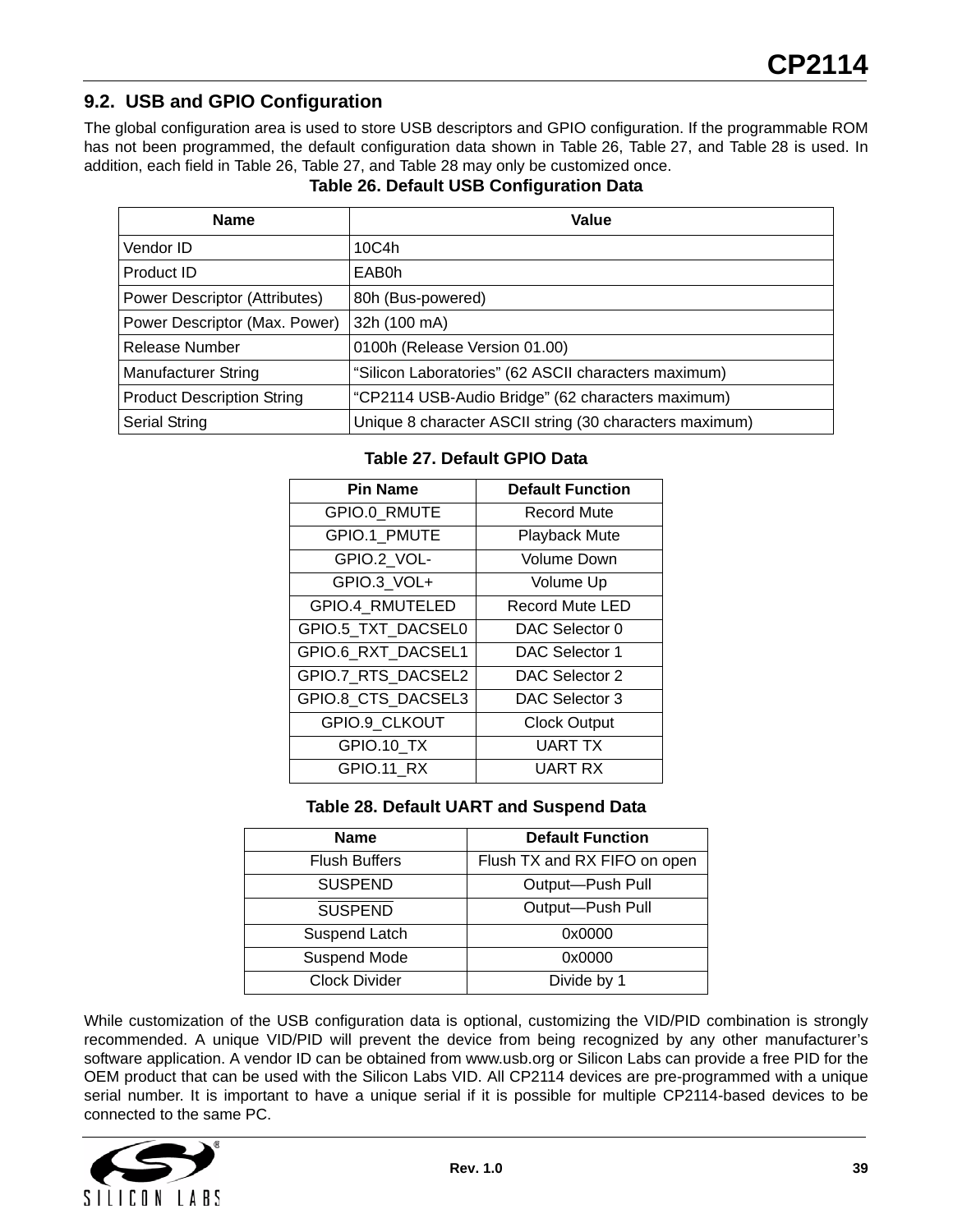# <span id="page-39-0"></span>**10. Voltage Regulator**

The CP2114 includes an on-chip voltage regulator with a 3.45 V output. This allows the CP2114 to be configured as either a USB bus-powered device or a USB self-powered device. A typical connection diagram of the device in a bus-powered application using the regulator is shown in [Figure 16.](#page-39-1) When enabled, the voltage regulator output appears on the VDD pin and can be used to power external devices. See [Table 4](#page-5-1) for the voltage regulator electrical characteristics. If it is desired to use the regulator to provide VDD in a self-powered application, the same connections from [Figure 16](#page-39-1) can be used, but connect REGIN to an on-board 5 V supply, and disconnect it from the VBUS pin.



- Note 1 : Avalanche transient voltage suppression diodes compatible with Full-speed USB should be added at the connector for ESD protection. Use Littelfuse p/n SP0503BAHT or equivalent.
- Note 2 : VIO can be connected directly to VDD or to a supply as low as 1.8 V to set the I/O interface voltage.
- Note 3 : An external pull-up is not required, but can be added for noise immunity.
- <span id="page-39-1"></span>Note 4 : If configuration ROM is to be programmed via USB, a 4.7  $\mu$ F capacitor must be added between VPP and ground. During a programming operation, the pin should not be connected to other circuitry, and VIO must be at least 3.3 V.

#### **Figure 16. Typical Bus-Powered Connection Diagram**

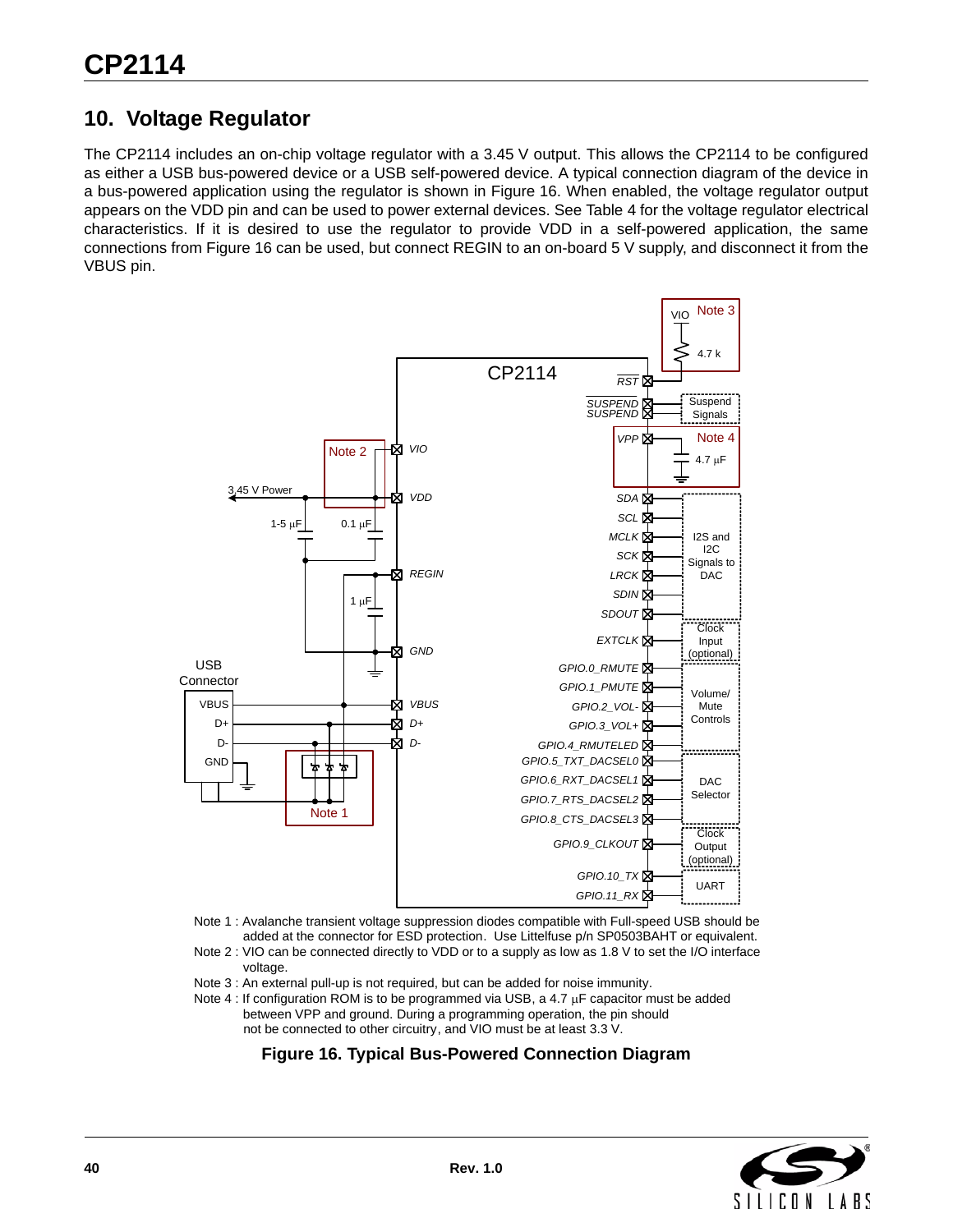Alternatively, if 3.0 to 3.6 V power source is supplied to the VDD pin, the CP2114 can function as a USB selfpowered device with the voltage regulator bypassed. For this configuration, the REGIN input should be tied to VDD to bypass the voltage regulator. A typical connection diagram showing the device in a self-powered application with the regulator bypassed is shown in [Figure 17.](#page-40-0)

The USB max power and power attributes descriptor must match the device power usage and configuration. See application note "AN721: CP210x/CP21xx Device Customization Guide" for information on how to customize USB descriptors for the CP2114.



- Note 1 : Avalanche transient voltage suppression diodes compatible with Full-speed USB should be added at the connector for ESD protection. Use Littelfuse p/n SP0503BAHT or equivalent.
- Note 2 : VIO can be connected directly to VDD or to a supply as low as 1.8 V to set the I/O interface voltage.
- Note 3 : An external pull-up is not required, but can be added for noise immunity.
- Note 4 : If configuration ROM is to be programmed via USB, a  $4.7 \mu$ F capacitor must be added between VPP and ground. During a programming operation, the pin should not be connected to other circuitry, and VIO must be at least 3.3 V.

<span id="page-40-0"></span>**Figure 17. Typical Self-Powered Connection Diagram (Regulator Bypass)**

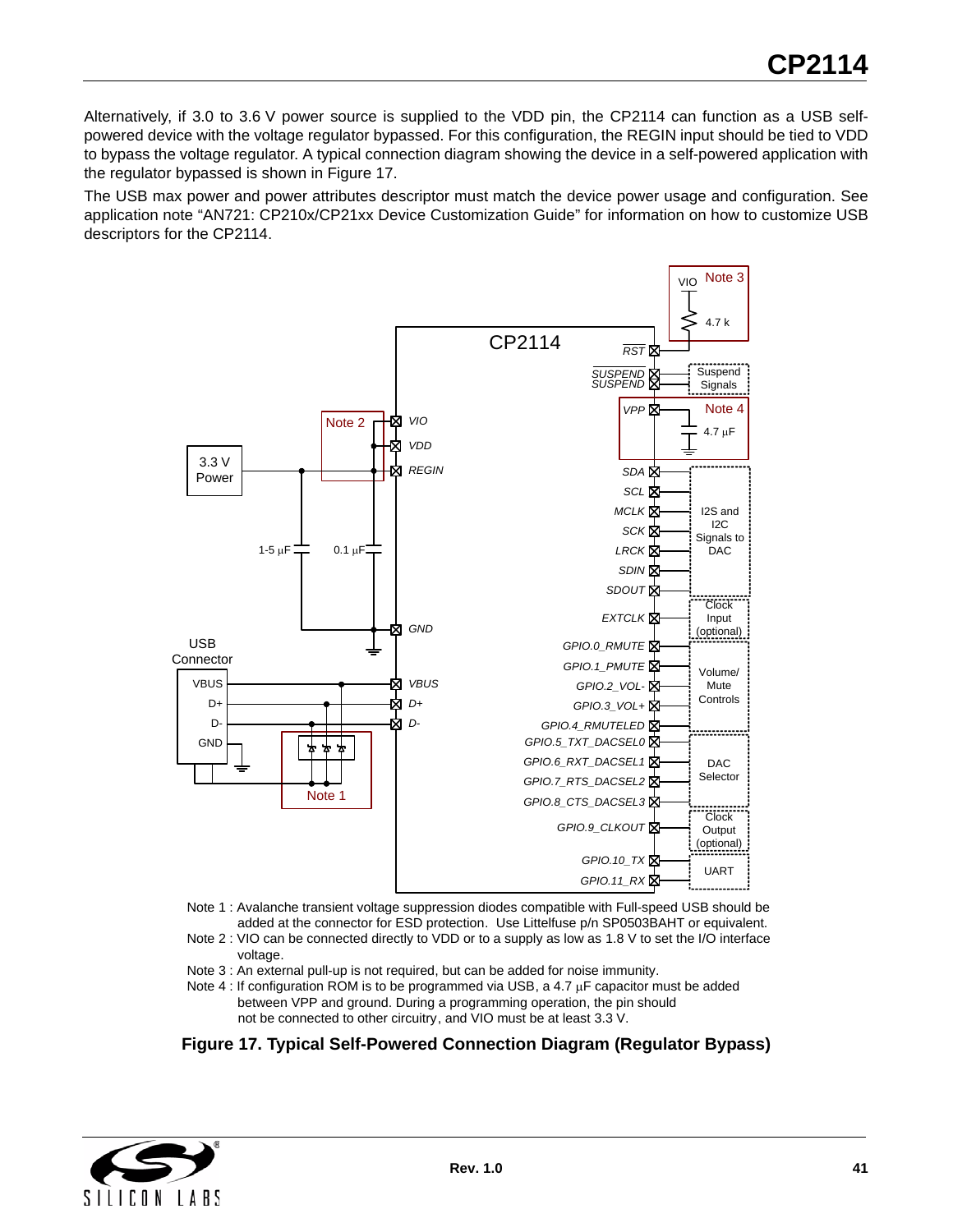# <span id="page-41-0"></span>**11. CP2114 Interface Specification and Windows Interface DLL**

The CP2114 is a USB Human Interface Device (HID), and as most operating systems include native HID drivers, custom drivers do not need to be installed. The CP2114 does not fit one of the standard HID device types, such as a keyboard or mouse, and any CP2114 PC application needs to use the CP2114's HID specification to communicate with the device. The low-level HID specification for the CP2114 is provided in "AN433: CP2110/ CP2114 HID Interface Specification." This document describes all of the basic functions for opening, reading from, writing to, and closing the device, as well as the ROM programming functions.

A Windows DLL that encapsulates the CP2114 HID interface and also adds higher level features such as read/ write time-outs is provided by Silicon Labs. This DLL is the recommended interface for the CP2114. The Windows DLL is documented in CP2114 Windows DLL Specification.

[Both of these documents and the DLL are available online at](http://www.silabs.com/products/mcu/Pages/ApplicationNotes.aspx) http://www.silabs.com/.

# <span id="page-41-1"></span>**12. Relevant Application Notes**

The following Application Notes are applicable to the CP2114. The latest versions of these application notes and their accompanying software are available at<http://www.silabs.com/appnotes>.

- **AN721: CP210x/CP21xx Device Customization Guide**. This application note describes how to use the AN721 software CP21xxSetIDs to configure the USB parameters on the CP21xx devices.
- **AN433: CP2110/CP2114 HID to UART API Specification**. This application note describes how to interface to the CP2114 using the Windows Interface DLL and the Max OS-X dylib.

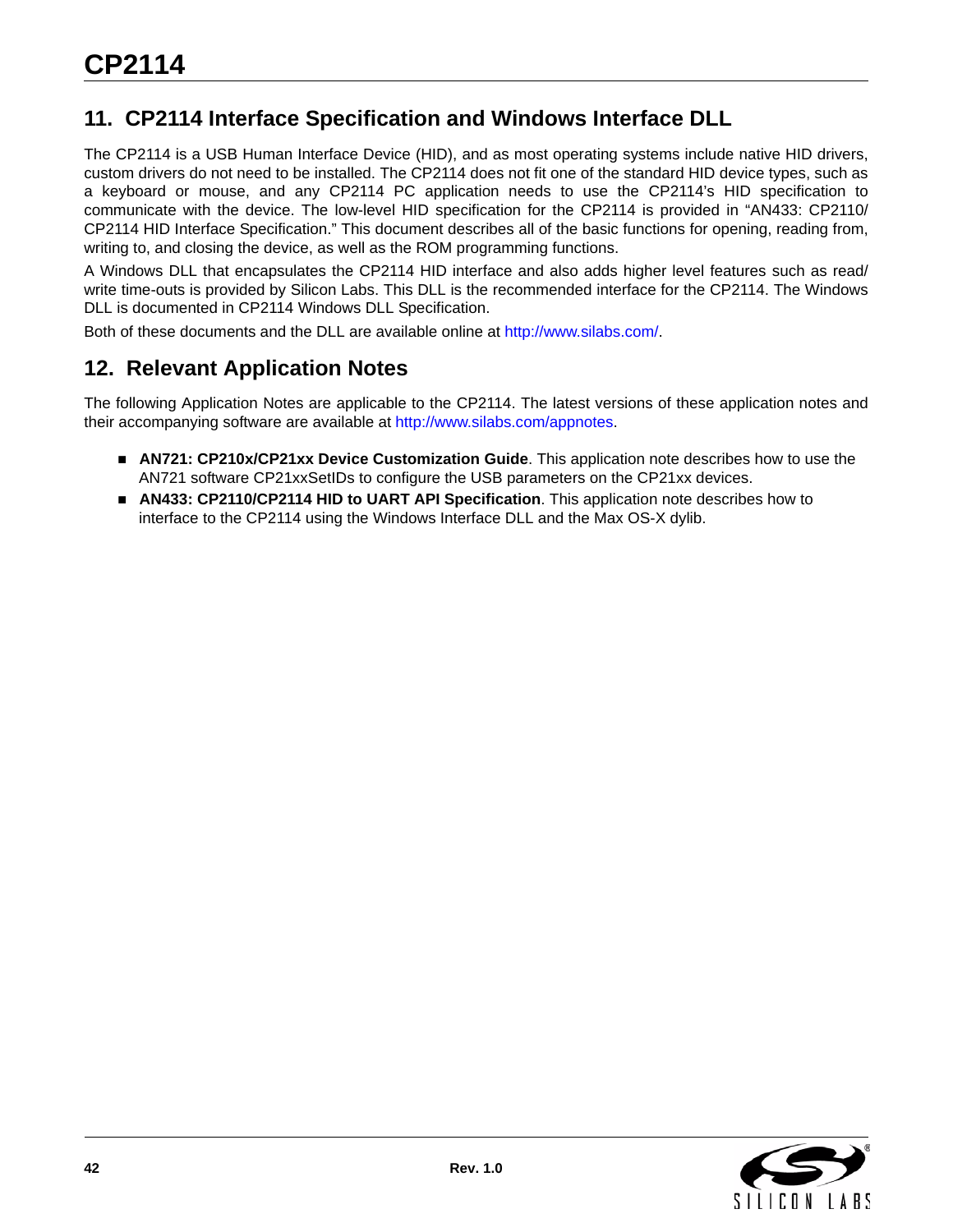# **NOTES:**